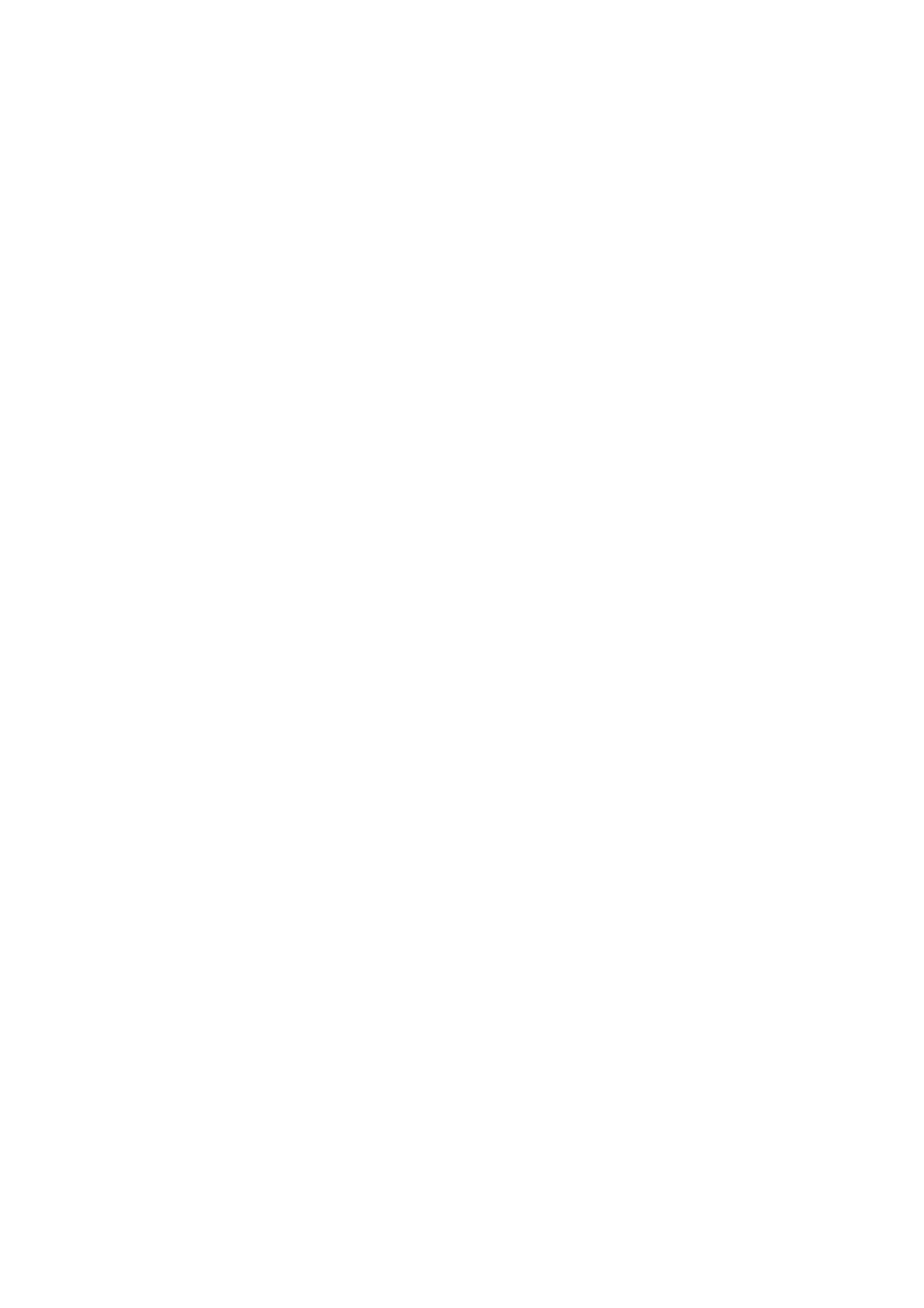## **NO. 17 OF 2012**

## **COUNTY GOVERNMENTS ACT**

#### ARRANGEMENT OF SECTIONS

### PART I – PRELIMINARY

#### *Section*

- 1. Short title and commencement.
- 2. Interpretation.
- 3. Object and purpose of the Act.
- 4. County symbols.

## PART II – COUNTY GOVERNMENTS

- 5. Functions of county governments.
- 6. Powers of county governments.

## PART III – COUNTY ASSEMBLY

- 7. Membership of the county assembly.
- 8. Role of the county assembly.
- 9. Role of members of the county assembly.
- 10. County assembly party leaders.
- 11. Removal of speaker from office.
- 12. The county assembly service board.
- 13. Clerk and staff of the county assembly.
- 14. Procedure and committees of the county assembly.
- 15. Right to petition county assembly.
- 16. Freedom of speech and debate.
- 17. Powers, privileges and immunities of a county assembly.
- 18. Official languages of a county assembly.
- 19. Quorum.
- 20. Voting in a county assembly.
- 21. Procedure for the exercise of legislative powers.
- 22. Bill to have a title.
- 23. Publication of a Bill.
- 24. Assenting to a Bill.
- 25. Coming into force of a law.

## PART IV – ELECTORAL WARDS

- 26. Number and delimitation of electoral Wards, etc.
- 27. Recall of a county assembly member.
- 28. Petition for recall.
- 29. Recall elections.

## PART V – COUNTY EXECUTIVE

- 30. Functions and responsibilities of a county governor.
- 31. Powers of the governor.

 $3$  [Issue 1]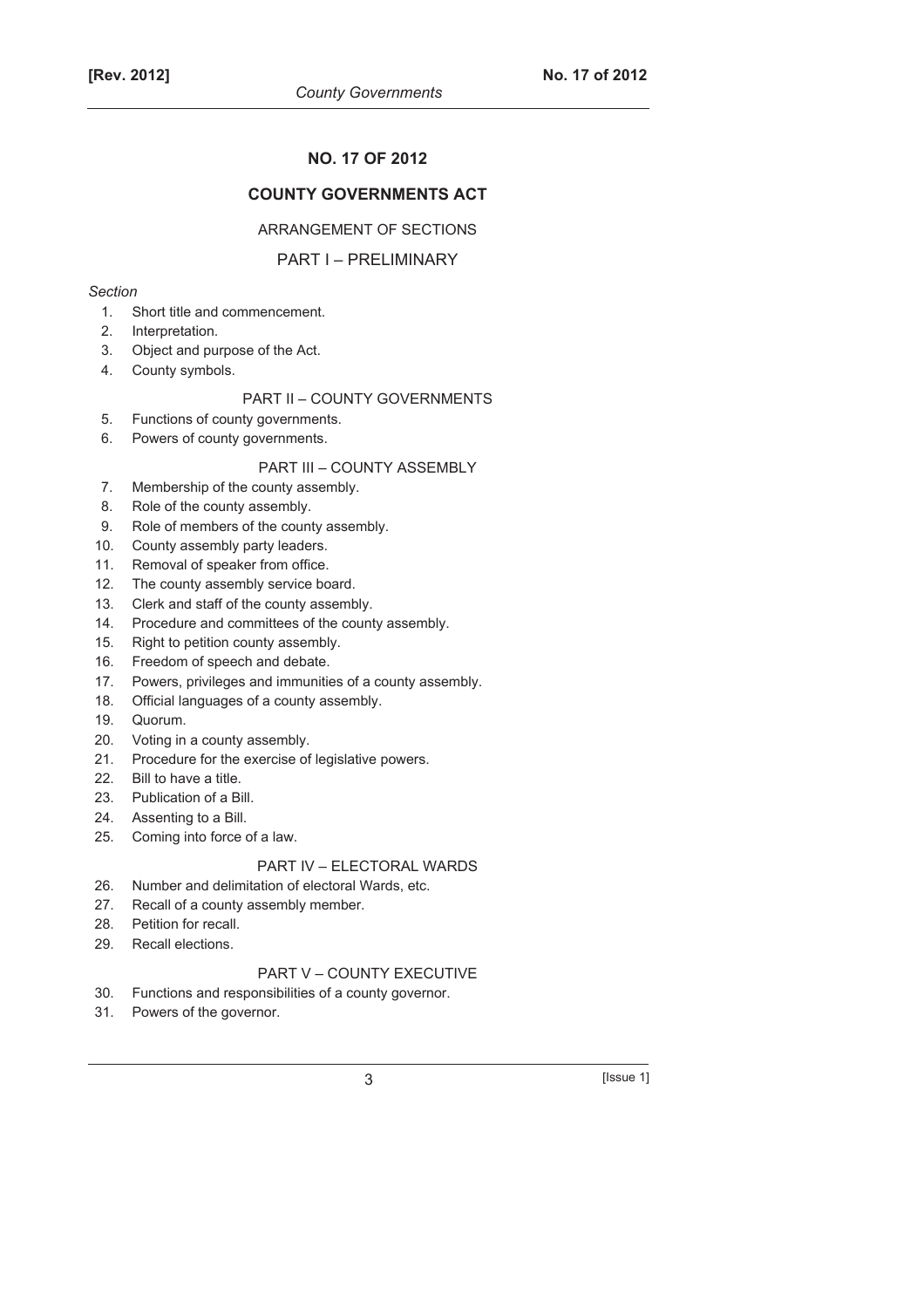#### *Section*

- 32. Functions of the deputy governor.
- 33. Removal of a governor.
- 34. Exercise of executive authority.
- 35. Appointment of county executive members.
- 36. Functions of the executive committee.
- 37. Role of executive committee in urban area or city planning.
- 38. Oath of office for the executive committee.
- 39. Accountability of members of the executive committee.
- 40. Removal of member of executive committee.
- 41. Meetings of the county executive committee.
- 42. County executive to remain in office after elections.
- 43. Representation of county government by Attorney-General in court.
- 44. Appointment of county secretary.
- 45. Appointment of county chief officers.
- 46. County executive committee to determine organisation of county.
- 47. Performance management plan.

## PART VI – DECENTRALIZED UNITS

- 48. Decentralized units.
- 49. Urban areas and cities structures.
- 50. Office of the sub-county administrator.
- 51. Establishment of the office of Ward administrator.
- 52. Establishment of the office of village administrator.
- 53. Village council.
- 54. Structures of decentralization.

## PART VII – COUNTY PUBLIC SERVICE

- 55. Objectives.
- 56. County to have county public service.
- 57. Establishment of the County Public Service Board.
- 58. Composition of the County Public Service Board.
- 59. Functions and powers of a County Public Service Board.
- 60. Criteria for establishment of public offices, etc.
- 61. Criteria for abolition of public offices.
- 62. Powers of the County Public Service Board to establish or abolish office.
- 63. Powers of the County Public Service Board to make appointments.
- 64. No unqualified person may be appointed in acting capacity.
- 65. Matters to take into account during appointments, etc.
- 66. Advertisements of positions to be widely publicised.
- 67. Appointments to be in writing.
- 68. Board to maintain records of applicants.
- 69. Re-designation of officers.
- 70. Provisions on appointments to apply to promotions.
- 71. Confirmation of appointment on lapse of period.
- 72. Power to deploy public officers.
- 73. Secondments.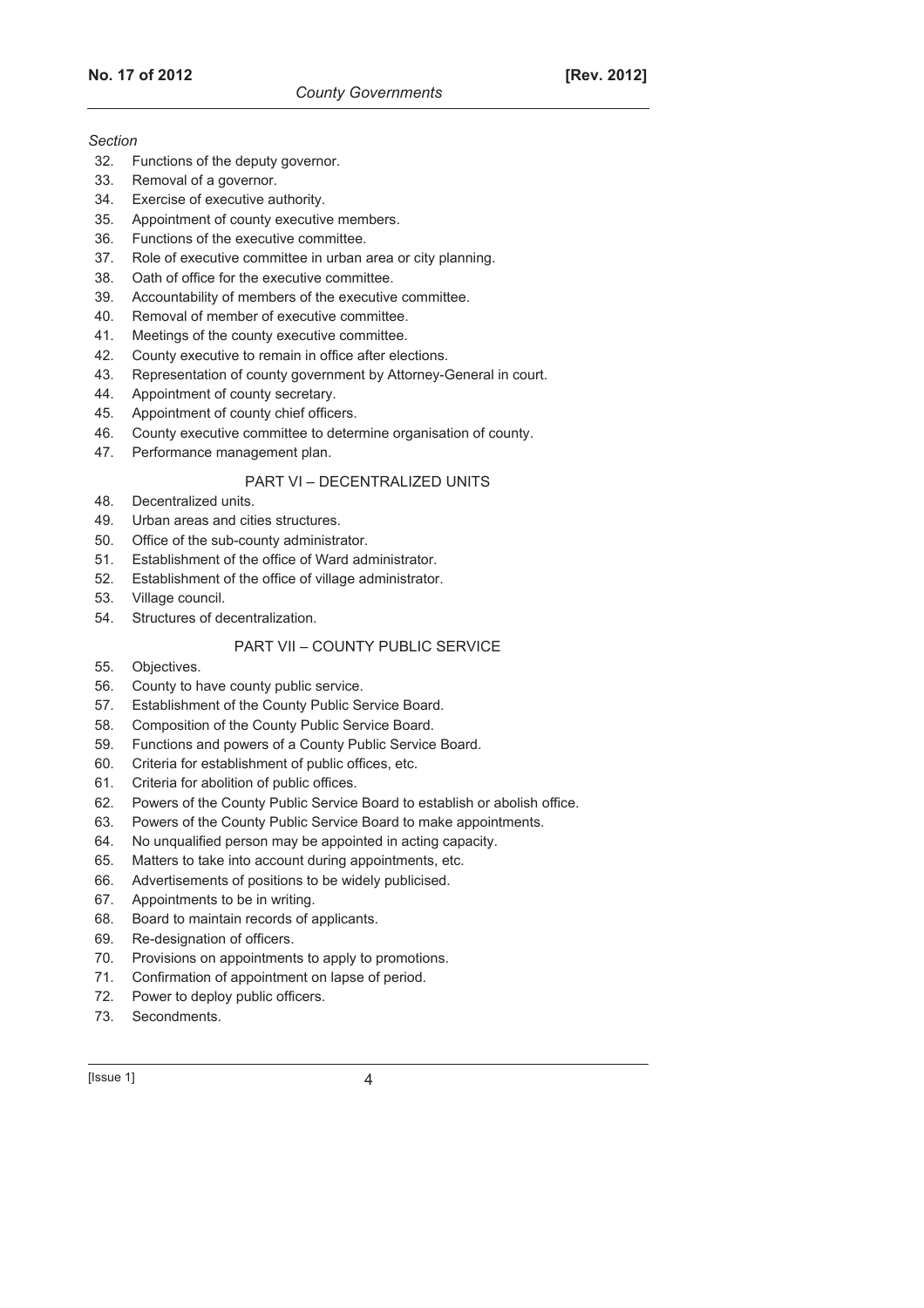#### *Section*

- 74. County Public Service Board to regulate appointment of persons on contract.
- 75. Action on irregularity of process.
- 76. Prohibition of punishment contrary to the Constitution.
- 77. Appeals to the Public Service Commission.
- 78. Resignation, retirement, etc.
- 79. Grounds for retirement.
- 80. Prescription of retirement on age.
- 81. Retirement on the ground of ill health.
- 82. Retirement on grounds of abolition of office.
- 83. Retirement on grounds of public interest.
- 84. Retirement pursuant to agreement or special retirement scheme.
- 85. Entitlement to apply for review.
- 86. Delegation by County Public Service Board.

## PART VIII – CITIZEN PARTICIPATION

- 87. Principles of citizen participation in counties.
- 88. Citizens right to petition and challenge.
- 89. Duty to respond to citizens' petitions or challenges.
- 90. Matters subject to local referenda.
- 91. Establishment of modalities and platforms for citizen participation.
- 92. Part to apply to decentralized units.

## PART IX – PUBLIC COMMUNICATION AND ACCESS TO INFORMATION

- 93. Principles of public communication.
- 94. Objectives of county communication.
- 95. County communication framework.
- 96. Access to information.
- 97. Inclusion and integration of minorities and marginalized groups.

## PART X – CIVIC EDUCATION

- 98. Principles of civic education.
- 99. Purpose and objectives of civic education.
- 100. Design and implementation of civic education.
- 101. Institutional framework for civic education.

## PART XI – COUNTY PLANNING

- 102. Principles of planning and development facilitation.
- 103. Objectives of county planning.
- 104. Obligation to plan by the county.
- 105. Planning in the county.
- 106. Integrating national and county planning.
- 107. Types and purposes of county plans.
- 108. County integrated development plan.
- 109. County sectoral plans.
- 110. County spatial plans.
- 111. City or municipal plans.
- 112. Amending county integrated development plans.

5 [Issue 1]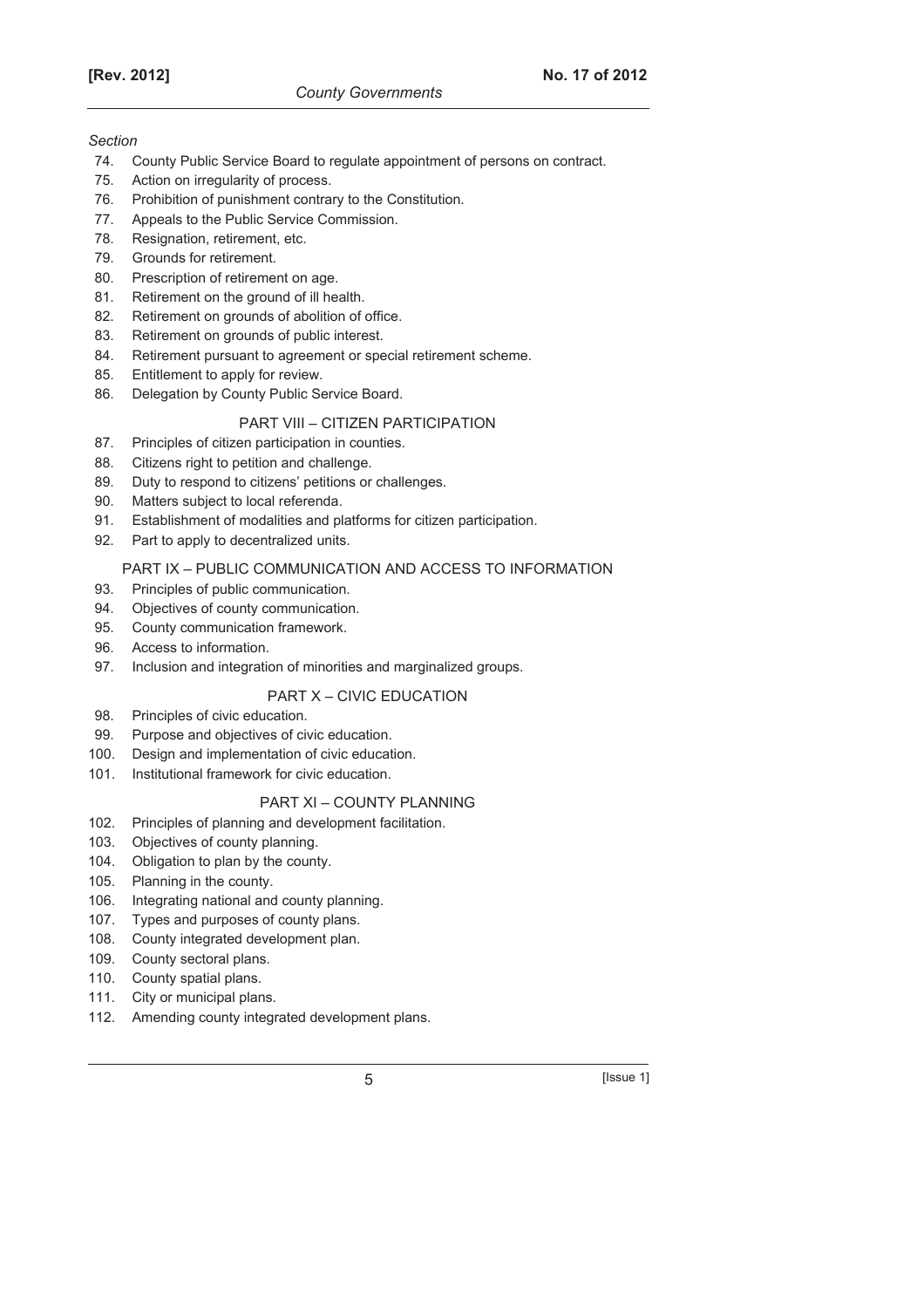#### *Section*

- 113. Giving effect to the county integrated development plan.
- 114. Planning for nationally significant projects in a county.
- 115. Public participation in county planning.

## PART XII – DELIVERY OF COUNTY PUBLIC SERVICES

- 116. Principles of public services delivery in the county.
- 117. Standards and norms for public service delivery.
- 118. Shared services.
- 119. Citizen's Service Centre.
- 120. Tariffs and pricing of public services.
- 121. Support to county governments.

#### PART XIII – PROCEDURE FOR SUSPENSION OF COUNTY GOVERNMENT

- 122. Grounds for suspension arising from conflict or war.
- 123. Suspension of county government in exceptional circumstances.
- 124. Prorogation of the county assembly.
- 125. Suspension of the county executive committee.
- 126. Establishment of the Interim County Management Board.
- 127. Functions of the Interim County Management Board.
- 128. Dissolution of the Interim County Management Board.
- 129. Termination of suspension.
- 130. County elections after suspension.

#### PART XIV – MISCELLANEOUS PROVISIONS

- 131. Financial provision.
- 132. Pension schemes.
- 133. Protection against personal liability.
- 134. Repeal of Cap. 265.
- 135. Regulations.

## PART XV – TRANSITIONAL PROVISIONS

- 136. First sitting of the county assembly.
- 137. Facilitation of civic education.
- 138. Arrangements for public servants.

# **SCHEDULES**

### FIRST SCHEDULE - OATHS OF OFFICE

SECOND SCHEDULE – MATTERS TO BE PROVIDED FOR IN THE COUNTY ASSEMBLY STANDING ORDERS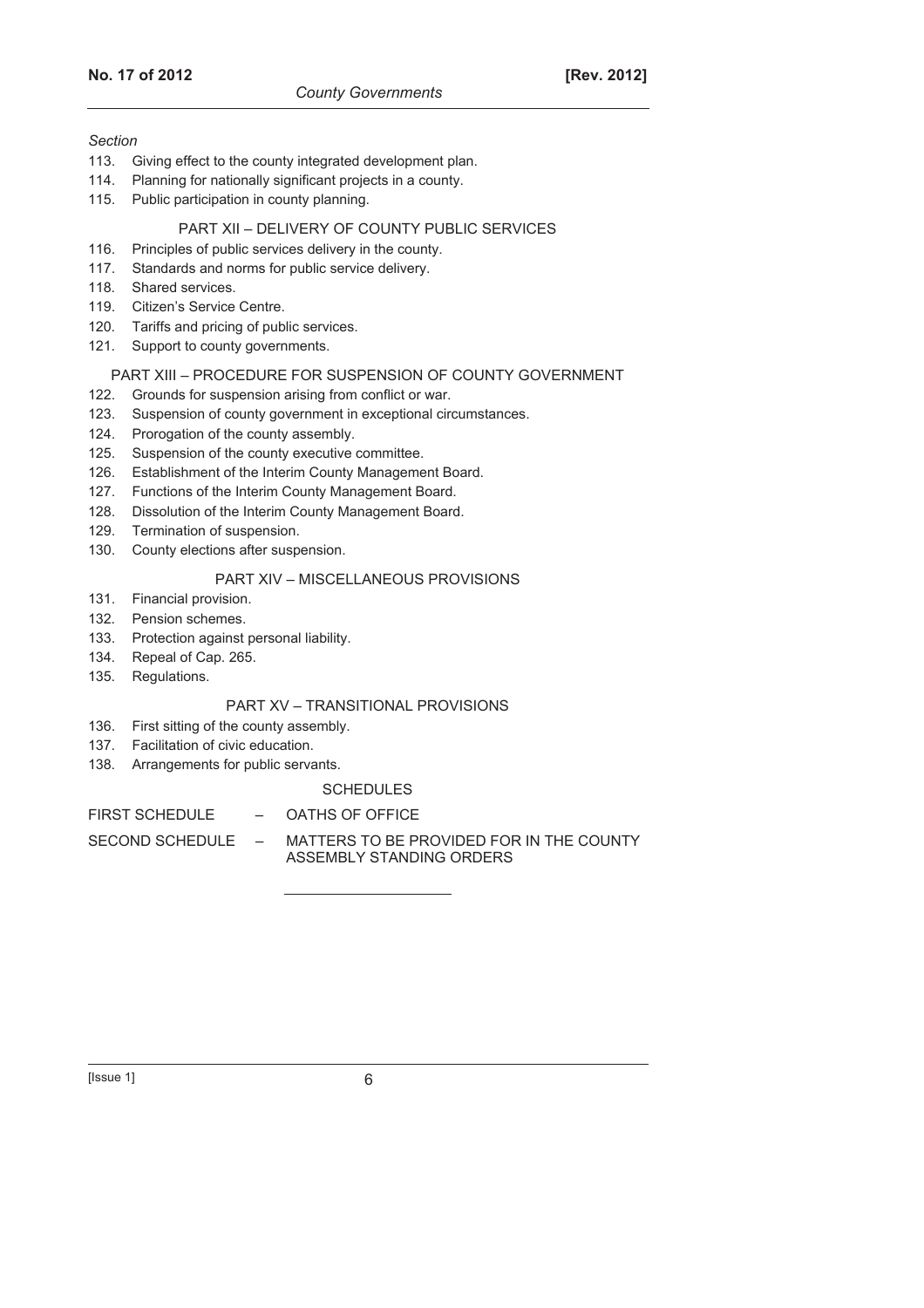#### **NO. 17 OF 2012**

## **COUNTY GOVERNMENTS ACT**

[*Date of assent: 24th July, 2012*.]

[*Date of commencement: See Section 1*.]

**An Act of Parliament to give effect to Chapter Eleven of the Constitution; to provide for county governments' powers, functions and responsibilities to deliver services and for connected purposes** 

[Act No. 17 of 2012.]]

#### PART I – PRELIMINARY

#### **1. Short title and commencement**

This Act may be cited as the County Governments Act, 2012 and shall come into operation upon the final announcement of the results of the first elections under the Constitution.

### **2. Interpretation**

In this Act, unless the context otherwise requires—

**"analysis of functions"** means processes of and mechanisms for, reviewing and reassigning powers and competencies between the national government and county governments in accordance with the provisions of the Constitution generally and in particular, the provisions of the Fourth Schedule thereto;

**"apex body"** means the body established under the law governing intergovernmental relations;

**"appointment"** includes an acting appointment, reappointment, promotion and re-designation;

**"authorized officer"** includes—

- (a) the holder of the office of county chief officer in a county department; or
- (b) in case of a department that is not assigned or under direct administration of a county chief officer, the head of that department; and
- (c) any other public officer appointed by the County Public Service Board to be an authorized officer with respect to a specified public body including a city or urban area;

**"Cabinet Secretary"** means the Cabinet Secretary responsible for matters relating to inter-governmental relations;

**"code of conduct"** means any written standard issued by a lawful authority to guide the conduct of any county public officer or category of county public officers;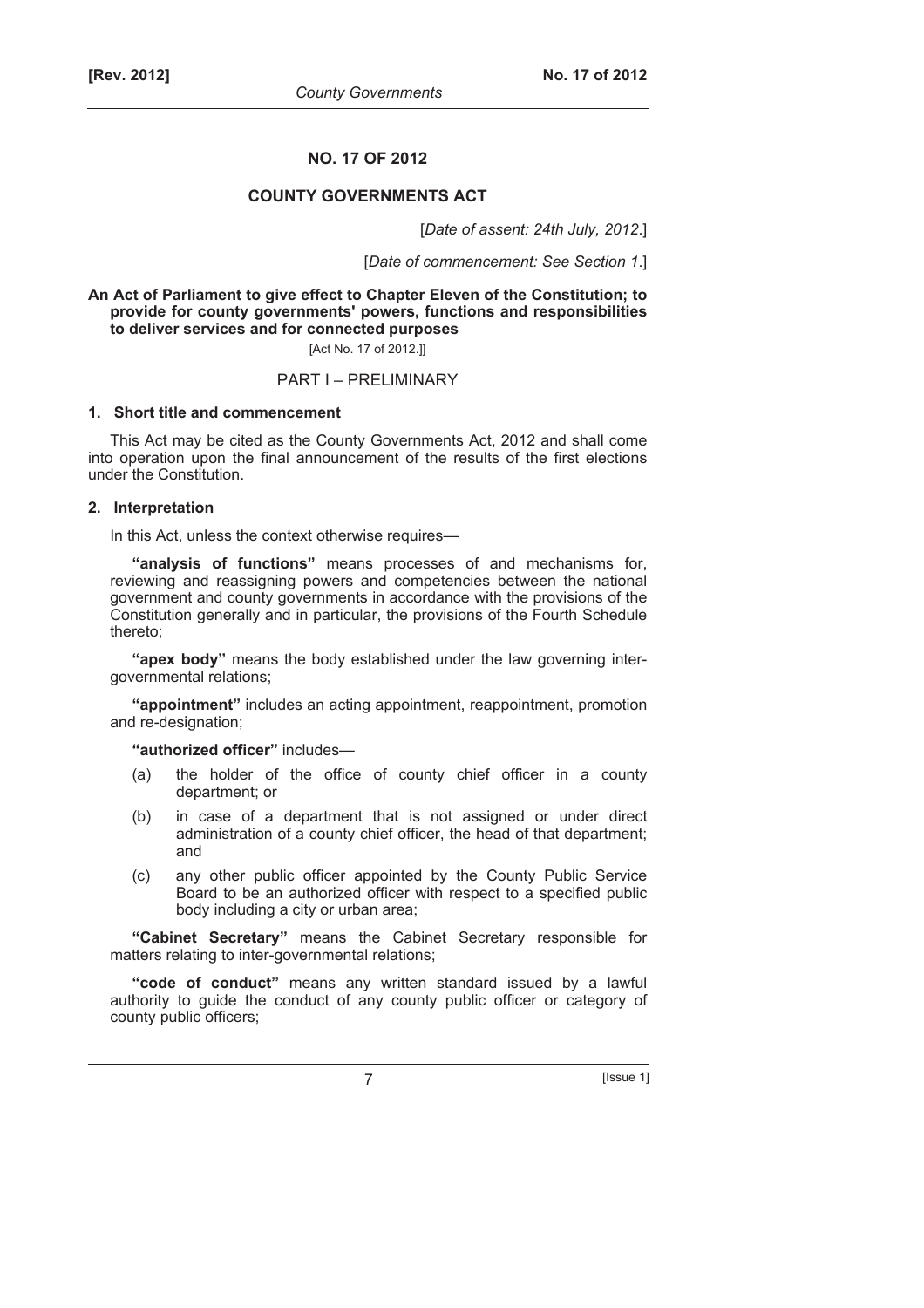**"competencies"** means powers given to a public authority in respect of a specific activity which is key to ensuring the provision of a public service and includes powers of planning, regulating, setting standards, constructing, financing, managing, monitoring and evaluating, sanctioning or intervening in any way to ensure that a function is discharged;

**"conditions of service"** includes any criterion or circumstance or factor for a person's—

- (a) appointment, secondment, deployment, promotion or discipline with respect to a public office;
- (b) retention in employment as a public officer; or
- (c) remunerative, retirement and other benefits;

**"Constitution"** means the Constitution of Kenya, 2010;

**"county assembly"** means a county assembly established under Article 176 of the Constitution;

**"county assembly member"** means a member elected or nominated in accordance with Article 177(1) of the Constitution;

**"county chief officer"** means a county chief officer appointed under section 45;

**"county executive committee"** means a county executive committee established in accordance with Article 176 of the Constitution;

**"county** *Gazette***"** means a *gazette* published by the authority of the county government or a supplement of such *gazette*;

**"county government"** means the county government provided for under Article 176 of the Constitution;

**"county government election"** means an election of governor and county assembly members;

**"county public office"** means an office in the county public service or an office in a public body but does not include any office specifically exempted by the Constitution from the powers of the county government;

**"county public officer"** means any person appointed by the county government and holding or acting in any county public office whether paid, unpaid, or on contractual or permanent terms but does not include a person engaged on a part-time basis in a county public body paid at an hourly or daily rate;

**"county public service"** means the collectivity of all individuals performing functions within any department of the county government or its agency, but does not include the governor, deputy governor, members of the county executive committee and the members of the county assembly;

**"deputy governor"** means a person nominated by the governor in accordance with Article 180 of the Constitution;

**"disciplinary control"** means the imposition of any punishment against a public officer on account of breach of a code of conduct;

 $[|$ Ssue 1 $|$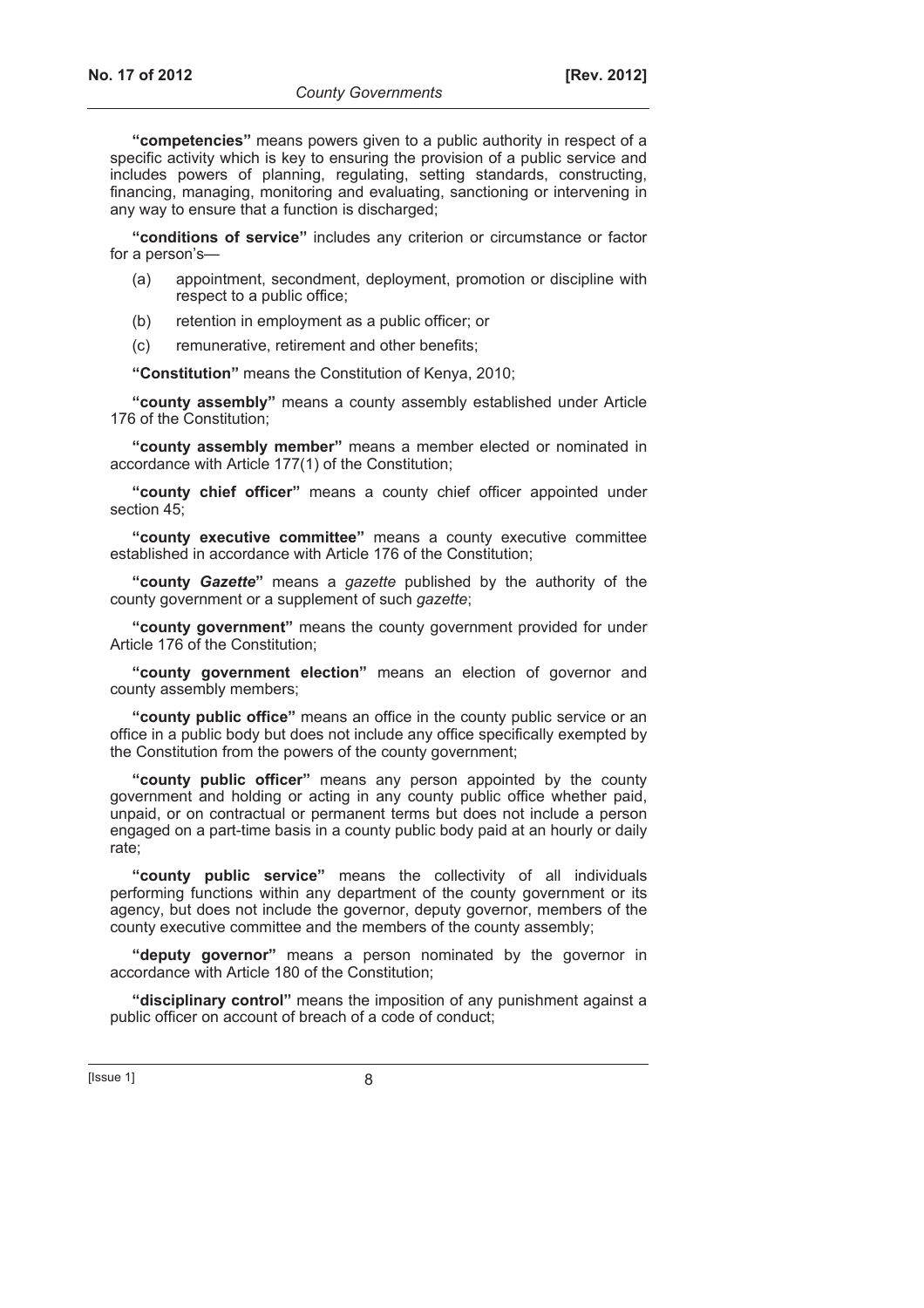**"GIS based database system"** means a geographical information management system that integrates hardware, software and data for capturing, managing, analyzing and displaying forms of geographically referenced information;

**"governor"** means a county governor elected in accordance with Article 180 of the Constitution;

**"input indicator"** means an indicator that measures the costs, resources or time used to produce an output;

**"marginalised group"** has the meaning assigned to it by Article 260 of the Constitution;

**"merit"** when used with reference to a person who is a candidate for appointment, promotion or re-designation to a county public office, means—

- the abilities, qualifications and personal qualities required to satisfy any prescribed criteria for appointments in the county public service, or to carry out the duties of the county public office; and
- (b) the person's potential for development;

**"outcome indicator"** means an indicator that measures the quality or impact of an output in achieving a particular objective;

**"output indicator"** means an indicator that measures the results of activities, processes and strategies of programmes or projects of a county government;

**"promotion"** means the conferment upon a person in the county public service of an office to which is attached a higher salary or salary scale than that attached to the previous office substantively held by that person;

**"public officer"** has the meaning assigned to it in Article 260 of the Constitution;

**"qualification"** means any prescribed factor of eligibility or ineligibility attached to holding or acting in a county public office;

**"re-designation"** means the conferment upon a person, of a county public office at a grade equal to or substantially equal to the one previously held by that person and whose major consequence is to change from one cadre to the other to facilitate that person's horizontal mobility characterized with change in career path;

**"retirement"** means the removal of an officer from the public service with full separation benefits including pension benefits, gratuity or such other terminal benefits as may be provided for in the applicable law or the contract of service or a special retirement scheme agreed upon between the public officer and the relevant lawful authority;

**"Salaries and Remuneration Commission"** means the Salaries and Remuneration Commission established under Article 230(1) of the Constitution;

**"secondment"** means a temporary leave from discharging the duties of a county public office with a view of the concerned county public officer being employed outside the county public service or in another public body;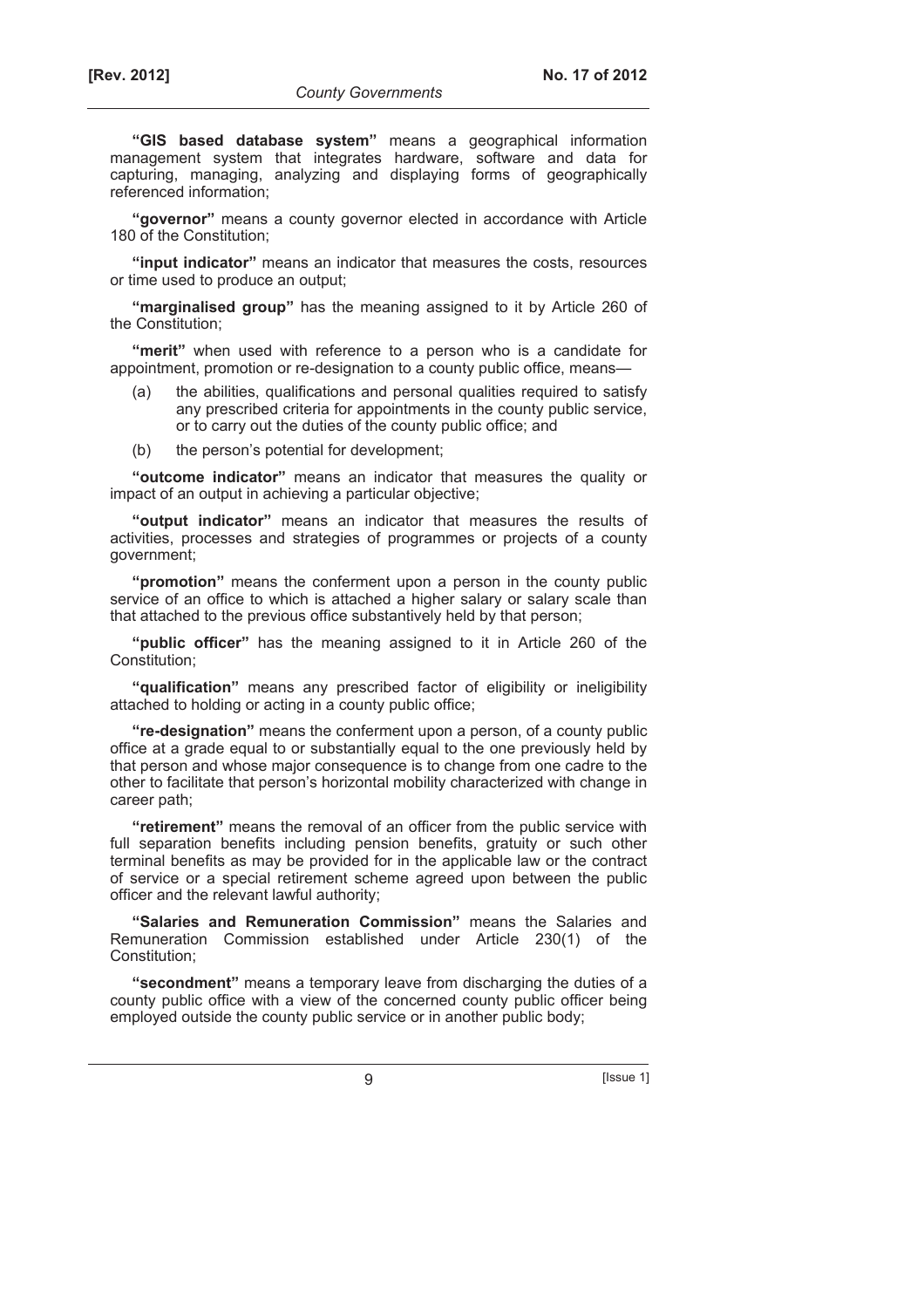#### **"shared services"** means—

- (a) the centralisation at a county or other level of those administrative functions of a county that could be performed by different units including matters such as supply chain management, human resource management, information technology, purchasing, inventory, payroll, hiring, and information technology; or
- (b) partnerships between counties, a county or counties and national government and public private partnerships to deliver a specified set of public services;

**"speaker"** means the speaker of a county assembly elected under Article 178 of the Constitution;

**"the public"**, when used in relation to public participation in this Act, means—

- (a) the residents of a particular county;
- (b) the rate payers of a particular city or municipality;
- (c) any resident civic organisation or non-governmental, private sector or labour organization with an interest in the governance of a particular county, city or municipality;
- (d) non-resident persons who because of their temporary presence in a particular county, city or municipality make use of services or facilities provided by the county, city or municipality;

**"urban area"** means an area designated as such under the Urban Areas and Cities Act (No. 13 of 2011) as contemplated in Article 184 of the Constitution;

**"Ward"** means an electoral unit within a constituency delimited in accordance with Article 89 of the Constitution and any other relevant law; and

**"Ward representative"** means a county assembly member representing a particular Ward.

#### **3. Object and purpose of the Act**

The object and purpose of this Act is to—

- (a) provide for matters necessary or convenient to give effect to Chapter Eleven of the Constitution pursuant to Article 200 of the Constitution;
- (b) give effect to the objects and principles of devolution as set out in Articles 174 and 175 of the Constitution;
- (c) give effect to Article 176(2) of the Constitution in respect of further decentralization;
- (d) provide for the removal from office of the speaker of the county assembly in accordance with Article 178 of the Constitution;
- (e) provide for the powers, privileges and immunities of county assemblies, their committees and members under Article 196 of the Constitution;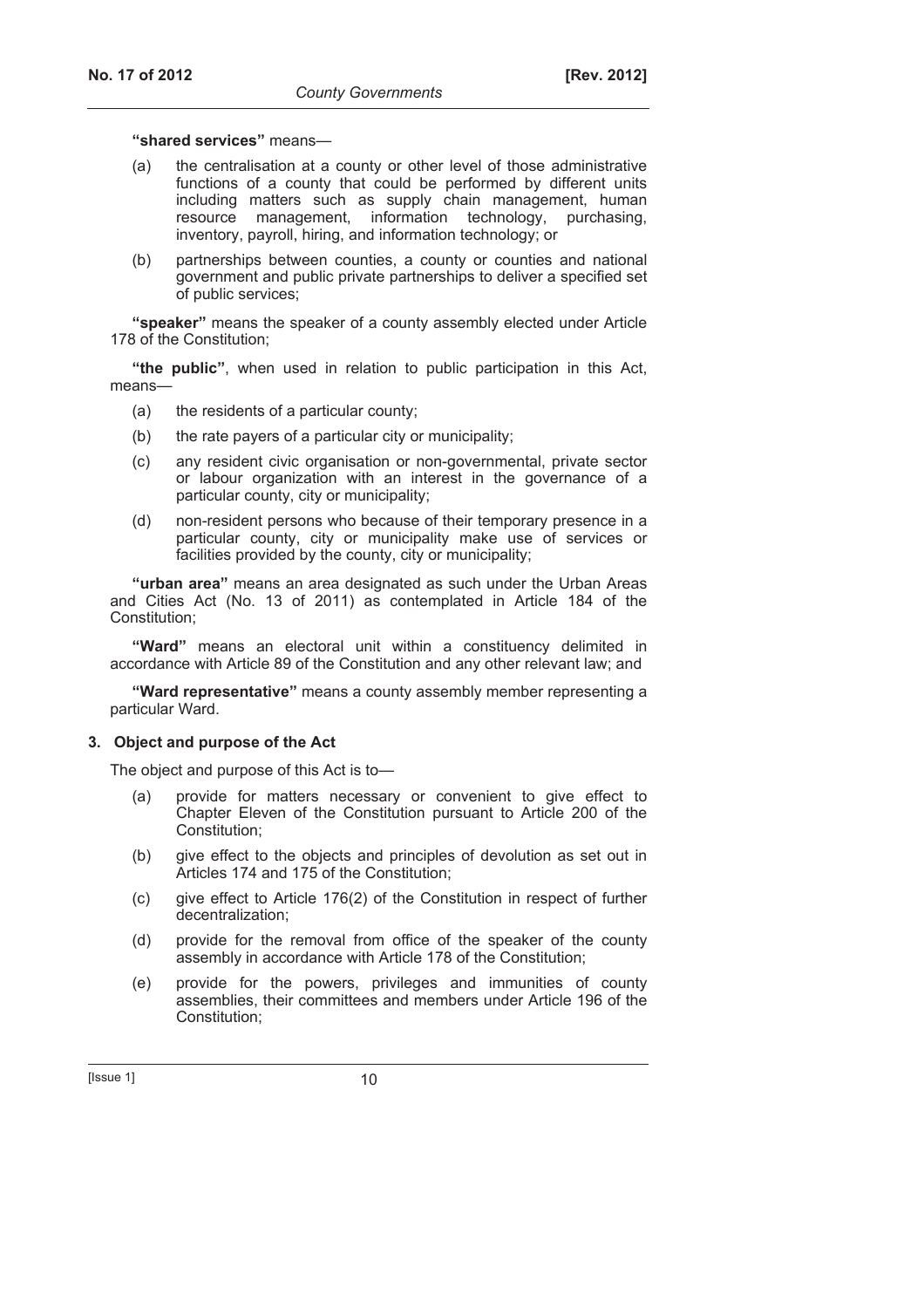- (f) provide for public participation in the conduct of the activities of the county assembly as required under Article 196 of the Constitution;
- (g) seek to ensure that the community and cultural diversity of a county is reflected in its county assembly and county executive committee as contemplated in Article 197 of the Constitution;
- (h) prescribe mechanisms to protect minorities within counties pursuant to Article 197 of the Constitution;
- (i) prescribe additional requirements in respect of the publication of county legislation as contemplated in Article 199 of the Constitution;
- (j) provide, pursuant to Article 200 of the Constitution, for—
	- (i) the manner of nomination or appointment of persons to, and their removal from, offices in county governments, including the qualifications of voters and candidates;
	- (ii) the procedure of assemblies and executive committees including the chairing and frequency of meetings, quorums and voting; and
	- (iii) the suspension of assemblies and executive committees;
- (k) prescribe, pursuant to Article 235 of the Constitution, uniform norms and standards, for—
	- (i) establishing and abolishing offices in the county public service;
	- (ii) appointing persons to hold or act in those offices, and confirming appointments; and
	- (iii) exercising disciplinary control over and removing persons holding or acting in those offices; and
- (l) provide for the promotion, evaluation and reporting on the compliance by county public officers with the values and principles in Articles 10 and 232 of the Constitution.

## **4. County symbols**

(1) Every county shall enact legislation prescribing the following county symbols—

- (a) the county flag;
- (b) county coat of arms; and
- (c) the county public seal.

(2) The County Executive shall develop the symbols of the county through a consultative process for approval by the county assembly by legislation.

(3) The county legislation enacted under subsection (1) shall provide for the use of the county symbols in the same manner as provided for in the National Flag, Emblems and Names Act (Cap. 99).

(4) A county symbol shall not be the same as, or bear a likeness or similarity to a national symbol.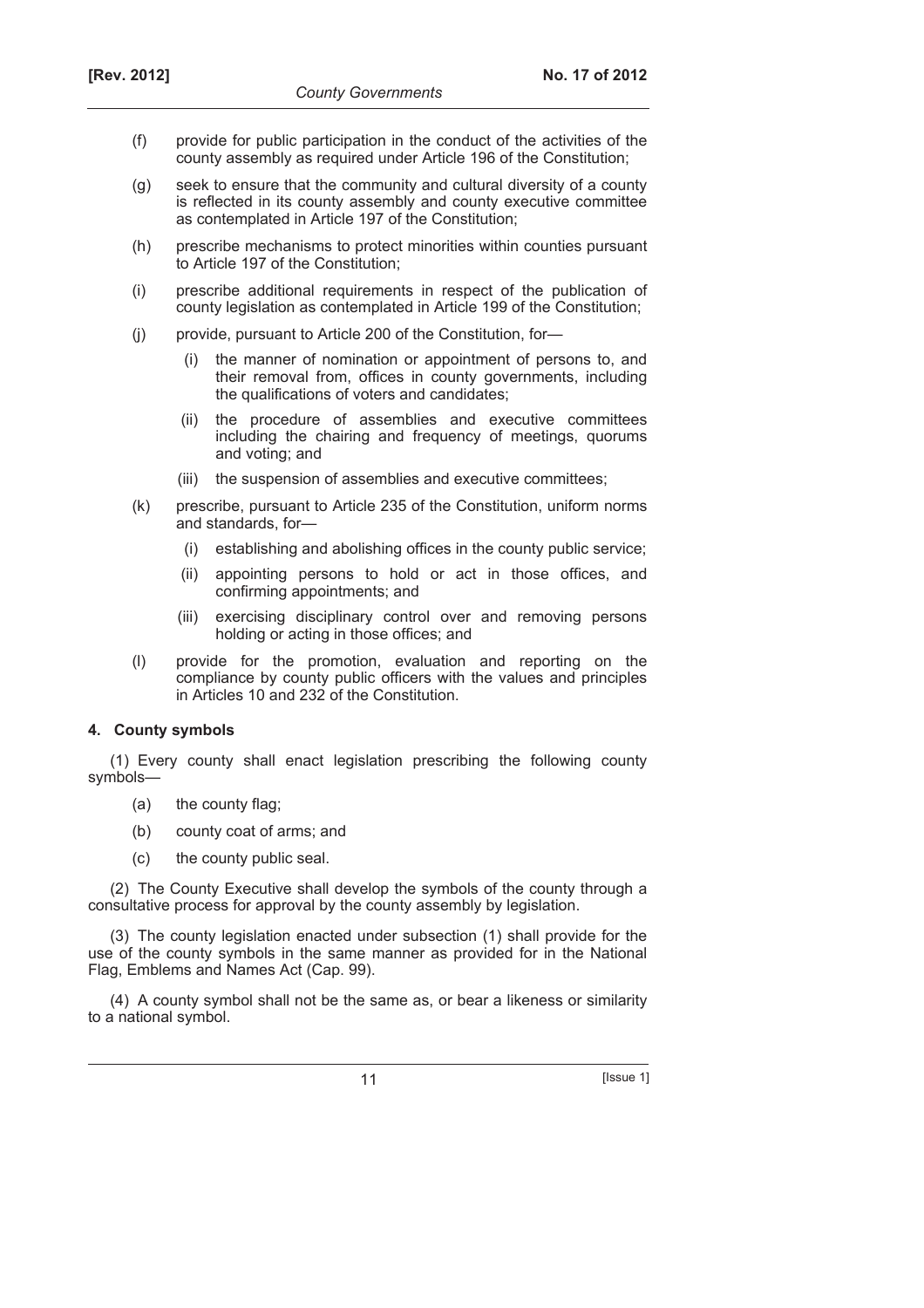## PART II – COUNTY GOVERNMENTS

## **5. Functions of county governments**

(1) A county government shall be responsible for any function assigned to it under the Constitution or by an Act of Parliament.

(2) Without prejudice to the generality of subsection (1), a county government shall be responsible for—

- (a) county legislation in accordance with Article 185 of the Constitution;
- (b) exercising executive functions in accordance with Article 183 of the Constitution;
- (c) functions provided for in Article 186 and assigned in the Fourth Schedule of the Constitution;
- (d) any other function that may be transferred to county governments from the national government under Article 187 of the Constitution;
- (e) any functions agreed upon with other county governments under Article 189(2) of the Constitution; and
- (f) establishment and staffing of its public service as contemplated under Article 235 of the Constitution.

(3) A county government may seek assistance from the Kenya Law Reform Commission in the development or reform of county legislation under subsection  $(2)(a)$ .

## **6. Powers of county governments**

(1) As an entity exercising constitutional authority, a county government shall be a body corporate with perpetual succession and shall have all the powers necessary for the discharge of its functions.

(2) Without prejudice to the generality of subsection (1), a county government may—

- (a) enter into a contract;
- (b) acquire, purchase or lease any land; or
- (c) delegate any of its functions to its officers, decentralised units or other entities within the county.

(3) A county government may enter into partnerships with any public or private organization in accordance with the provisions of any law relating to public or private partnerships for any work, service or function for which it is responsible within its area of jurisdiction.

(4) All contracts lawfully entered into under this section shall be valid and binding on the county government, its successors and assigns.

(5) To ensure efficiency in the delivery of service or carrying out of a function for which the county government is responsible, the county government may—

- (a) establish a company, firm or other body for the delivery of a particular service or carrying on of a particular function; or
- (b) contract any person, company, firm or other body for the delivery of a particular service or carrying on a particular function.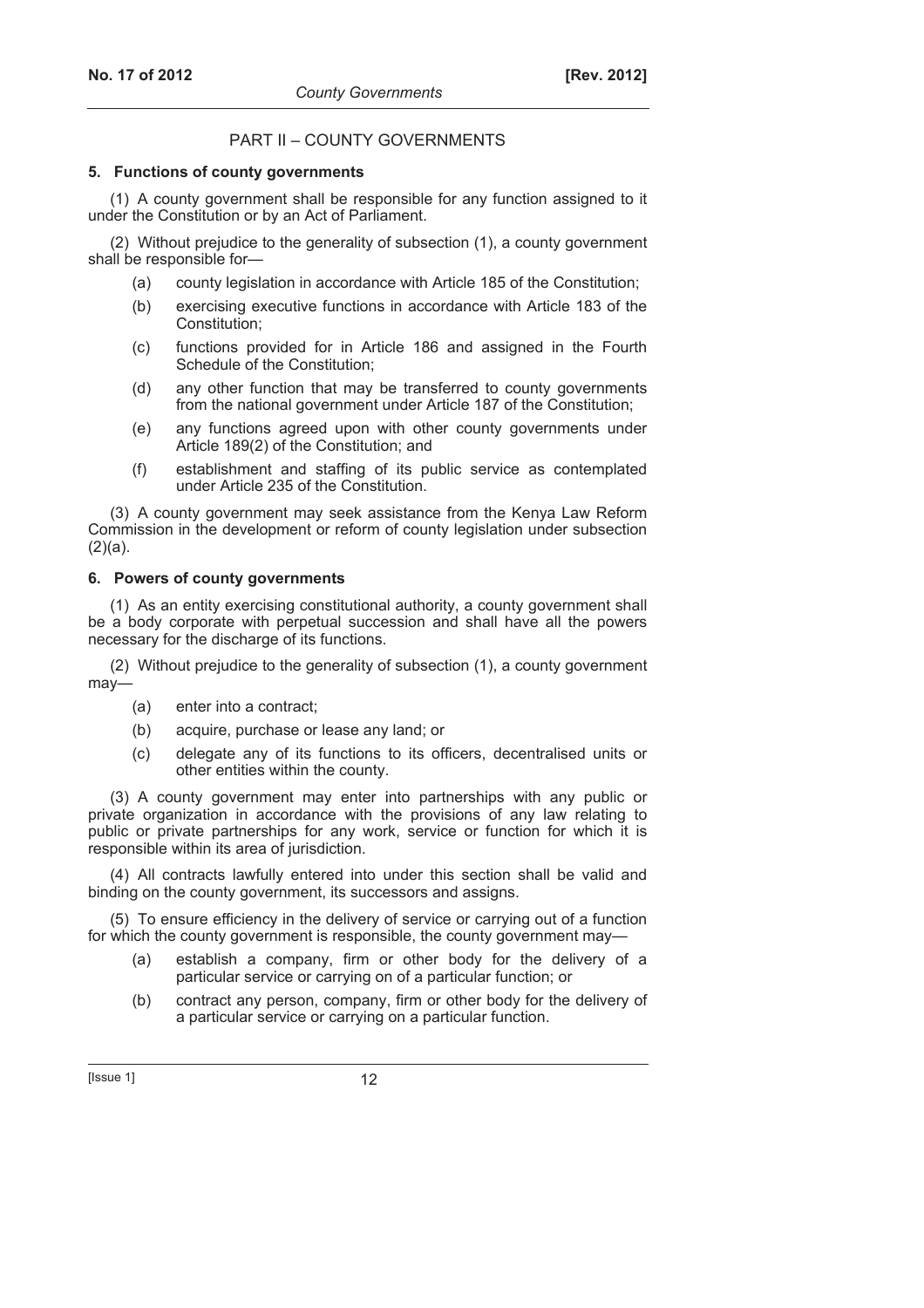(6) In exercising its powers or performing any of its functions a county government shall ensure efficiency, effectiveness, inclusivity and participation of the people.

## PART III – COUNTY ASSEMBLY

## **7. Membership of the county assembly**

(1) In addition to the members who are elected under Article 177(a), or nominated under Article 177(b) of the Constitution, a county assembly shall comprise—

- (a) six nominated members as contemplated in Article 177(c) of the Constitution; and
- (b) the speaker, who is an *ex officio* member elected in accordance with Article 178 of the Constitution.

(2) The political party nominating persons under subsection (1) shall ensure that—

- (a) community and cultural diversity of the county is reflected in the county assembly; and
- (b) there is adequate representation to protect minorities within the county in accordance with Article 197 of the Constitution.

(3) The number of members nominated under subsection (1)(a) shall be reviewed to accord with the number of Wards determined by the Independent Electoral and Boundaries Commission under section 27(3)(a).

## **8. Role of the county assembly**

- (1) The county assembly shall—
	- (a) vet and approve nominees for appointment to county public offices as may be provided for in this Act or any other law;
	- (b) perform the roles set out under Article 185 of the Constitution;
	- (c) approve the budget and expenditure of the county government in accordance with Article 207 of the Constitution, and the legislation contemplated in Article 220(2) of the Constitution, guided by Articles 201 and 203 of the Constitution;
	- (d) approve the borrowing by the county government in accordance with Article 212 of the Constitution;
	- (e) approve county development planning; and
	- (f) perform any other role as may be set out under the Constitution or legislation.

(2) If a county assembly fails to enact any particular legislation required to give further effect to any provision of this Act, a corresponding national legislation, if any, shall with necessary modifications apply to the matter in question until the county assembly enacts the required legislation.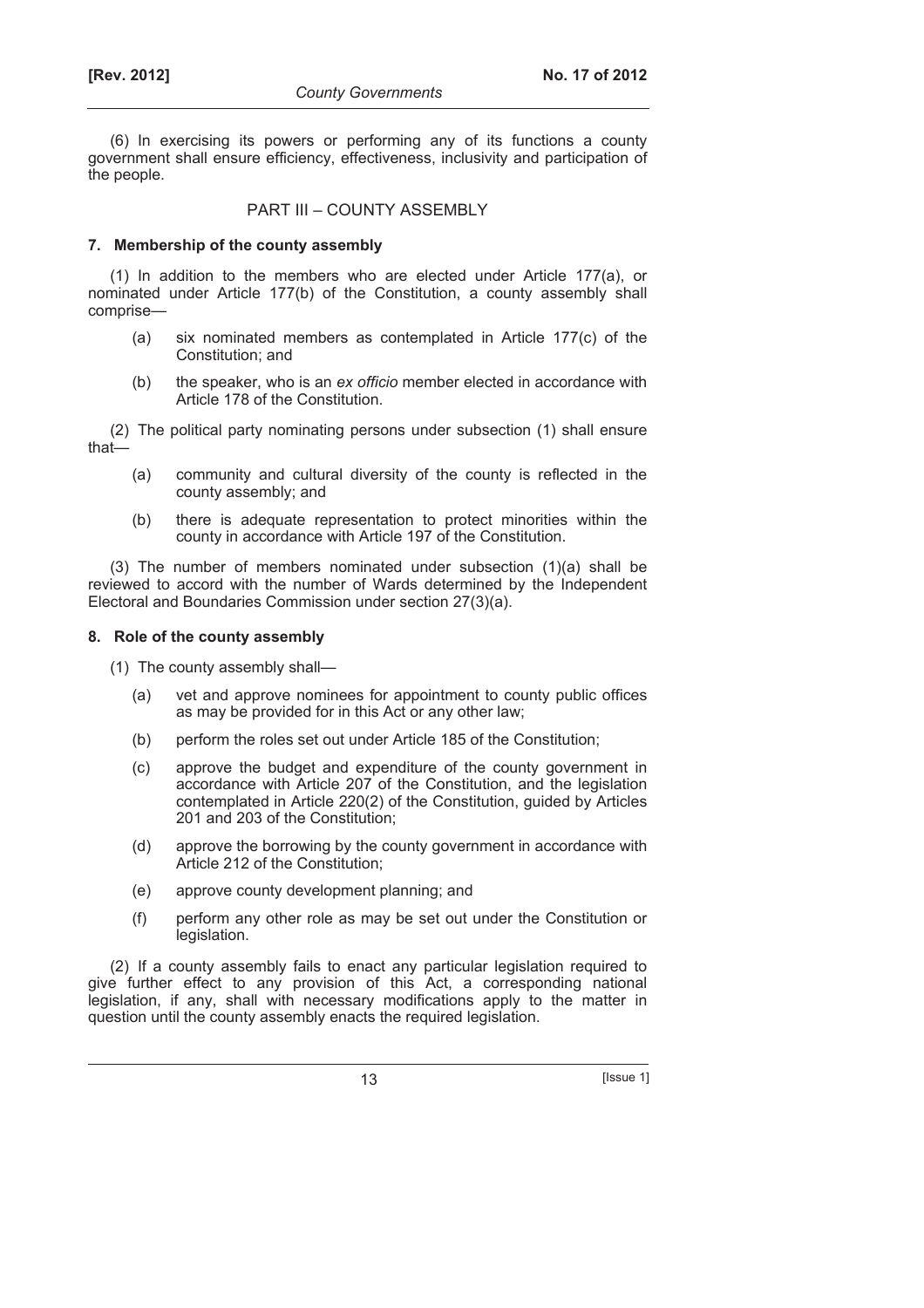## **9. Role of members of the county assembly**

- (1) A member of a county assembly shall—
	- (a) maintain close contact with the electorate and consult them on issues before or under discussion in the county assembly;
	- (b) present views, opinions and proposals of the electorate to the county assembly;
	- (c) attend sessions of the county assembly and its committees;
	- (d) provide a linkage between the county assembly and the electorate on public service delivery; and
	- (e) extend professional knowledge, experience or specialised knowledge to any issue for discussion in the county assembly.

(2) A member of the county assembly shall not be directly or indirectly involved in the—

- (a) executive functions of the county government and its administration; or
- (b) delivery of services as if the member were an officer or employee of the county government.

(3) Members of a county assembly shall be sworn in by the county assembly clerk within fourteen days, after the announcement of the final results of an election, in the manner set out in the Schedule to this Act.

(4) At any time in the absence of the speaker of the county assembly or in matters that directly affect the speaker, the county assembly shall elect a member to act as speaker as contemplated under Article 178(2)(b) of the Constitution.

(5) Unless otherwise removed, the first member elected under subsection (4), shall, in the absence of the Speaker, preside over the sittings of the assembly for the term of the county assembly.

#### **10. County assembly party leaders**

(1) There shall be in each county assembly a leader of the majority party and a leader of the minority party.

(2) The leader of the majority party shall be the person who is the leader of the largest party or coalition of parties in the county assembly.

(3) The leader of the minority party shall be the person who is the leader of the second largest party or coalition of parties in the county assembly.

(4) A county assembly shall observe the following order of precedence—

- (a) the speaker of the county assembly;
- (b) the leader of the majority party; and
- (c) the leader of the minority party.

#### **11. Removal of speaker from office**

(1) A speaker of a county assembly may be removed from office by the county assembly through a resolution supported by not less than seventy five percent of all the members of the county assembly.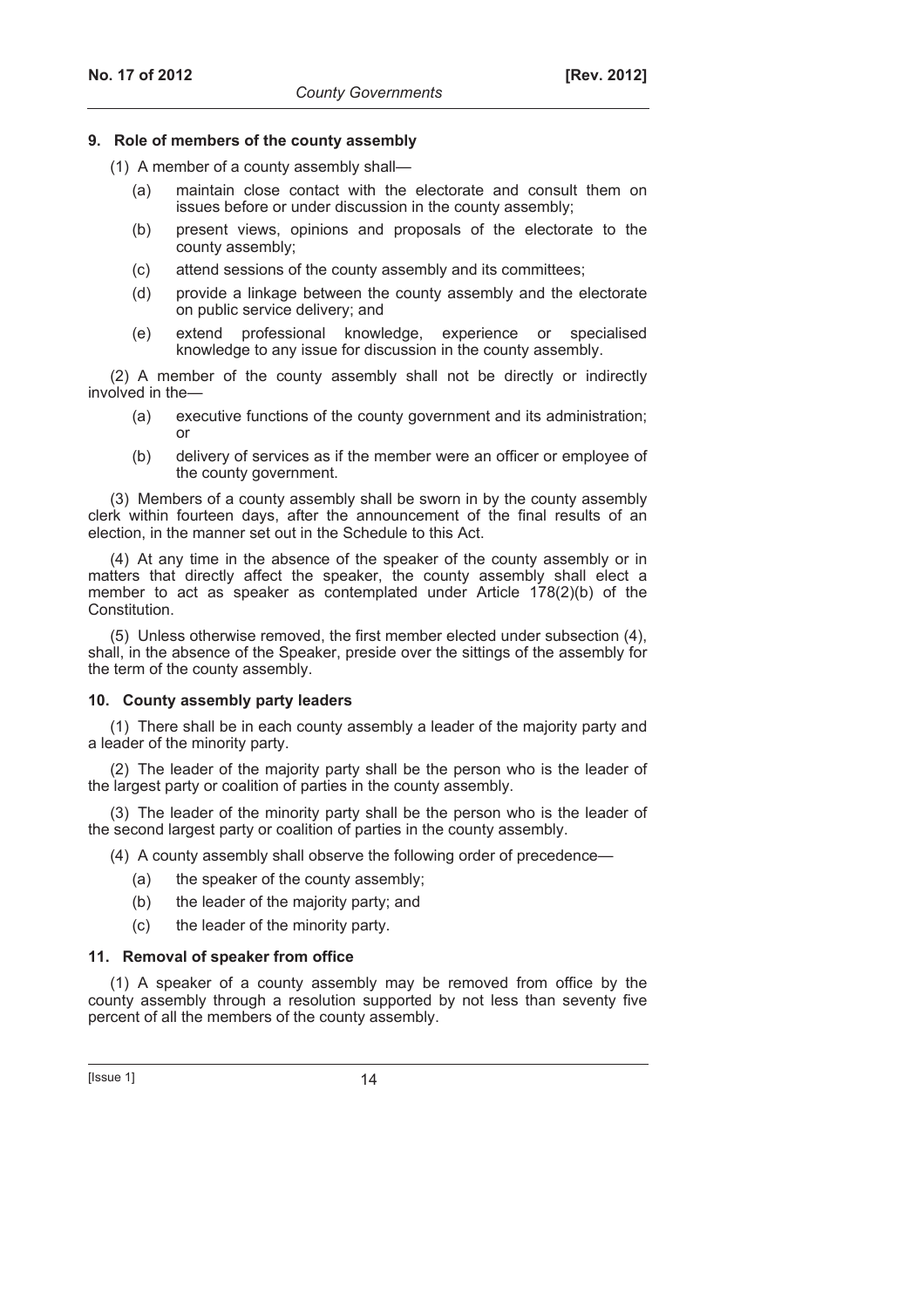(2) A notice of the intention to move a motion for a resolution to remove the speaker shall be given in writing to the clerk of the county assembly, signed by at least one third of all the members of the county assembly stating the grounds for removal.

(3) A motion for a resolution to remove the speaker shall be presided over by a member of the county assembly elected under section 9(4).

(4) Before the debate and voting on a motion under subsection (3), the speaker shall be accorded an opportunity to respond to the allegations on the floor of the county assembly.

### **12. The county assembly service board**

(1) There shall be a county assembly service board for each county assembly.

(2) The county assembly service board shall be a body corporate with perpetual succession and a common seal.

(3) The county assembly service board shall consist of—

- (a) the Speaker of the county assembly as the chairperson;
- (b) the leader of the majority party or a member of the county assembly deputed by him or her, as the vice-chairperson;
- (c) the leader of the minority party or a member of the county assembly deputed by him or her; and
- (d) one person resident in the county, appointed by the county assembly from among persons who have knowledge and experience in public affairs, but who is not a member of the county assembly.

(4) The county assembly clerk shall be the secretary to the county assembly service board.

(5) A member of the county assembly service board shall vacate office—

- (a) if the person is a member of the county assembly—
	- (i) at the end of the term of the county assembly; or
	- (ii) if the person ceases to be a member of the county assembly; or
- (b) if the person is an appointed member, on revocation of the person's appointment by the county assembly; or
- (c) if the person is the Speaker, leader of majority party or leader of minority party when the person ceases to be such Speaker, leader of majority party or leader of minority party.

(6) Despite subsection (5), when the term of the county assembly ends, a member of the county assembly service board under subsection (3)(d) shall continue in office until a new member has assumed office in the member's place in the next assembly.

(7) The county assembly service board is responsible for—

 (a) providing services and facilities to ensure the efficient and effective functioning of the county assembly;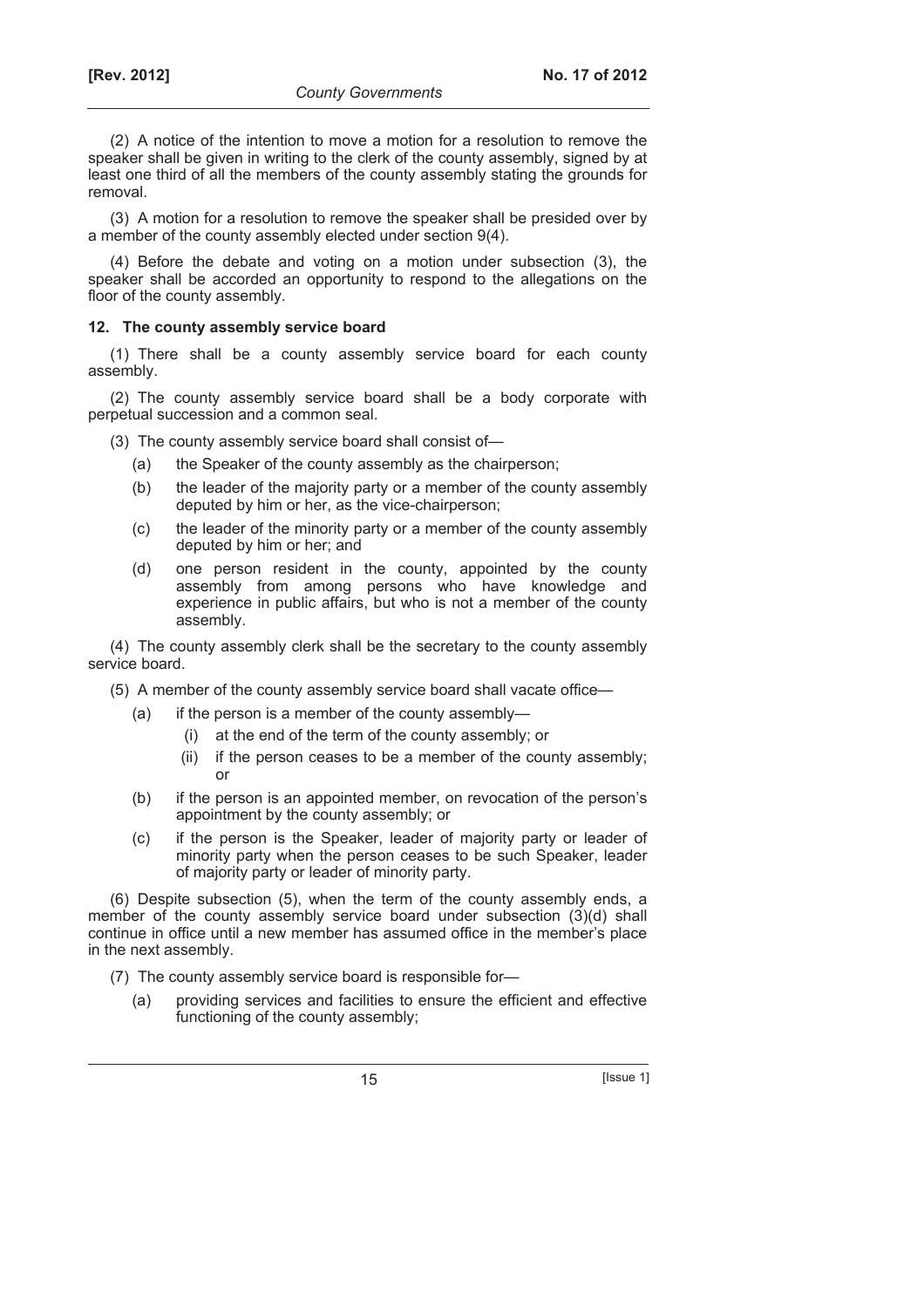- (b) constituting offices in the county assembly service, and appointing and supervising office holders;
- (c) preparing annual estimates of expenditure of the county assembly service and submitting them to the county assembly for approval. and exercising budgetary control over the service;
- (d) undertaking, singly or jointly with other relevant organizations, programmes to promote the ideals of parliamentary democracy; and
- (e) performing other functions—
	- (i) necessary for the well-being of the members and staff of the county assembly; or
	- (ii) prescribed by national legislation.

## **13. Clerk and staff of the county assembly**

(1) There shall be a clerk of the county assembly, appointed by the county assembly service board with the approval of the county assembly.

(2) A person shall not be qualified for appointment as a clerk of the county assembly unless such person—

- (a) is a citizen of Kenya;
- (b) holds a degree from a university recognised in Kenya or its equivalent;
- (c) has had at least five years relevant professional experience;
- (d) meets the requirements of leadership and integrity set out in Chapter Six of the Constitution.

(3) The functions and powers of a Clerk of Parliament shall with necessary modifications be the functions and powers of the clerk of a county assembly.

(4) For the purposes of this Act, the clerk of a county assembly is an authorized officer.

(5) The office of the clerk of the county assembly and the offices of members of the staff of the clerk of the county assembly shall be offices in the county assembly service board.

(6) The remuneration of the clerk and staff of the county assembly shall be determined by the county assembly service board upon the advice of the Salaries and Remuneration Commission.

#### **14. Procedure and committees of the county assembly**

(1) A county assembly—

- (a) may make standing orders consistent with the Constitution and this Act regulating the procedure of the county assembly including, in particular, orders for the proper conduct of proceedings; and
- (b) subject to standing orders made under paragraph (a), may establish committees in such manner and for such general or special purposes as it considers fit, and regulate the procedure of any committee so established.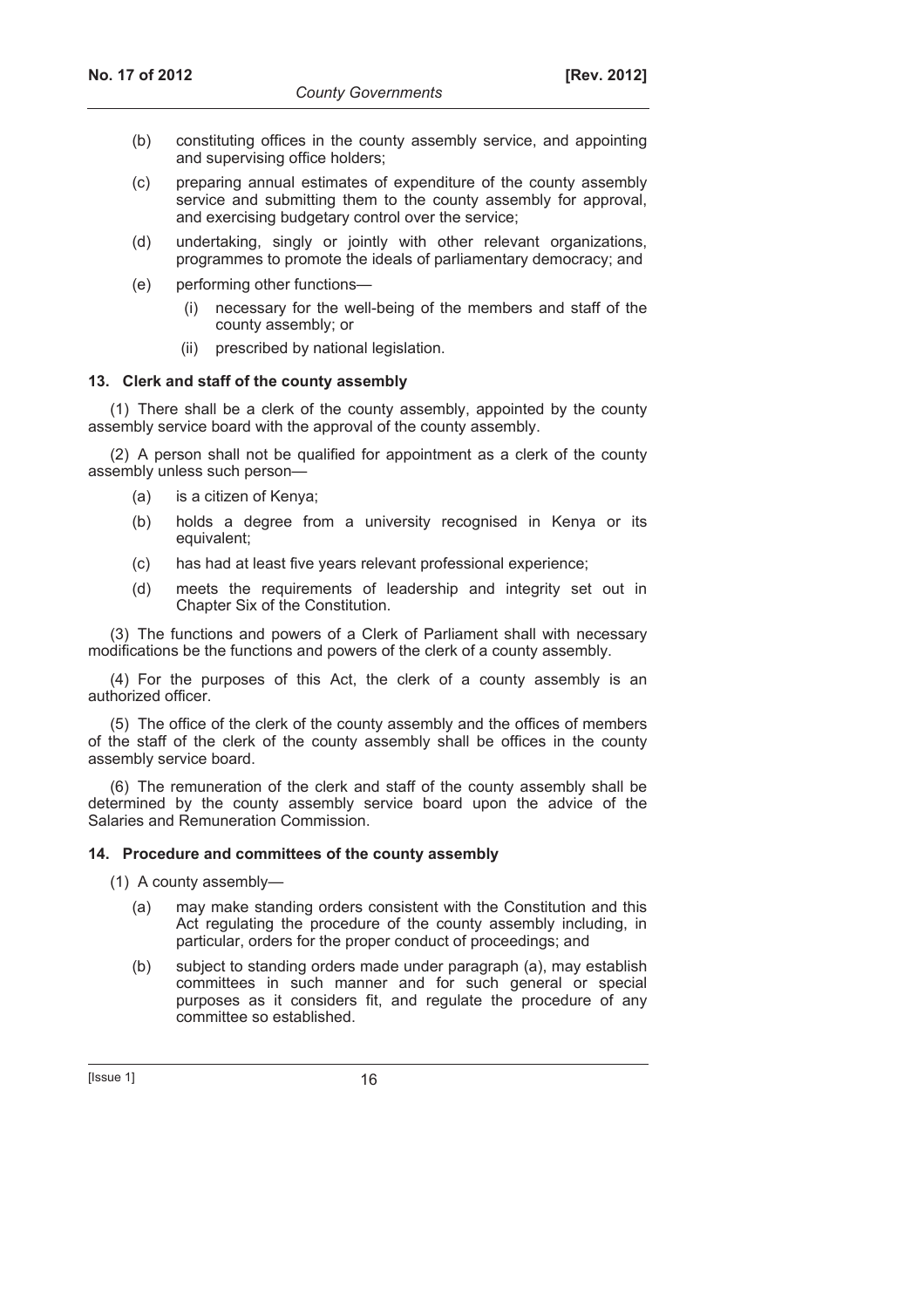- (2) The county assembly proceedings are valid despite—
	- (a) there being a vacancy in its membership at the particular time; or
	- (b) the presence or participation at the particular time of a person not entitled to be present at, or to participate in, the proceedings of the county assembly.

(3) In considering any appointment for which approval of the county assembly is required under the Constitution, an Act of Parliament or county legislation—

- (a) the appointment shall be considered first by a committee of the county assembly;
- (b) the committee's recommendation shall be tabled before the county assembly for approval; and
- (c) the proceedings of the committee and the county assembly shall be open to the public.

(4) The county assembly shall in establishing committees under this section ensure that each member of the county assembly is appointed to at least one committee.

(5) A county assembly may jointly with another county assembly, establish committees consisting of members of both county assemblies.

(6) If a county assembly establishes a joint committee with another county assembly, the election of members and regulation of the conduct of the business of the joint committee shall be as agreed between the two county assemblies.

(7) Until a county assembly makes its standing orders under subsection (1), the standing orders of the National Assembly shall, with the necessary modifications, apply to that county assembly.

(8) Without limiting the generality of subsection (1), the Standing Orders made under this section shall provide for the matters specified in the Second Schedule.

## **15. Right to petition county assembly**

(1) A person has a right to petition a county assembly to consider any matter within its authority, including enacting, amending or repealing any of its legislation.

(2) Each county assembly shall prescribe a procedure for exercising the right under subsection (1).

## **16. Freedom of speech and debate**

No civil or criminal proceedings may be instituted in any court or tribunal against a member of a county assembly by reason of any matter said in any debate, petition, motion or other proceedings of the county assembly.

## **17. Powers, privileges and immunities of a county assembly**

The national law regulating the powers and privileges of Parliament shall, with the necessary modifications, apply to a county assembly.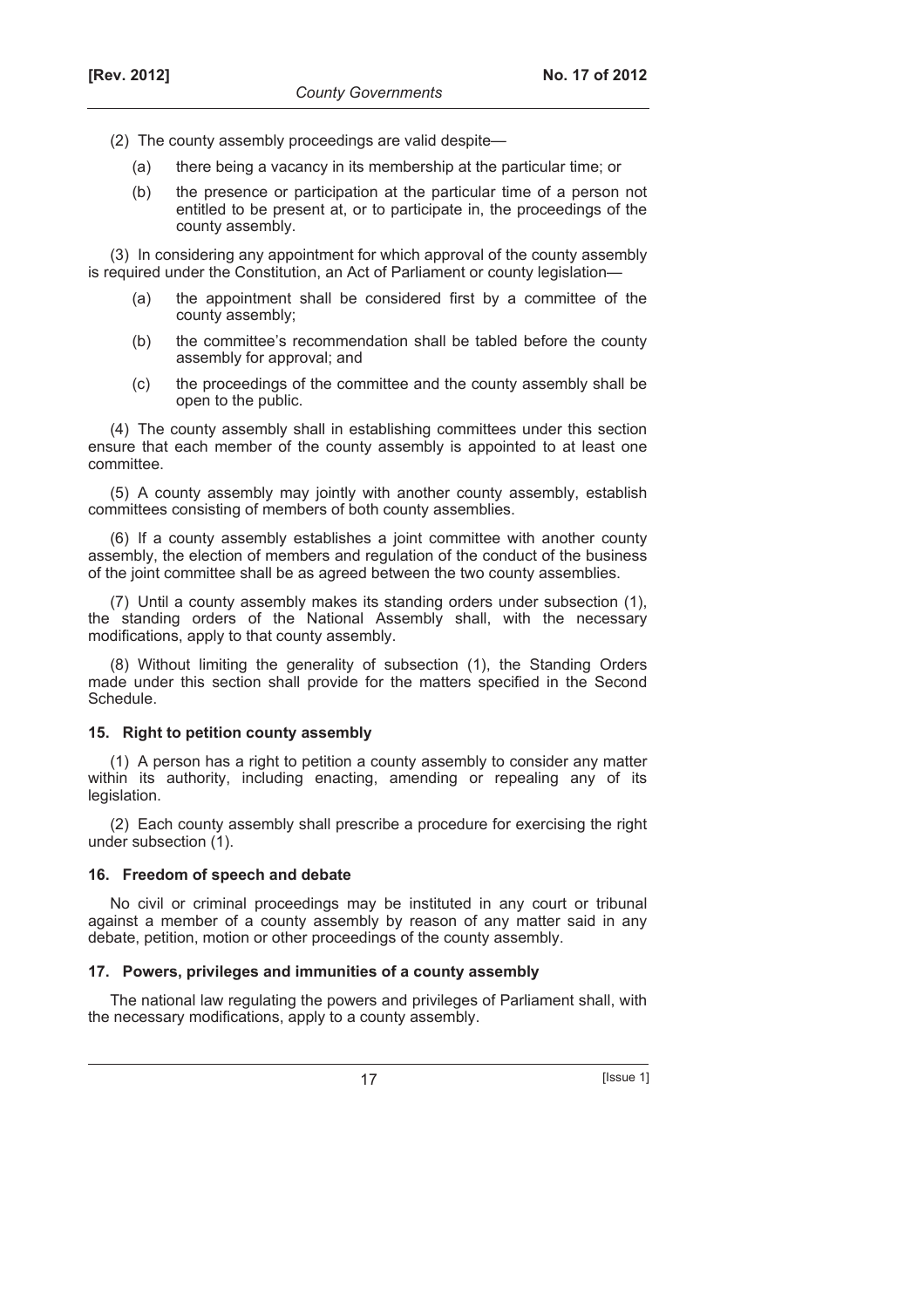## **18. Official languages of a county assembly**

(1) The official languages of a county assembly shall be Kiswahili, English and Kenyan sign language and the business of the county assembly may be conducted in English, Kiswahili and Kenyan sign language.

(2) No business of the county assembly or any of its committees or other organs may be conducted or transacted in a language other than the official languages.

(3) In case of a conflict between different language versions of a county legislation, the version in which the legislation was originally enacted prevails.

(4) The verbatim report of the proceedings of a county assembly shall be recorded in the official language in which it was presented.

### **19. Quorum**

The quorum of a county assembly is one third of all the members of the county assembly.

### **20. Voting in a county assembly**

(1) Except as otherwise provided in the Constitution, in this Act or in other legislation, any question proposed for decision by the county assembly shall be determined by a majority of the members of the county assembly present and voting.

(2) On a question proposed for decision by a county assembly—

- (a) the speaker of the county assembly has no vote; and
- (b) in the case of a tie, the question is lost.

(3) A member of a county assembly shall—

- (a) at all times observe the principles of integrity including those set out in Chapter Six of the Constitution; and
- (b) promptly declare to the speaker any interest that the member has in any matter being discussed in the county assembly.

(4) A member of a county assembly shall not vote on any question in which the member has a pecuniary interest.

#### **21. Procedure for the exercise of legislative powers**

(1) A county assembly shall exercise its legislative power through Bills passed by the county assembly and assented to by the governor.

(2) A Bill may be introduced by any member or committee of the county assembly, but a money Bill may be introduced only in accordance with subsection (4).

(3) In the case of a money Bill, the county assembly may proceed only in accordance with the recommendation of the relevant committee of the county assembly after taking into account the views of the county executive committee member responsible for finance.

 $[|$ ssue 1 $]$  18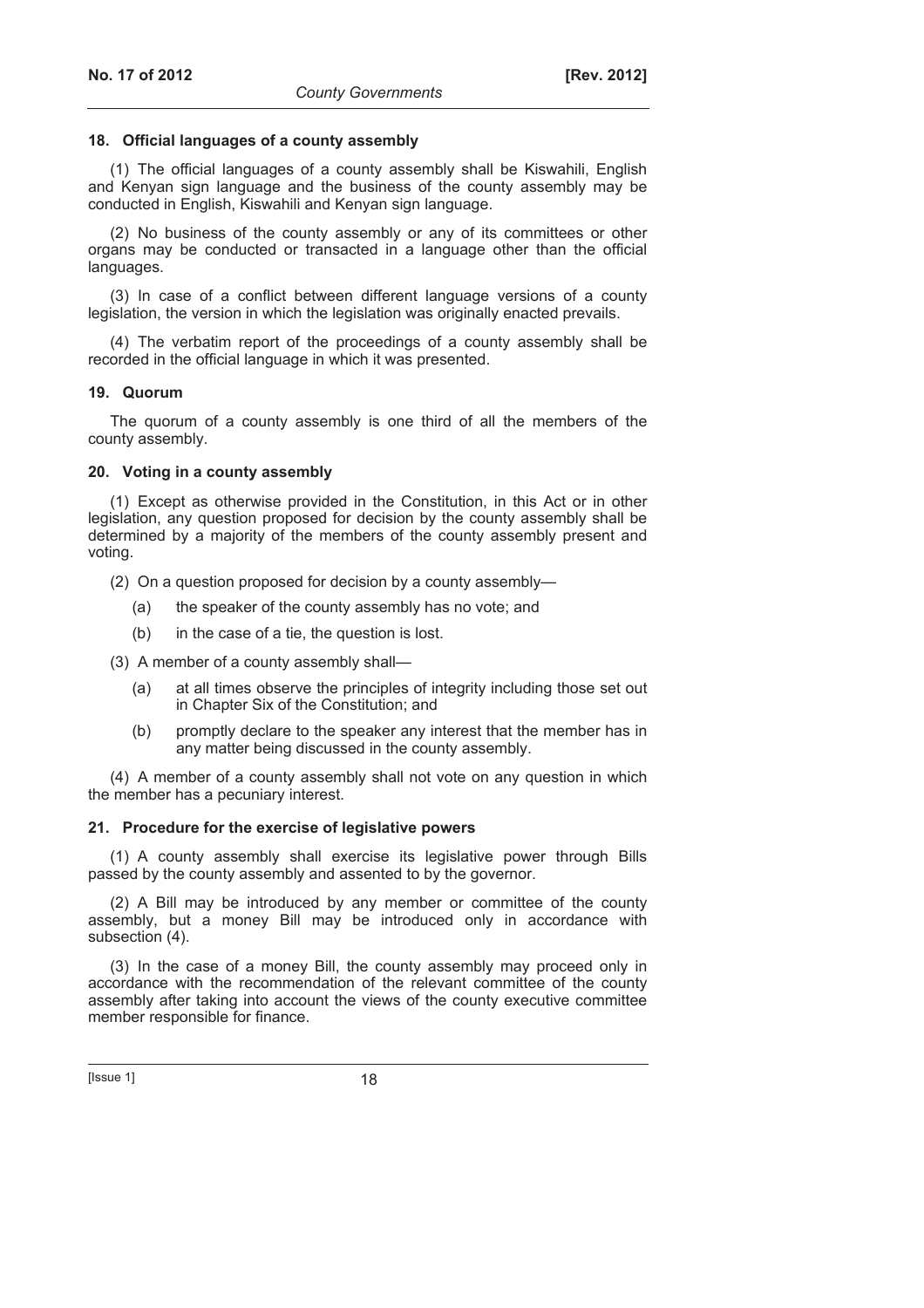(4) For the purposes of this Act, **"money Bill"** means a Bill that contains provisions dealing with—

- (a) taxes;
- (b) the imposition of charges on a public fund or the variation or repeal of any of those charges;
- (c) the appropriation, receipt, custody, investment or issue of public money;
- (d) the raising or guaranteeing of any loan or its repayment; or
- (e) matters incidental to any of those matters.

### **22. Bill to have a title**

A Bill introduced in the county assembly shall be identified by a title placed at the beginning of the Bill and the title shall include the subject matter of the statute to be enacted.

### **23. Publication of a Bill**

A Bill shall be published by including the Bill as a supplement in the county *Gazette* and the Kenya *Gazette*.

#### **24. Assenting to a Bill**

(1) The Speaker shall, within fourteen days, forward a Bill passed by the county assembly to the governor.

- (2) The governor shall within fourteen days after receipt of a Bill—
	- (a) assent to the Bill; or
	- (b) refer the bill back to the county assembly with a memorandum outlining reasons for the referral.

(3) If the governor refers a Bill back to the county assembly, the county assembly may, following the appropriate procedures under this section—

- (a) amend the Bill taking into account the issues raised by the governor; or
- (b) pass the Bill without amendment.

(4) If a county assembly amends the Bill taking into consideration the issues raised by the governor, the speaker shall within fourteen days submit the Bill to the governor for assent.

(5) If a county assembly passes the Bill a second time, without amendment, or with amendments which do not accommodate the governor's concerns by a vote supported by two-thirds of members of the county assembly, the speaker shall within seven days re-submit the Bill to the governor and the governor shall within seven days assent to the Bill.

(6) If the governor does not assent to a Bill or refer it back within the period referred to under this section, the Bill shall be taken to have been assented to on the expiry of that period.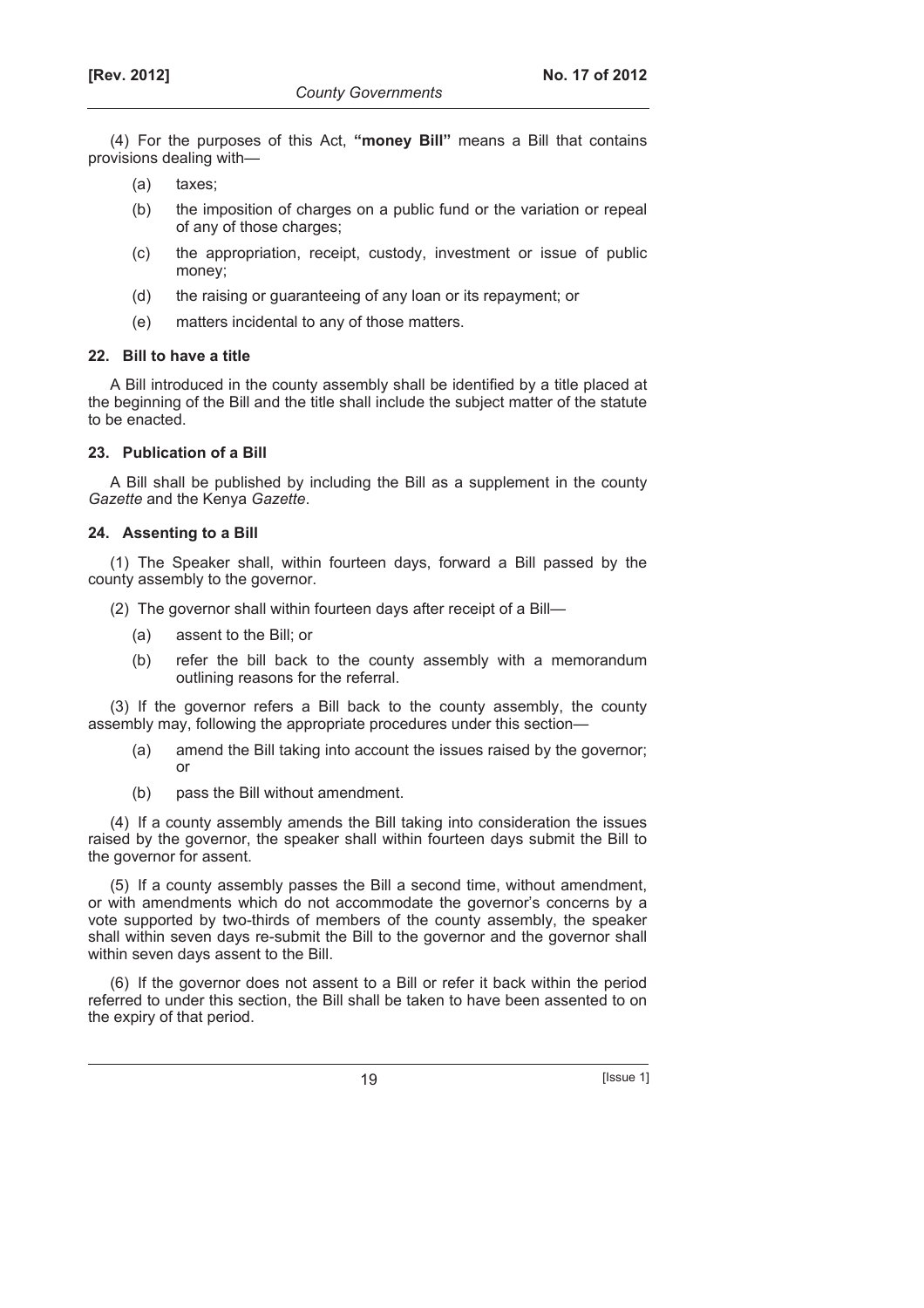### **25. Coming into force of a law**

(1) A legislation passed by the county assembly and assented to by the governor shall be published in the county *Gazette* and Kenya *Gazette* within seven days after assent.

(2) Subject to subsection (3), the county assembly legislation shall come into force on the fourteenth day after its publication in the county *Gazette* and Kenya *Gazette*, whichever comes earlier, unless the legislation stipulates a different date on or time at which it shall come into force.

(3) A county assembly legislation that confers a direct benefit whether financial or in kind on members of the county assembly shall come into force after the next general election of members of the county assembly.

(4) Subsection (3) does not apply to an interest that members of county assembly have as members of the public.

## PART IV – ELECTORAL WARDS

### **26. Number and delimitation of electoral Wards, etc.**

(1) There shall be not more than one thousand four hundred and fifty electoral Wards for purposes of the election of county assembly members.

(2) For purposes of the first general elections under the Constitution, the Independent Electoral and Boundaries Commission (in this Part referred to as the "Commission") shall ensure that each county comprises at least fifteen Wards.

(3) The Commission shall review the names and boundaries of Wards at intervals of not less than eight years, and not more than twelve years, but any review shall—

- (a) ensure that no county shall comprise less than twenty-five Wards; and
- (b) be completed at least twelve months before a general election of county assembly members.

(4) The requirements under subsection (3) above shall not apply to the review of Ward boundaries preceding the first election under this Act.

(5) If a general election is to be held within twelve months after the completion of a review by the Commission, the new boundaries shall take effect in the subsequent election.

(6) The boundaries of each Ward shall be such that the number of inhabitants in the Ward is, as nearly as possible, equal to the population quota, but the number of inhabitants of a Ward may be more or less than the population quota in the manner mentioned in subsection (7) to take account of—

- (a) geographical features and urban centres;
- (b) community of interest, historical, economic and cultural ties; and
- (c) means of communication.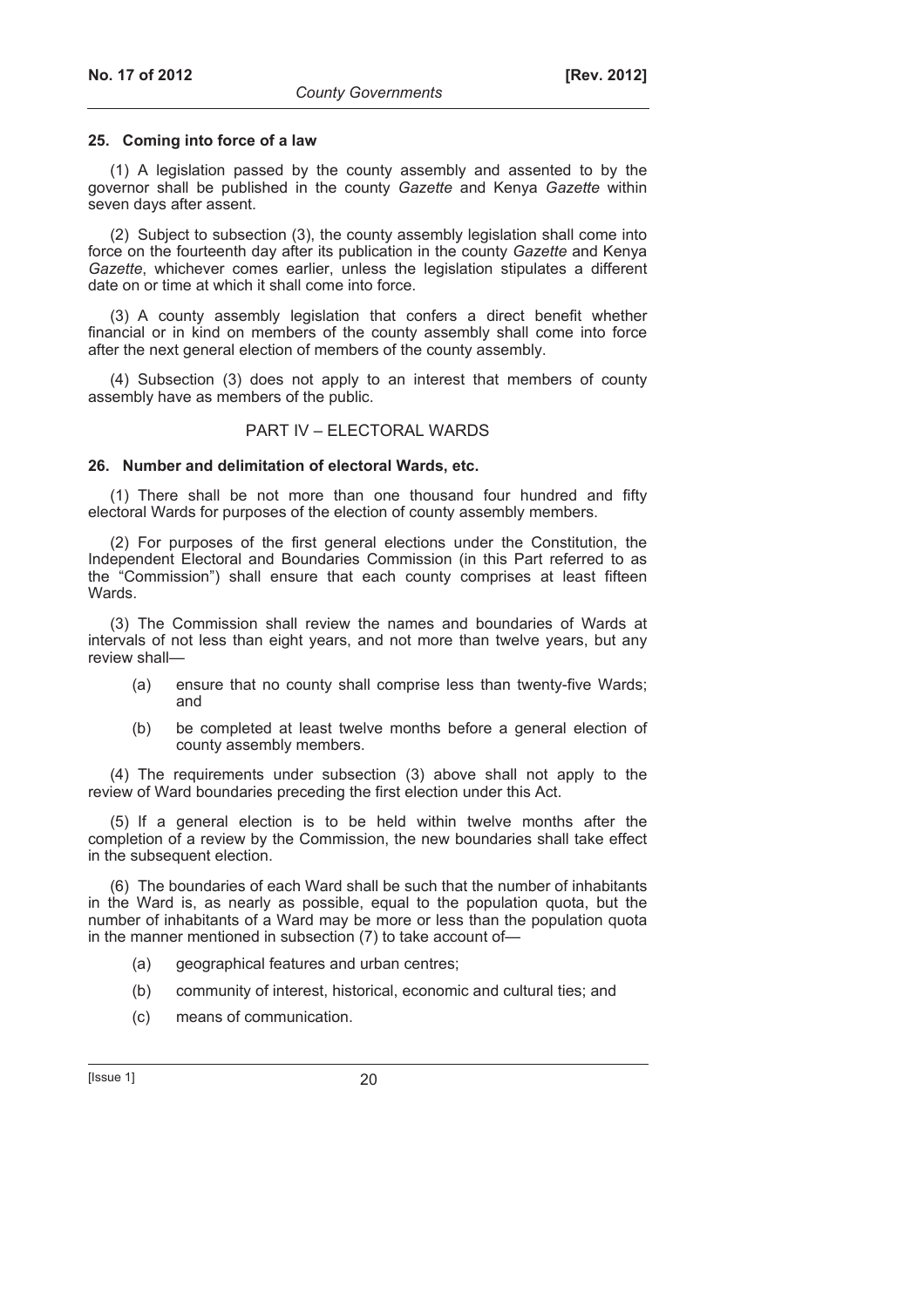(7) The number of inhabitants of a Ward may be more or less than the population quota by a margin of not more than—

- (a) forty per cent for cities and sparsely populated areas; or
- (b) thirty per cent for the other areas.
- (8) In reviewing Ward boundaries, the Commission shall—
	- (a) consult all interested parties; and
	- (b) progressively work towards ensuring that the number of inhabitants in each constituency and Ward is, as nearly as possible, equal to the population quota.

### **27. Recall of a county assembly member**

(1) The electorate in a county ward may recall their member of the county assembly before the end of the term of the member on any of the grounds specified in subsection (2).

- (2) A member of a county assembly may be recalled where the member—
	- (a) is found, after due process of the law, to have violated the provisions of Chapter Six of the Constitution;
	- (b) is found, after due process of the law, to have mismanaged public resources;
	- (c) is convicted of an offence under the Elections Act (No. 24 of 2011).

(3) A recall of a member of the county assembly under subsection (1) shall only be initiated upon a judgment or finding by the High Court confirming the grounds specified in subsection (2).

(4) A recall under subsection (1) shall only be initiated twenty-four months after the election of the member of the county assembly and not later than twelve months immediately preceding the next general election.

(5) A recall petition shall not be filed against a member of the county assembly more than once during the term of that member in the county assembly.

(6) A person who unsuccessfully contested an election under the Elections Act (No. 24 of 2011) shall not be eligible, directly or indirectly, to initiate a petition under this section.

## **28. Petition for recall**

(1) A recall under section 27 shall be initiated by a petition which shall be filed with the Independent Electoral and Boundaries Commission and which shall  $ha$ —

- (a) in writing;
- (b) signed by a petitioner who—
	- (i) is a voter in the Ward in respect of which the recall is sought; and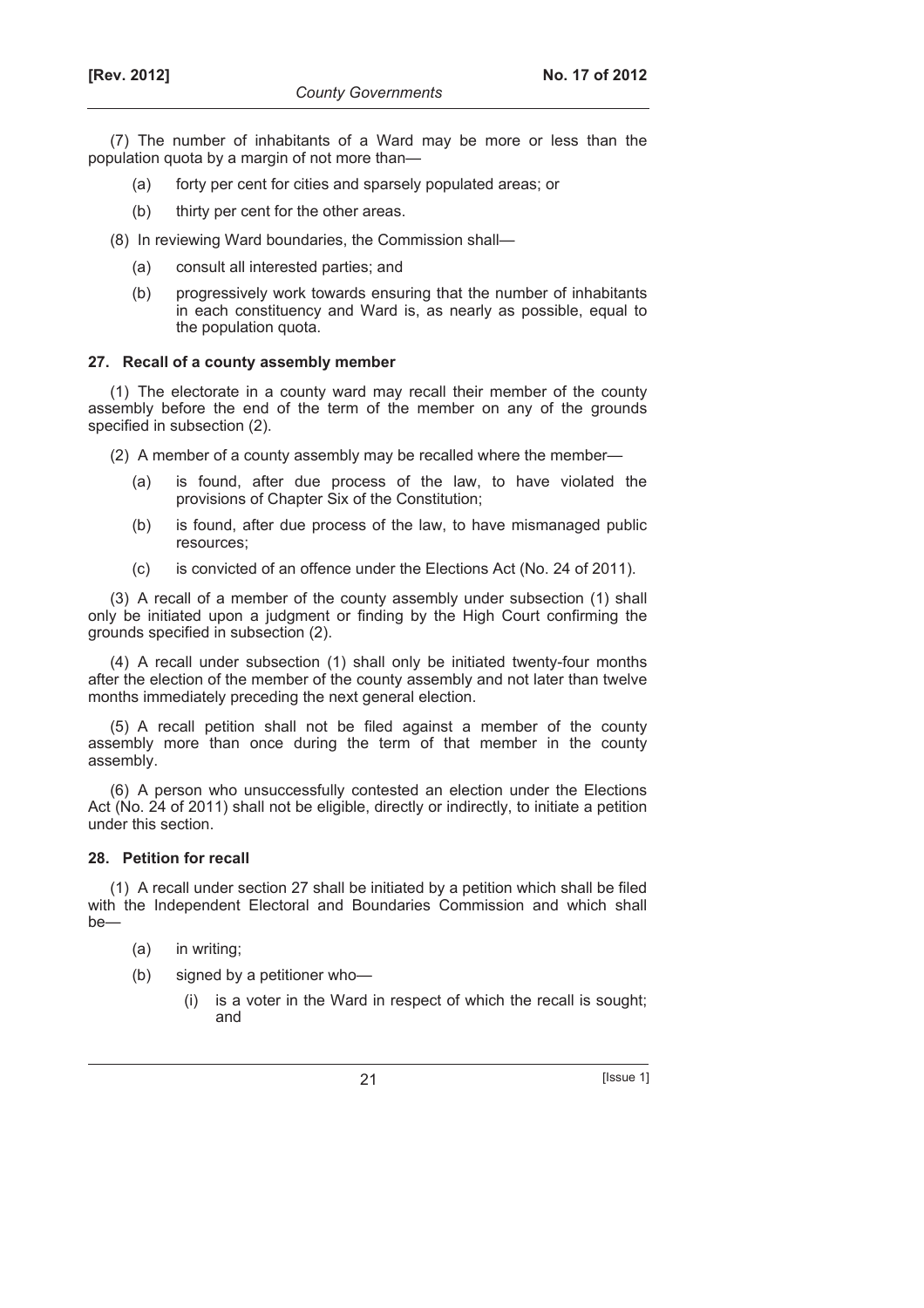- (ii) was registered to vote in the election in respect of which the recall is sought;
- (c) accompanied by an order of the High Court issued in terms of section 27(3).

(2) The petition referred to in subsection (1) shall—

- (a) specify the grounds for the recall as specified under section 27(2);
- (b) contain a list of such number of names of voters in the Ward which shall represent at least thirty percent of the registered voters in that Ward; and
- (c) be accompanied by the fee prescribed for an election petition.

(3) The list of names referred to in subsection (2)(b) shall contain the names, address, voter card number, national identity card or passport number and signature of the voters supporting the petition.

(4) The voters supporting a petition under subsection (3) shall represent the diversity of the people in the Ward.

(5) The petitioner shall collect and submit to the Commission the list of names under subsection (2)(b) within a period of thirty days after filing the petition.

(6) The Commission shall verify the list of names within a period of thirty days of receipt of that list.

(7) The Commission, if satisfied that the requirements of this section are met, shall within fifteen days after the verification, issue a notice of the recall to the speaker of the county assembly.

(8) The Commission shall conduct a recall election within the Ward within ninety days of the publication of the question.

## **29. Recall elections**

(1) Where a member of the county assembly is to be recalled under section 27, the Independent Electoral and Boundaries Commission shall frame the question to be determined at the recall election.

(2) A question referred to in subsection (1) shall be framed in such a manner as to require the answer "yes" or the answer "no".

(3) The Commission shall assign a symbol for each answer to the recall question.

(4) The voting at a recall election shall be by secret ballot.

(5) A recall election shall be decided by a simple majority of the voters voting in the recall election.

(6) Where a recall election results in the removal of a member of the county assembly, the Commission shall conduct a by-election in the affected Ward.

(7) A member of the county assembly who has been recalled may run in the by-election conducted under subsection (6).

[Issue 1] 22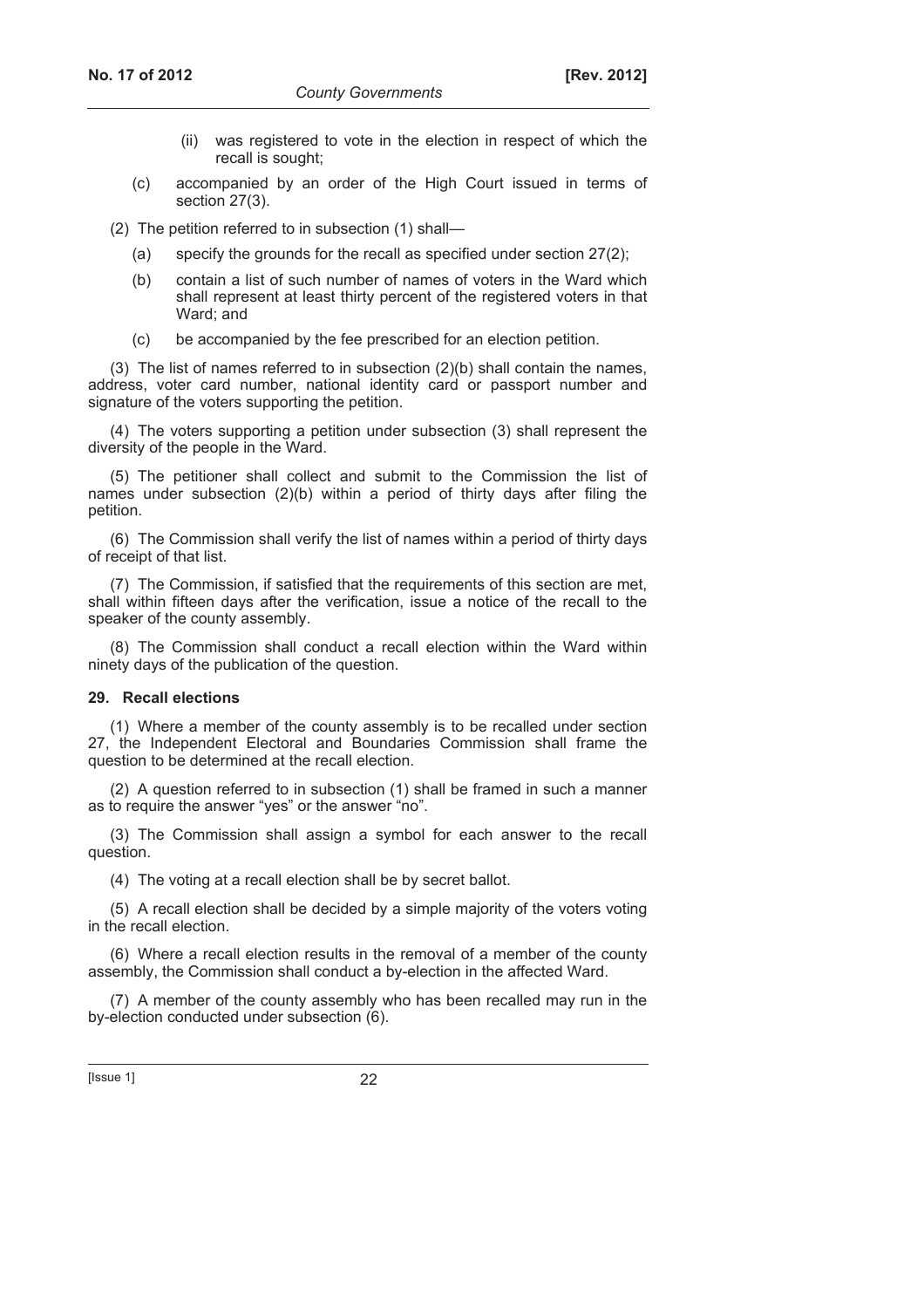## PART V – COUNTY EXECUTIVE

## **30. Functions and responsibilities of a county governor**

(1) The governor shall take and subscribe to the oath or affirmation as set out in the Schedule to this Act before assuming office.

- (2) Subject to the Constitution, the governor shall—
	- (a) diligently execute the functions and exercise the authority provided for in the Constitution and legislation:
	- (b) perform such State functions within the county as the President may from time to time assign on the basis of mutual consultations;
	- (c) represent the county in national and international fora and events;
	- (d) appoint, with the approval of the county assembly, the county executive committee in accordance with Article 179(2)(b) of the Constitution;
	- (e) constitute the county executive committee portfolio structure to respond to the functions and competencies assigned to and transferred to each county;
	- (f) submit the county plans and policies to the county assembly for approval;
	- (g) consider, approve and assent to bills passed by the county assembly;
	- (h) chair meetings of the county executive committee;
	- (i) by a decision notified in the county *gazette*, assign to every member of the county executive committee, responsibility to ensure the discharge of any function within the county and the provision of related services to the people;
	- (j) submit to the county assembly an annual report on the implementation status of the county policies and plans;
	- (k) deliver annual state of the county address containing such matters as may be specified in county legislation; and
	- (l) sign and cause to be published in the county *Gazette*, notice of all important formal decisions made by the governor or by the county executive committee.
- (3) In performing the functions under subsection (2), the governor shall—
	- (a) provide leadership in the county's governance and development;
	- (b) provide leadership to the county executive committee and administration based on the county policies and plans;
	- (c) promote democracy, good governance, unity and cohesion within the county;
	- (d) promote peace and order within the county;
	- (e) promote the competitiveness of the county;
	- (f) be accountable for the management and use of the county resources; and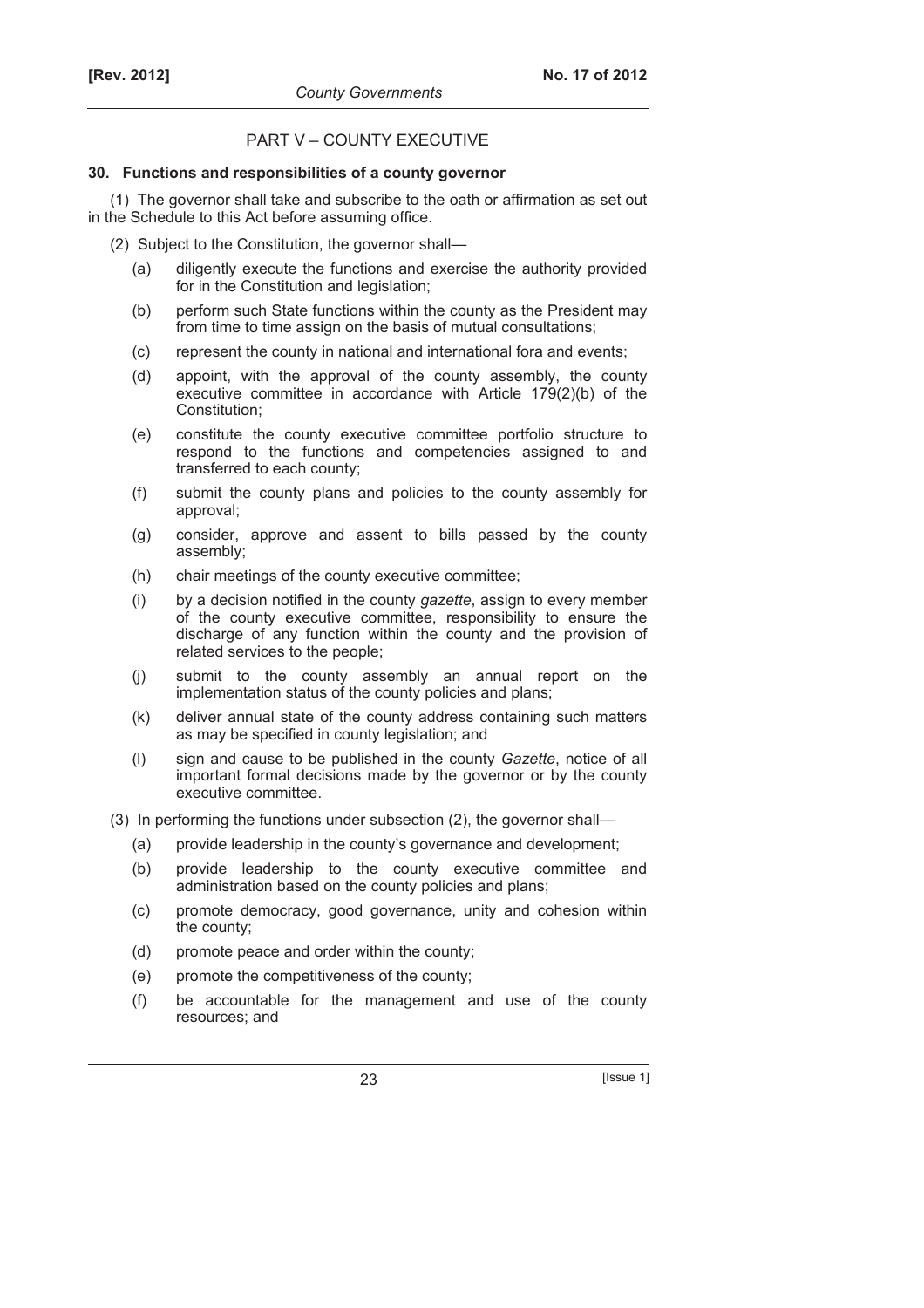(g) promote and facilitate citizen participation in the development of policies and plans, and delivery of services in the county.

#### **31. Powers of the governor**

The governor—

- (a) may, despite section 40, dismiss a county executive committee member at any time, if the governor considers that it is appropriate or necessary to do so;
- (b) shall dismiss a county executive committee member, if required to do so by a resolution of the county assembly as provided under section 40:
- (c) may appoint an accounting officer for each department, entity or decentralized unit of the county government; and
- (d) shall have such powers as may be necessary for the execution of the duties of the office of governor.

### **32. Functions of the deputy governor**

(1) The deputy governor shall take and subscribe to the oath or affirmation as set out in the Schedule to this Act before assuming office.

(2) The deputy governor shall deputize for the governor in the execution of the governor's functions.

(3) The governor may assign the deputy governor any other responsibility or portfolio as a member of the county executive committee.

(4) When acting in office as contemplated in Article 179(5) of the Constitution, the deputy governor shall not exercise any powers of the governor, to nominate, appoint or dismiss, that are assigned to the governor under the Constitution or other written law.

(5) The governor shall not delegate to the deputy governor any of the functions referred to in subsection (4).

## **33. Removal of a governor**

(1) A member of the county assembly may by notice to the speaker, supported by at least a third of all the members, move a motion for the removal of the governor under Article 181 of the Constitution.

(2) If a motion under subsection (1) is supported by at least two-thirds of all the members of the county assembly—

- (a) the speaker of the county assembly shall inform the Speaker of the Senate of that resolution within two days; and
- (b) the governor shall continue to perform the functions of the office pending the outcome of the proceedings required by this section.

(3) Within seven days after receiving notice of a resolution from the speaker of the county assembly-

 (a) the Speaker of the Senate shall convene a meeting of the Senate to hear charges against the governor; and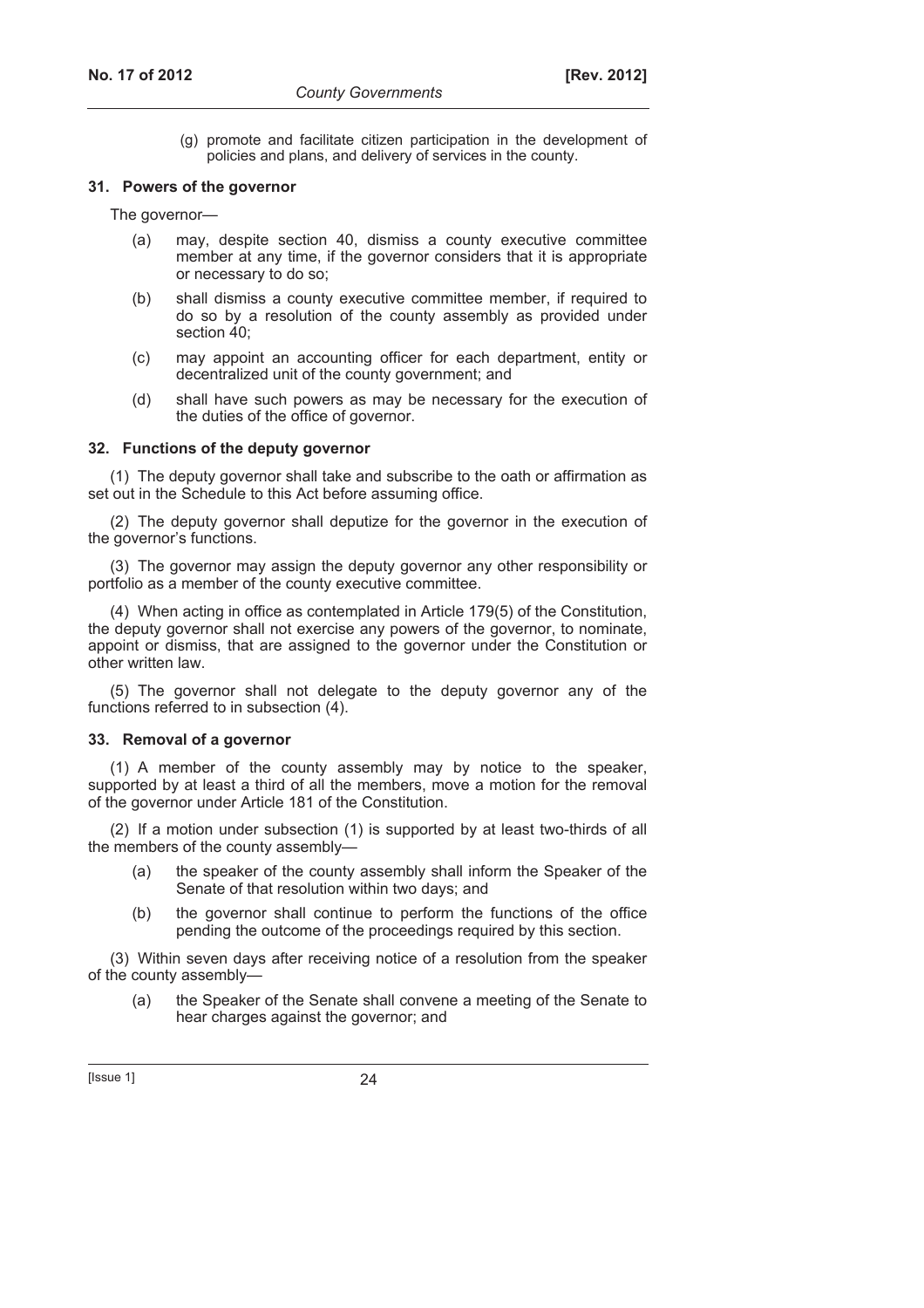- (b) the Senate, by resolution, may appoint a special committee comprising eleven of its members to investigate the matter.
- (4) A special committee appointed under subsection (3)(b) shall—
	- (a) investigate the matter; and
	- (b) report to the Senate within ten days on whether it finds the particulars of the allegations against the governor to have been substantiated.

(5) The governor shall have the right to appear and be represented before the special committee during its investigations.

(6) If the special committee reports that the particulars of any allegation against the governor—

- (a) have not been substantiated, further proceedings shall not be taken under this section in respect of that allegation; or
- (b) have been substantiated, the Senate shall, after according the governor an opportunity to be heard, vote on the impeachment charges.

(7) If a majority of all the members of the Senate vote to uphold any impeachment charge, the governor shall cease to hold office.

(8) If a vote in the Senate fails to result in the removal of the governor, the Speaker of the Senate shall notify the speaker of the concerned county assembly accordingly and the motion by the assembly for the removal of the governor on the same charges may only be re-introduced to the Senate on the expiry of three months from the date of such vote.

(9) The procedure for the removal of the President on grounds of incapacity under Article 144 of the Constitution shall apply, with necessary modifications, to the removal of a governor.

(10) A vacancy in the office of the governor or deputy governor arising under this section shall be filled in the manner provided for by Article 182 of the Constitution.

## **34. Exercise of executive authority**

The county executive committee shall exercise the executive authority—

- (a) in accordance with the Constitution and relevant national and county legislation;
- (b) for the well-being and benefit of the people;
- (c) taking into account the objects and principles of devolution of government set out under Articles 174 and 175 of the Constitution;
- (d) while enhancing self-governance for communities in the management of development programs;
- (e) while ensuring the protection and promotion of the interests and rights of minorities and marginalized communities;
- (f) while promoting gender equity;
- (g) while promoting social and economic development within the county; and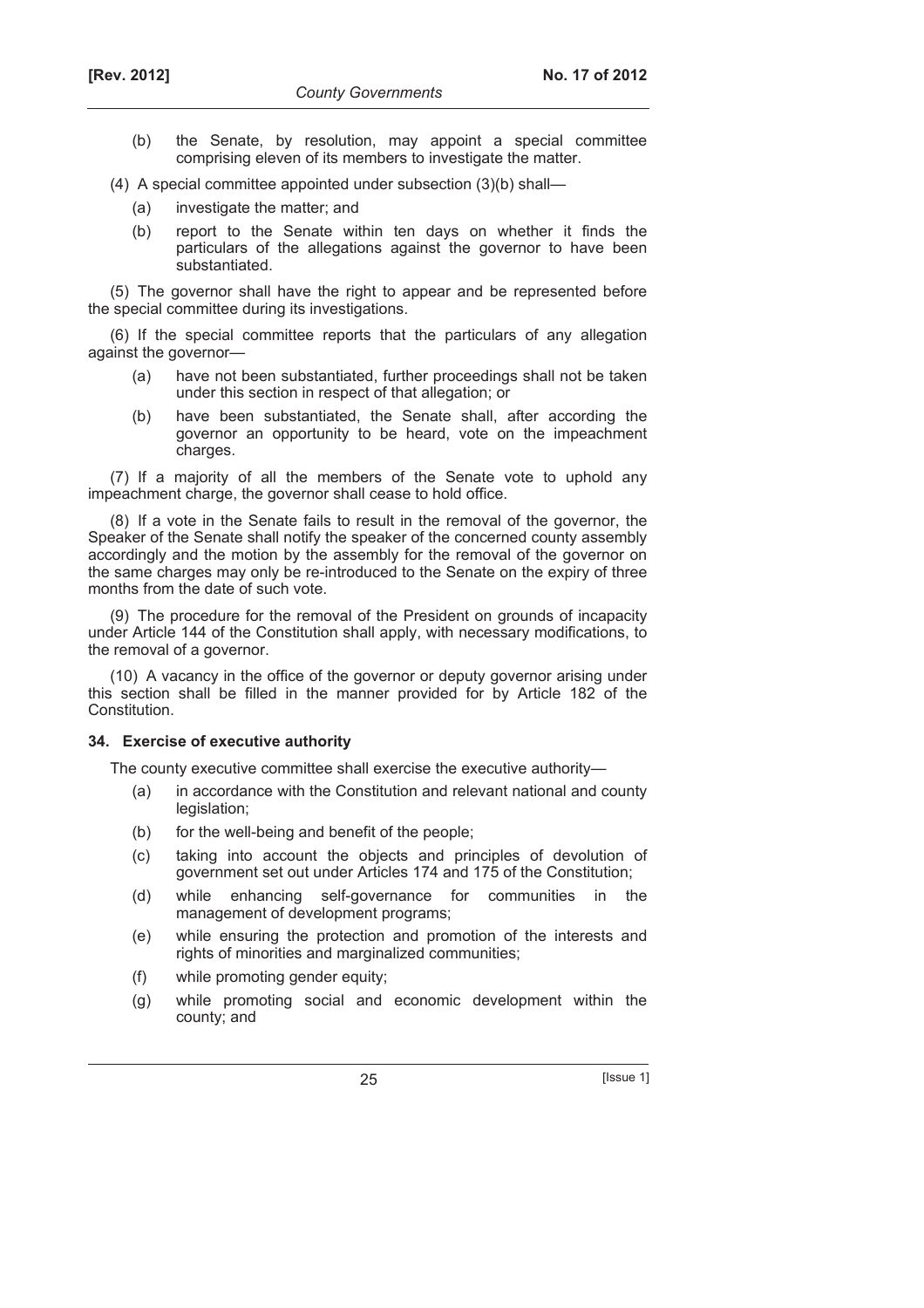(h) while ensuring equitable sharing of available resources throughout the county.

### **35. Appointment of county executive members**

(1) The governor shall, when nominating members of the executive committee—

- (a) ensure that to the fullest extent possible, the composition of the executive committee reflects the community and cultural diversity of the county; and
- (b) take into account the principles of affirmative action as provided for in the Constitution.

(2) The county assembly shall not approve nominations for appointment to the executive committee that do not take into account—

- (a) not more than two thirds of either gender;
- (b) representation of the minorities, marginalized groups and communities; and
- (c) community and cultural diversity within the county.

(3) A person may be appointed as a member of the county executive committee if that person—

- (a) is a Kenyan citizen;
- (b) is a holder of at least a first degree from a university recognised in Kenya;
- (c) satisfies the requirements of Chapter Six of the Constitution; and
- (d) has knowledge, experience and a distinguished career of not less than five years in the field relevant to the portfolio of the department to which the person is being appointed.

(4) A member of the county executive committee shall not hold any other State or public office.

## **36. Functions of the executive committee**

(1) In addition to the functions provided under Article 183 of the Constitution, a county executive committee shall—

- (a) supervise the administration and delivery of services in the county and all decentralized units and agencies in the county;
- (b) perform any other functions conferred on it by the Constitution or national legislation; and
- (c) carry out any function incidental to any of the assigned functions.

(2) In the performance of its functions, a county executive committee shall have power to determine its own programme of activities and every member of the committee shall observe integrity and disclosure of interest in any matter before the committee.

[Issue 1] 26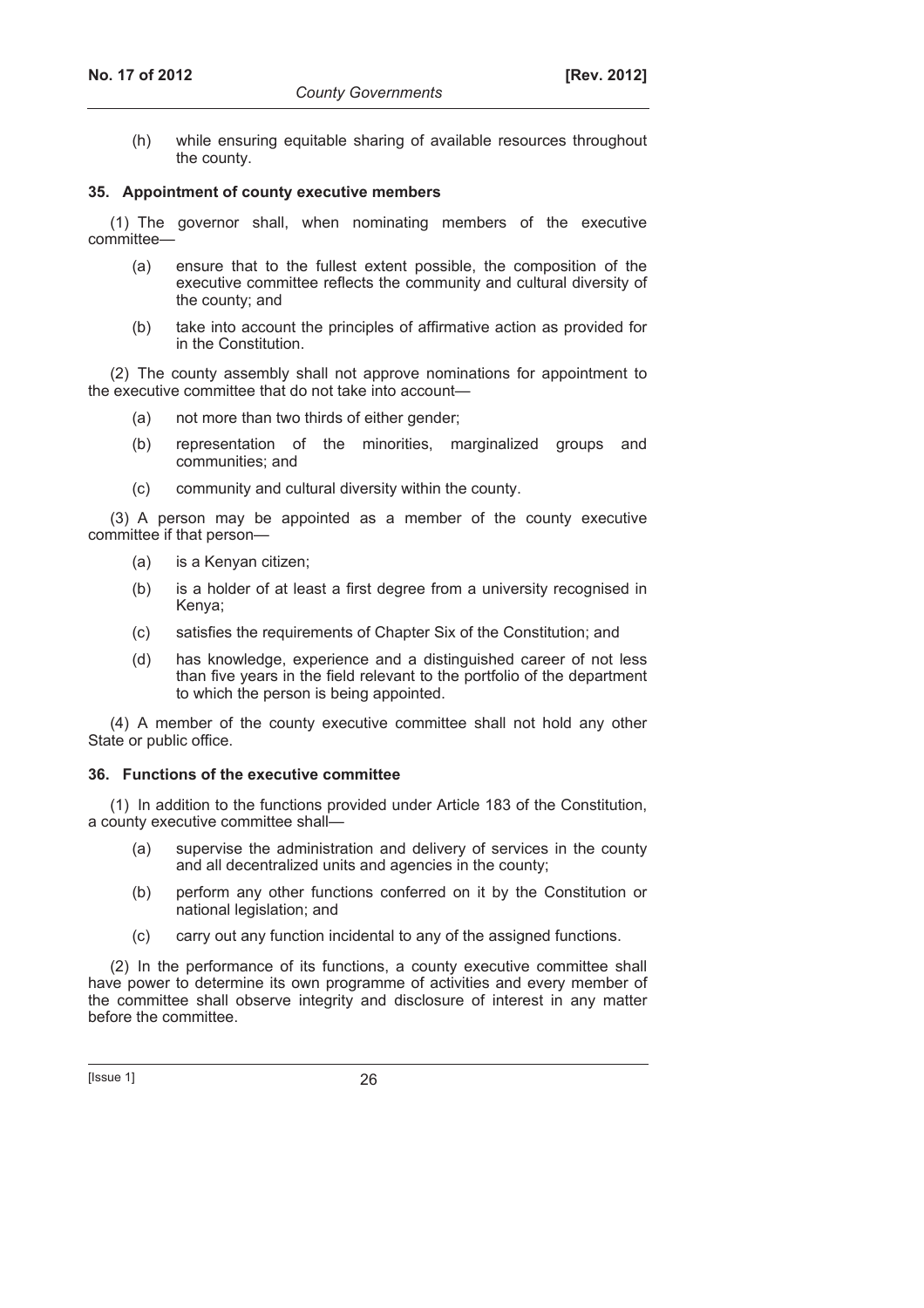## **37. Role of the executive committee in urban area or city planning**

A county executive committee shall—

- (a) monitor the process of planning, formulation and adoption of the integrated development plan by a city or municipality within the county;
- (b) assist a city or municipality with the planning, formulation, adoption and review of its integrated development plan;
- (c) facilitate the coordination and alignment of integrated development plans of different cities or municipalities within the county and with the plans, strategies and programmes of national and county governments; and
- (d) take appropriate steps to resolve any disputes or differences in connection with the planning, formulation, adoption or review of an integrated development plan.

### **38. Oath of office for the executive committee**

A person appointed as a member of the county executive committee under Article 179 of the Constitution shall take the prescribed oath or affirmation of office provided in the Schedule to this Act before assuming office.

### **39. Accountability of members of the executive committee**

(1) The members of the county executive committee are individually and collectively accountable to the governor in the exercise of their powers and performance of their duties and responsibilities.

(2) A committee of the county assembly may require a member of the executive committee to—

- (a) attend or appear before the committee; and
- (b) answer any question relating to the member's responsibilities.

## **40. Removal of member of executive committee**

(1) Subject to subsection (2), the Governor may remove a member of the county executive committee from office on any of the following grounds—

- (a) incompetence;
- (b) abuse of office;
- (c) gross misconduct;
- (d) failure, without reasonable excuse, or written authority of the governor, to attend three consecutive meetings of the county executive committee;
- (e) physical or mental incapacity rendering the executive committee member incapable of performing the duties of that office; or
- (f) gross violation of the Constitution or any other law.

(2) A member of the county assembly, supported by at least one-third of all the members of the county assembly, may propose a motion requiring the governor to dismiss a county executive committee member on any of the grounds set out in subsection (1).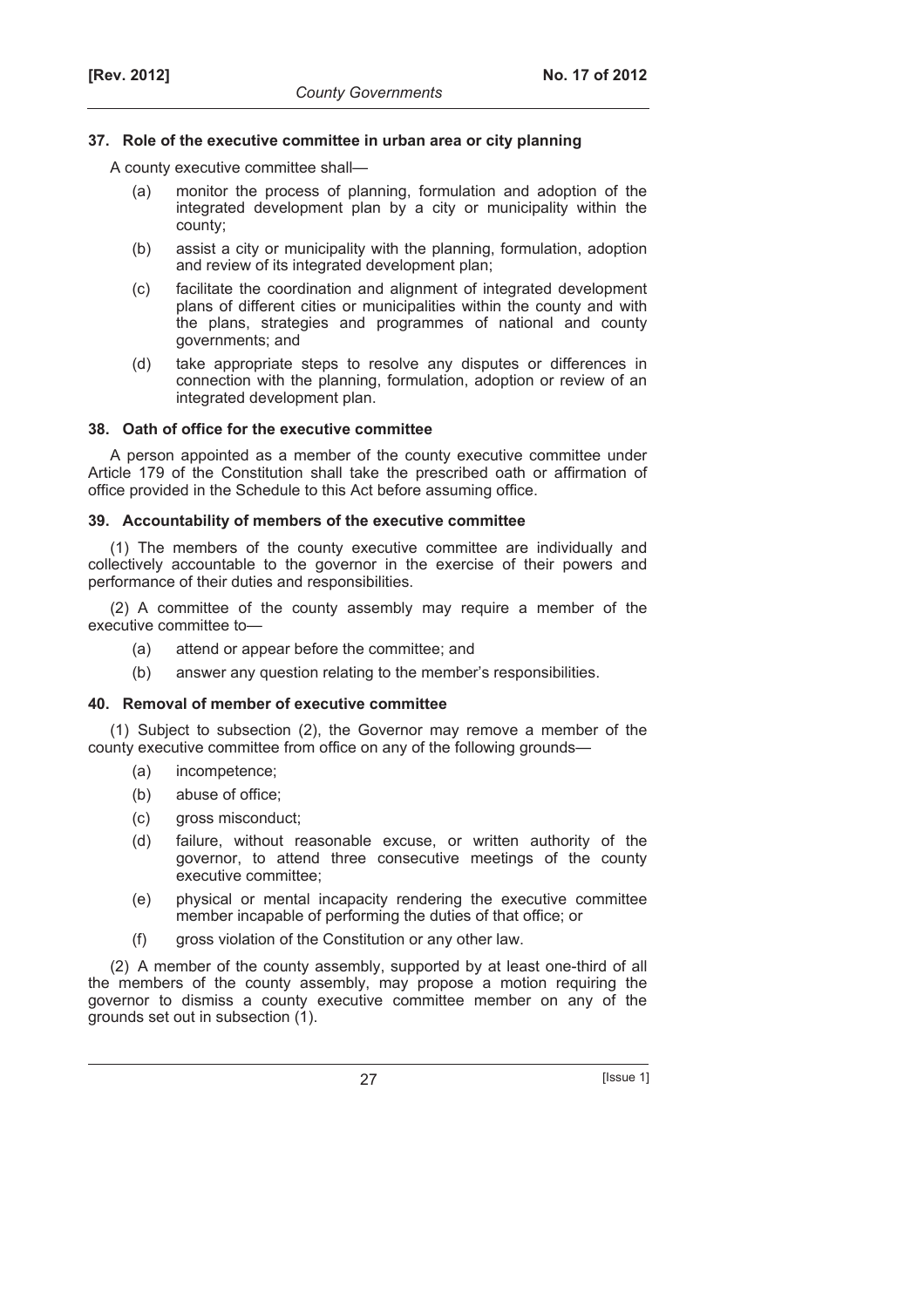(3) If a motion under subsection (2) is supported by at least one-third of the members of the county assembly—

- (a) the county assembly shall appoint a select committee comprising five of its members to investigate the matter; and
- (b) the select committee shall report, within ten days, to the county assembly whether it finds the allegations against the county executive committee member to be substantiated.

(4) The county executive committee member has the right to appear and be represented before the select committee during its investigations.

(5) If the select committee reports that it finds the allegations—

- (a) unsubstantiated, no further proceedings shall be taken; or
- (b) substantiated, the county assembly shall vote whether to approve the resolution requiring the county executive committee member to be dismissed.

(6) If a resolution under subsection (5)(b) is supported by a majority of the members of the county assembly—

- (a) the speaker of the county assembly shall promptly deliver the resolution to the governor; and
- (b) the governor shall dismiss the county executive committee member.

### **41. Meetings of the county executive committee**

(1) The deliberations of all meetings of the county executive committee shall be recorded in writing.

(2) The quorum of a meeting of a county executive committee shall be more than one half of its membership.

(3) A resolution of the county executive committee shall be by a majority of the members present and voting.

(4) A resolution arrived at pursuant to subsection (2) shall be accessible to the public.

## **42. County executive to remain in office after elections**

(1) When a general election is held for a county government, the outgoing county executive committee shall remain in office until a new county executive committee is constituted after the election.

(2) The constitution of a new executive committee after an election under subsection (1) shall be finalized within twenty-one days of the swearing in of the members of the county assembly.

## **43. Representation of county government by Attorney-General in court**

A county government may, pursuant to Article 156(4) of the Constitution request the Attorney-General to represent the county government in court or in any other legal proceedings to which the county government is a party other than in criminal proceedings.

[Issue 1] 28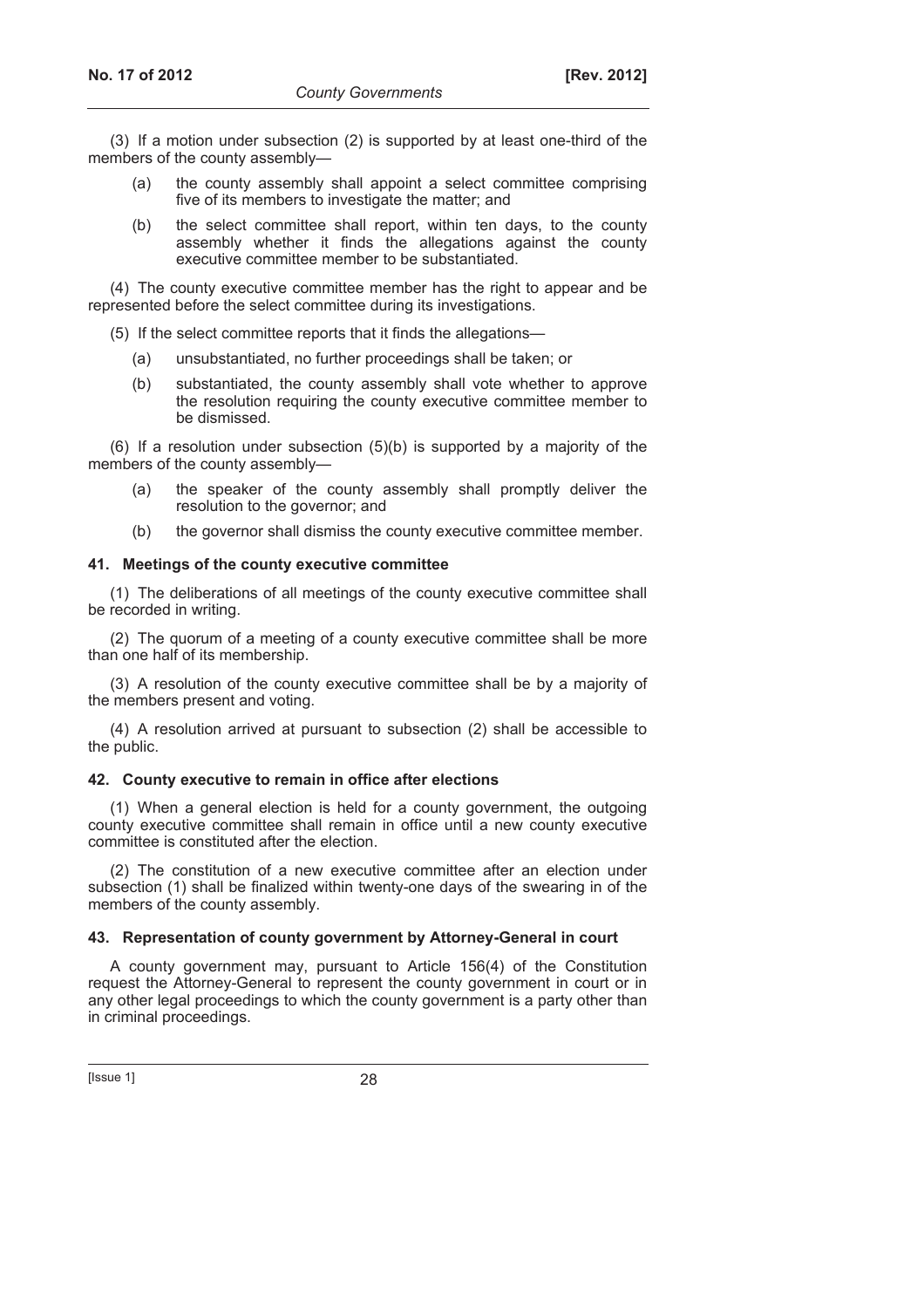### **44. Appointment of county secretary**

(1) There is established for each county the office of the county secretary who shall be secretary to the county executive committee.

- (2) The county secretary—
	- (a) shall be competitively sourced from amongst persons who are university graduates with at least ten years experience in administration and management;
	- (b) shall be nominated from persons competitively sourced under paragraph (a) by the governor and, with the approval of the county assembly, appointed by the governor; and
	- (c) may, subject to the conditions and terms of appointment, be dismissed by the governor.
- (3) The county secretary shall—
	- (a) be the head of the county public service;
	- (b) be responsible for arranging the business, and keeping the minutes, of the county executive committee subject to the directions of the executive committee;
	- (c) convey the decisions of the county executive committee to the appropriate persons or authorities; and
	- (d) perform any other functions as directed by the county executive committee.

(4) The county secretary may resign from office by giving thirty days written notice to the governor.

## **45. Appointment of county chief officers**

(1) The governor shall—

- (a) nominate qualified and experienced county chief officers from among persons competitively sourced and recommended by the County Public Service Board; and
- (b) with the approval of the county assembly, appoint county chief officers.

(2) The office of a county chief officer shall be an office in the county public service.

(3) A county chief officer shall be responsible to the respective county executive committee member for the administration of a county department as provided under section 46.

(4) The county chief officer shall be the authorized officer in respect of exercise of delegated power.

(5) The governor may re-assign a county chief officer.

(6) A county chief officer may resign from office by giving notice, in writing, to the governor.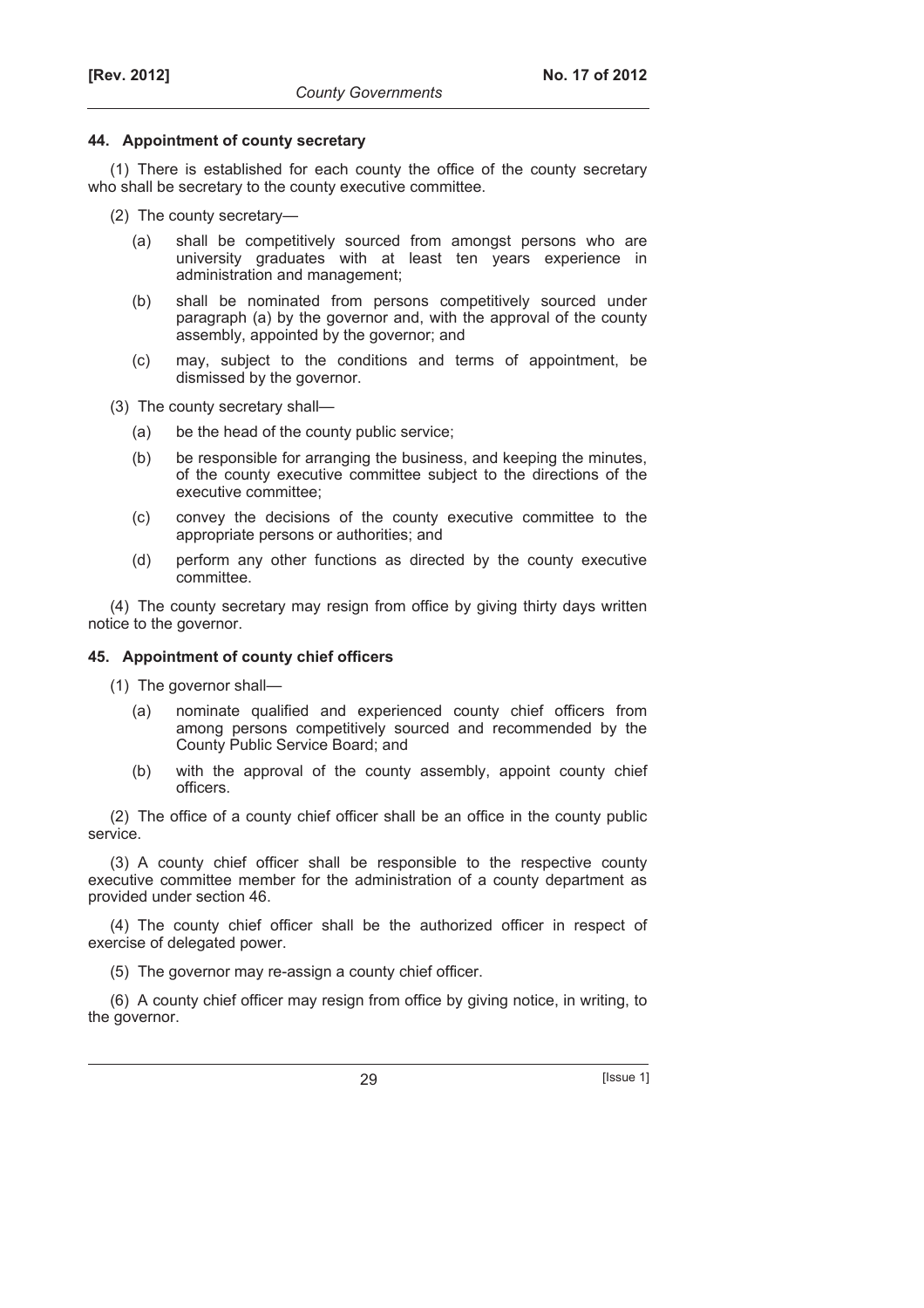## **46. County executive committee to determine organisation of county**

(1) The county executive committee shall determine the organization of the county and its various departments, and for that purpose may—

- (a) establish, continue or vary any department, and determine the objects and purposes of the department;
- (b) determine the number and nature of departments at the decentralized units;
- (c) abolish any department; and
- (d) determine or change the name of any department.

(2) When establishing and organizing the county, the county executive committee shall take into account, and be guided by, the need to—

- (a) be responsive to the needs of the local community and the functions and competencies assigned to and transferred to the county;
- (b) facilitate a culture of public service and accountability in the county public service;
- (c) be performance oriented and focused on the objects of devolved government set out in Article 174 of the Constitution;
- (d) ensure that the county departments align their roles and responsibilities with the priorities and objectives set out in the county's policies and plans;
- (e) organise its departments and other structures in a flexible way in order to respond to changing priorities and circumstances;
- (f) assign clear responsibilities for the management and coordination of departments and functions;
- (g) allow participatory decision making as far as is practicable; and
- (h) provide an equitable, fair, open and non-discriminatory working environment.

#### **47. Performance management plan**

(1) The county executive committee shall design a performance management plan to evaluate performance of the county public service and the implementation of county policies.

- (2) The plan shall provide for among others—
	- (a) objective, measurable and time bound performance indicators;
	- (b) linkage to mandates;
	- (c) annual performance reports;
	- (d) citizen participation in the evaluation of the performance of county government; and
	- (e) public sharing of performance progress reports.

(3) The governor shall submit the annual performance reports of the county executive committee and public service to the county assembly for consideration.

(4) The performance management plan and reports under this section shall be public documents.

 $[|$ ssue 1 $]$  30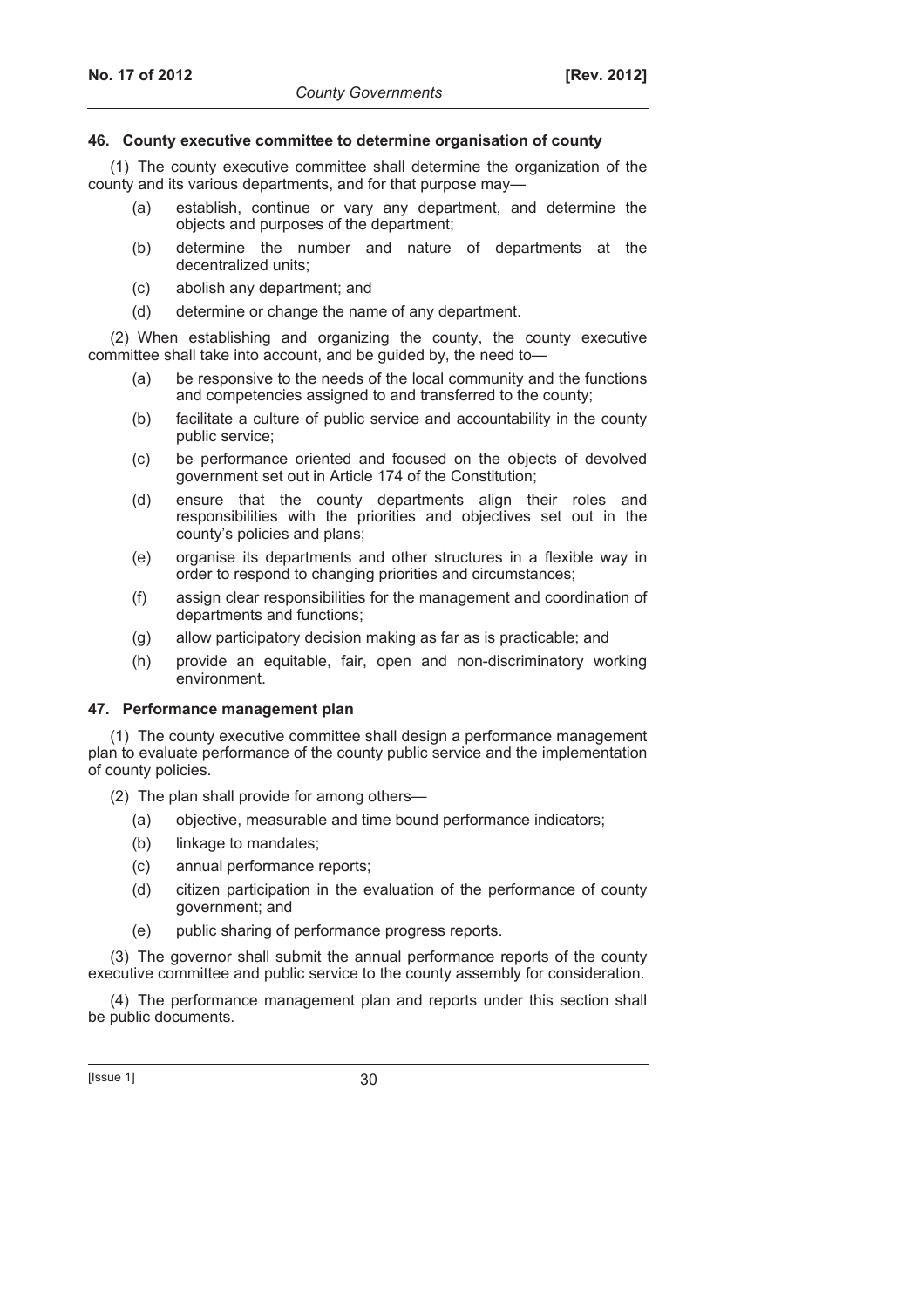## PART VI – DECENTRALIZED UNITS

## **48. Decentralized units**

(1) Subject to subsection (3), the functions and provision of services of each county government shall be decentralized to—

- (a) the urban areas and cities within the county established in accordance with the Urban Areas and Cities Act (No. 13 of 2011);
- (b) the sub-counties equivalent to the constituencies within the county established under Article 89 of the Constitution;
- (c) the Wards within the county established under Article 89 of the Constitution and section 26;
- (d) such number of village units in each county as may be determined by the county assembly of the respective county; and
- (e) such other or further units as a county government may determine.

(2) If the constituency or part of a constituency falls under urban areas or cities, that constituency or part of the constituency, as the case may be, shall be considered as falling under subsection (1)(a).

(3) In establishing a village unit under subsection (1)(d), a county assembly shall take into account the—

- (a) population size;
- (b) geographical features;
- (c) community of interest, historical, economic and cultural ties; and
- (d) means of communication.

(4) A county assembly shall enact legislation to provide for the delineation and establishment of the village units in the county.

(5) Nothing in this Part may be construed as precluding the county government, through county legislation, from adjusting the units created under subsection (1) for purposes of further decentralizing its functions and provision of its services in accordance with Article 176(2) of the Constitution.

## **49. Urban areas and cities structures**

The structures and functions of urban areas and cities shall be as is provided for in the Urban Areas and Cities Act (No. 13 of 2011).

## **50. Office of the sub-county administrator**

(1) There shall be established at the level of each sub-county the office of the sub-county administrator.

(2) The sub-county administrator shall have qualifications and knowledge in administration or management and shall be competitively appointed by the County Public Service Board in accordance with the provisions of this Act.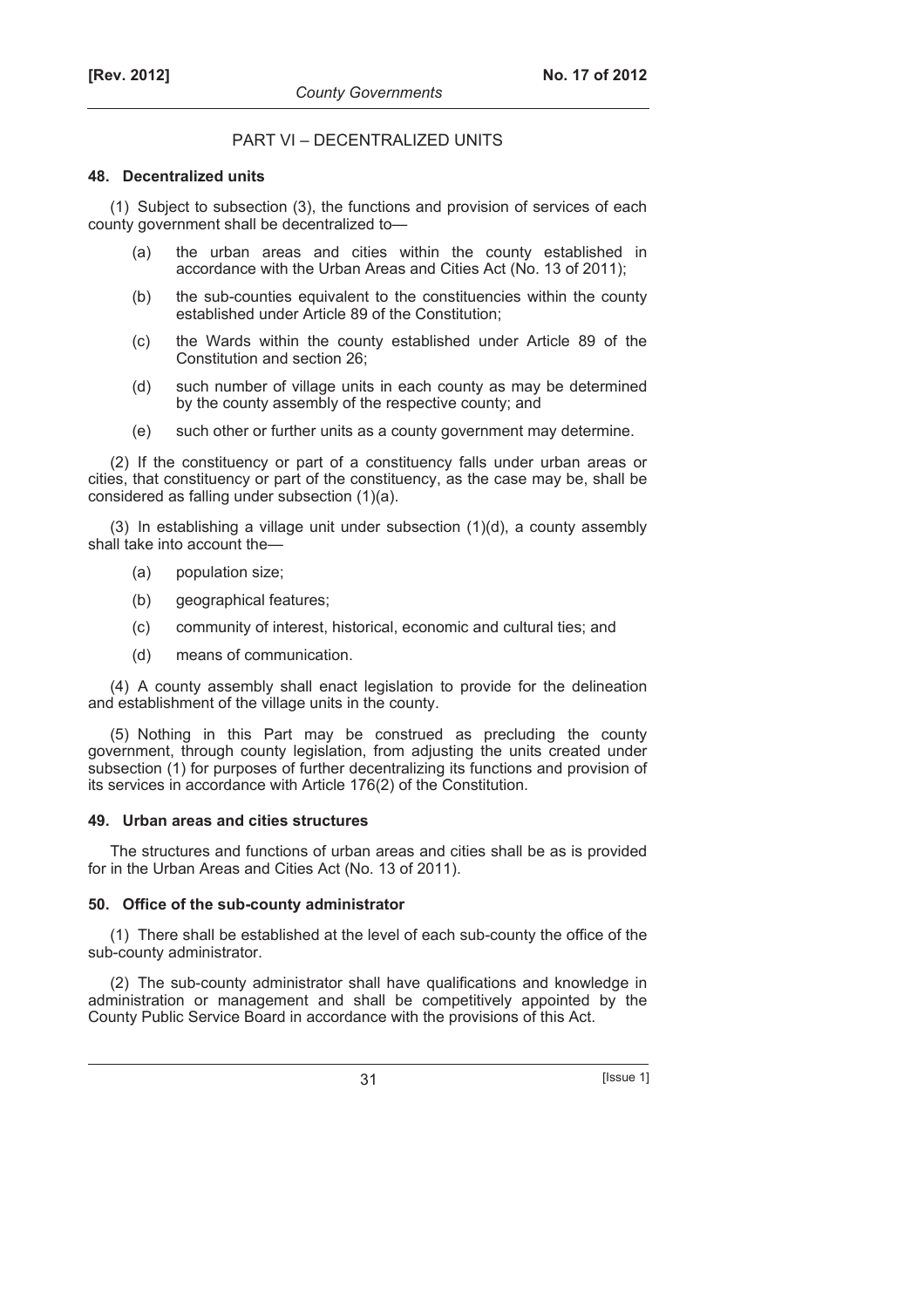(3) The sub-county administrator shall be responsible for the coordination, management and supervision of the general administrative functions in the subcounty unit, including—

- (a) the development of policies and plans;
- (b) service delivery;
- (c) developmental activities to empower the community;
- (d) the provision and maintenance of infrastructure and facilities of public services;
- (e) the county public service;
- (f) exercise any functions and powers delegated by the County Public Service Board under section 86; and
- (g) facilitation and coordination of citizen participation in the development of policies and plans and delivery of services.

(4) In carrying out the functions and obligations in subsection (3), the subcounty administrator shall be responsible to the relevant county chief officer.

## **51. Establishment of the office of Ward administrator**

(1) There is established for each Ward in a county the office of the Ward administrator.

(2) The Ward administrator shall have professional qualifications and technical knowledge in administration and shall be competitively appointed by the County Public Service Board in accordance with the provisions of this Act.

(3) The Ward administrator shall coordinate, manage and supervise the general administrative functions in the Ward unit, including—

- (a) the development of policies and plans;
- (b) service delivery;
- (c) developmental activities to empower the community;
- (d) the provision and maintenance of infrastructure and facilities of public services;
- (e) the county public service;
- (f) exercise any functions and powers delegated by the County Public Service Board under section 86; and
- (g) coordination and facilitation of citizen participation in the development of policies and plans and delivery of services.

(4) In carrying out the functions and obligations in subsection (3), the Ward administrator shall be responsible to the sub-county administrator.

## **52. Establishment of the office of village administrator**

(1) There is established the office of village administrator for each village unit established in a county.

(2) A village administrator shall have professional qualifications and technical knowledge in administration and shall be appointed by the County Public Service Board in accordance with the provisions of this Act.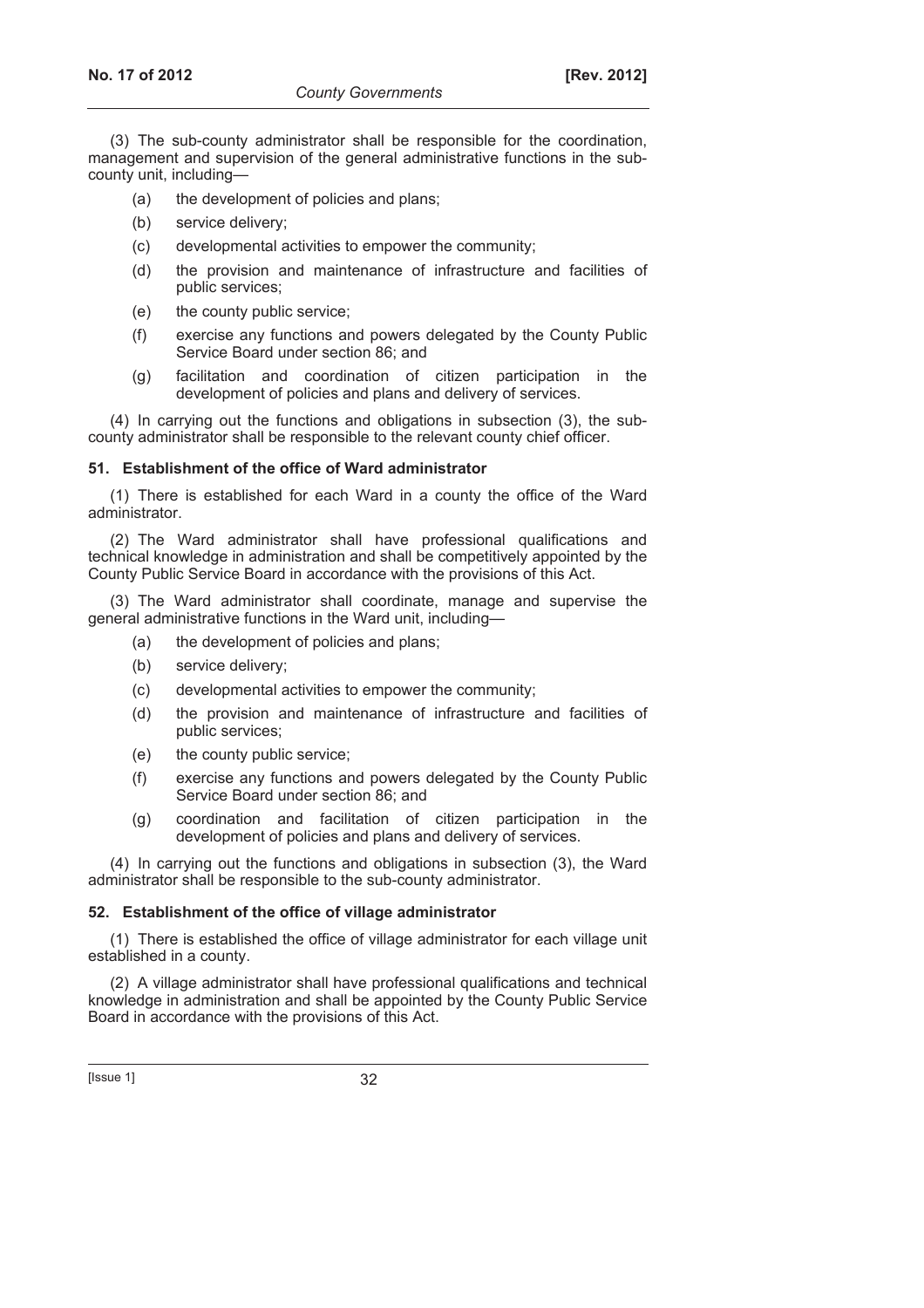(3) A village administrator shall coordinate, manage and supervise the general administrative functions in the village including—

- (a) pursuant to paragraph 14 of Part II of the Fourth Schedule to the Constitution—
	- (i) ensuring and coordinating the participation of the village unit in governance; and
	- (ii) assisting the village unit to develop the administrative capacity for the effective exercise of the functions and powers and participation in governance at the local level; and
- (b) the exercise of any functions and powers delegated by the County Public Service Board under section 86.

(4) In carrying out the functions and obligations in subsection (3), a village administrator shall be responsible to the relevant Ward administrator.

## **53. Village council**

(1) There is established, for each village unit, a village council comprising—

- (a) the village administrator who shall be the chairperson of the village council; and
- (b) not less than three and not more than five village elders competitively appointed by the village administrator with the approval of the county assembly, taking into account gender balance.

(2) A village council shall be responsible for—

- (a) ensuring and coordinating the participation of the village unit in governance;
- (b) assisting the village unit to develop the administrative capacity for the effective exercise of the functions and powers and participation in governance at the local level;
- (c) monitoring the implementation of policies at the village unit;
- (d) advising the ward administrator and sub-county administrator on matters pertaining to the village; and
- (e) any other function necessary for the better administration of the village unit.

(3) A person shall be eligible for appointment as a village elder if the person—

- (a) is a citizen of Kenya;
- (b) has been a resident of or has been the owner of property in the respective village unit for a continuous period of not less than five years prior to the appointment date;
- (c) meets the requirements of Chapter Six of the Constitution; and
- (d) is not disqualified for appointment to office by this Act or any other law.

(4) A village elder shall be paid such allowance as shall be determined by the respective county assembly.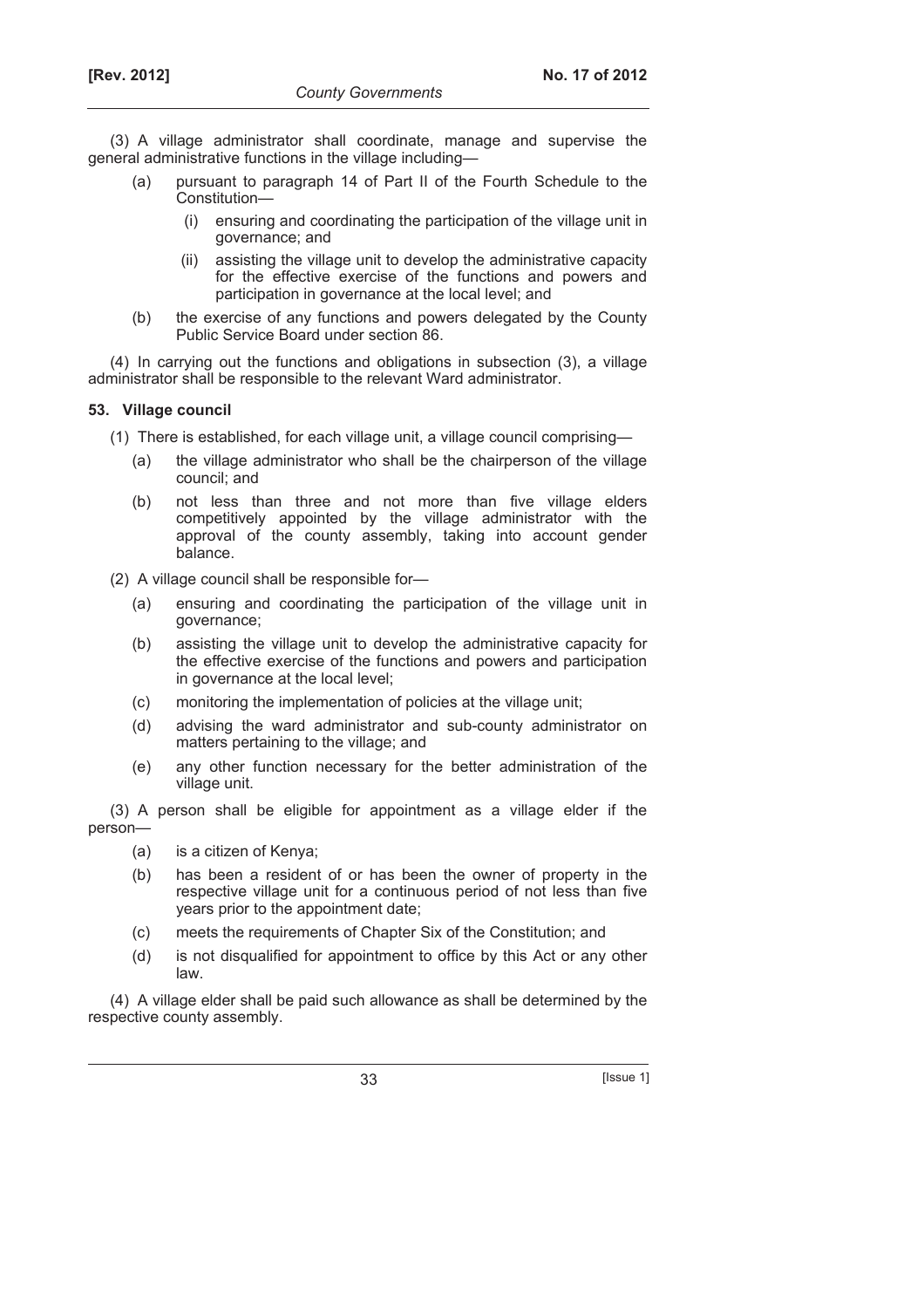## **54. Structures of decentralization**

(1) There shall be such further structures of decentralization as may be provided for in county legislation.

(2) There is established for every county a forum to be known as the county intergovernmental forum which shall be chaired by the governor or in his absence, the deputy governor, or in the absence of both, a member of the county executive committee designated by the governor.

- (3) The county intergovernmental forum shall comprise—
	- (a) the heads of all departments of the national government rendering services in the county; and
	- (b) the county executive committee members or their nominees appointed by them in writing.

(4) The intergovernmental forum shall, pursuant to the Fourth Schedule (Articles 185(2), 186(1) and 187(2) of the Constitution, be responsible for—

- (a) harmonization of services rendered in the county;
- (b) coordination of development activities in the county;
- (c) coordination of intergovernmental functions; and
- (d) such other functions as may be provided for by or under any law.

(5) The governor shall chair such other committee or other forum as may be established at the county level pursuant to Articles 6(2), 189(2) and 239(5) of the Constitution.

(6) The governor shall receive regular briefings from county security committee referred to under section 41(1)(d) of the National Police Service Act, 2011.

## PART VII – COUNTY PUBLIC SERVICE

## **55. Objectives**

The objectives of this Part are to—

- (a) provide for evaluation and reporting on the extent to which the values and principles referred to in Articles 10 and 232 of the Constitution are complied with in the county public service;
- (b) provide for the organization, staffing and functioning of the county public service in ways that ensure efficient, quality and productive services for the people of the county;
- (c) provide for institutions, systems and mechanisms for human resource utilization and development in a manner that best enhances service delivery by county public service institutions;
- (d) provide a framework of uniform norms and standards to be applied in all counties in respect of—
	- (i) establishment and abolition of offices in the county public service;
	- (ii) appointment of persons to hold or act in those offices;
	- (iii) confirming appointments; or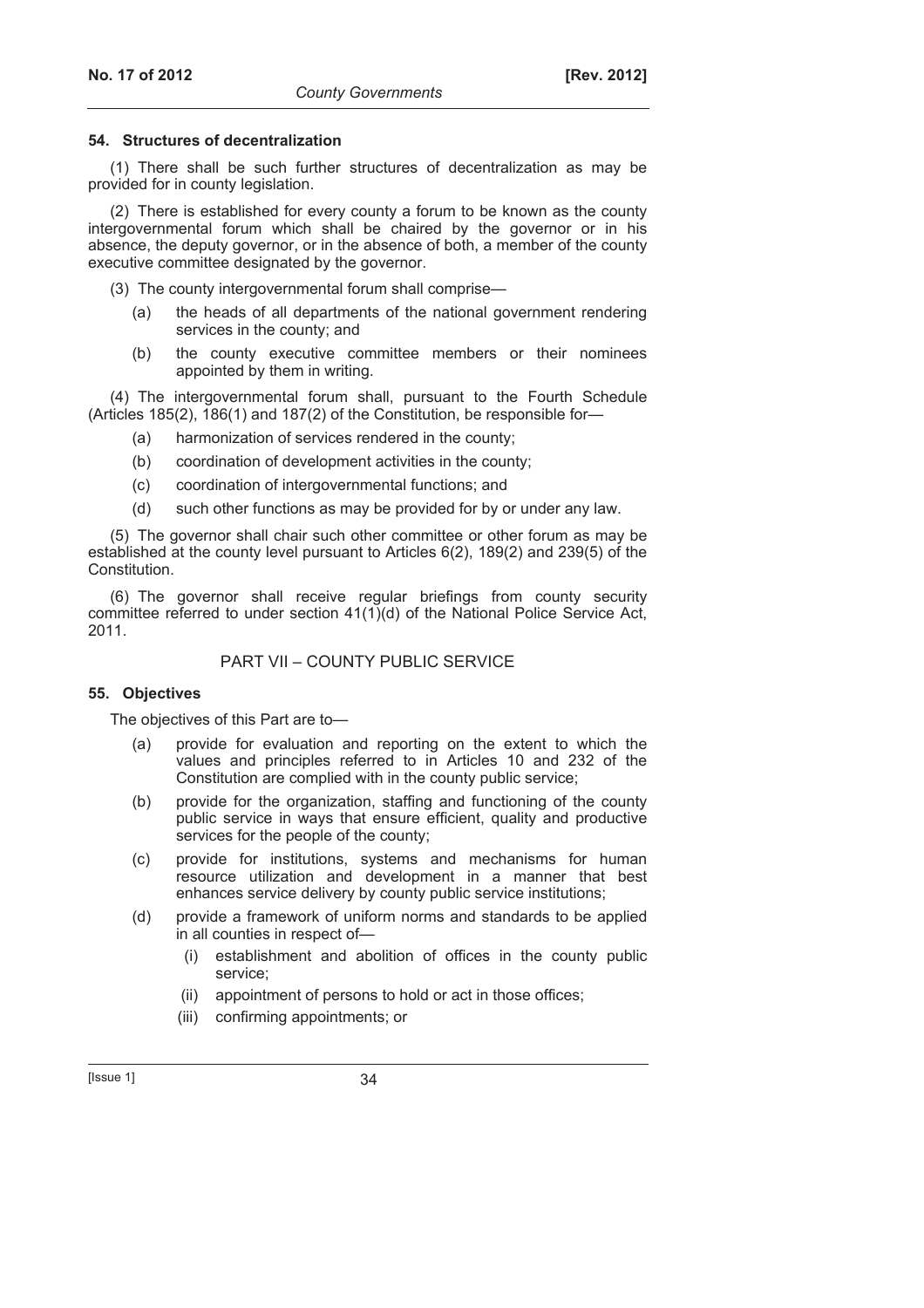- (iv) exercising disciplinary control over and removal of persons holding or acting in those offices;
- (e) provide for the promotion of the values and principles set out in Articles 10 and 232 of the Constitution in the county public service;
- (f) provide for human resource management and career development practices;
- (g) address staff shortages and barriers to staff mobility between counties;
- (h) provide for standards to promote ethical conduct and professionalism in county public service;
- (i) provide for the establishment of County Public Service Boards; and
- (j) make further provisions relating to appeals in respect of county governments' public service.

## **56. County to have county public service**

(1) Each county shall, in accordance with Article 235 of the Constitution, have its own public service to be known as county public service.

(2) The county public service shall be headed by a county secretary appointed under section 44.

(3) For purposes of subsection (1), the designation county public officer shall be restricted to an officer appointed by the county government.

## **57. Establishment of the County Public Service Board**

There is established a County Public Service Board in each County, which shall be—

- (a) a body corporate with perpetual succession and a seal; and
- (b) capable of suing and being sued in its corporate name.

## **58. Composition of the County Public Service Board**

(1) The County Public Service Board shall comprise—

- (a) a chairperson nominated and appointed by the county governor with the approval of the county assembly;
- (b) not less than three but not more than five other members nominated and appointed by the county governor, with the approval of the county assembly; and
- (c) a certified public secretary of good professional standing nominated and appointed by the governor, with the approval of the county assembly, who shall be the secretary to the board.

(2) The appointment of the members of the Board shall be through a competitive process.

(3) A person shall be qualified to be appointed as a member under subsection (1) if that person—

- (a) satisfies the provisions of Chapter Six of the Constitution;
- (b) is not a state or public officer;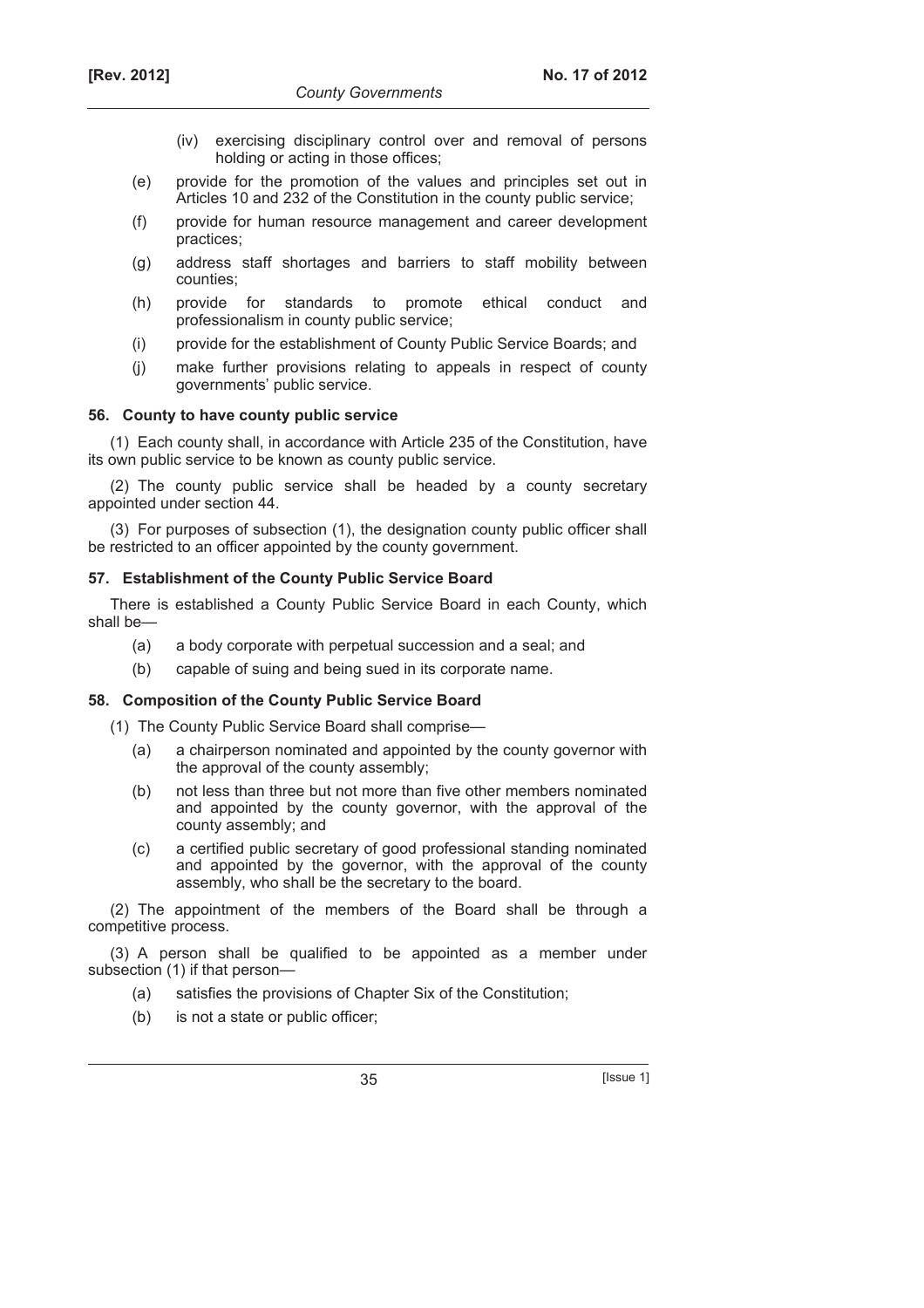- (c) in the case of chairperson or vice-chairperson, possesses a minimum qualification of a bachelor's degree from a recognised university and working experience of not less than ten years; and
- (d) in the case of any other members—
	- (i) possesses a minimum of a bachelor's degree from a recognised university and working experience of not less than five years; and
	- (ii) is a professional, demonstrates absence of breach of the relevant professional code of conduct.
- (4) A member of the Board shall—
	- (a) hold office for a non-renewable term of six years; and
	- (b) may serve on a part-time basis.
- (5) The members of the Board may only be removed from office—
	- (a) on grounds set out for the removal of members of a constitutional commission under Article 251(1) of the Constitution; and
	- (b) by a vote of not less than seventy five percent of all the members of the county assembly.
- (6) The board shall elect a vice-chairperson from amongst its members.
- (7) The chairperson and vice-chairperson shall be of opposite gender.

## **59. Functions and powers of a County Public Service Board**

(1) The functions of the County Public Service Board shall be, on behalf of the county government, to—

- (a) establish and abolish offices in the county public service;
- (b) appoint persons to hold or act in offices of the county public service including in the Boards of cities and urban areas within the county and to confirm appointments;
- (c) exercise disciplinary control over, and remove, persons holding or acting in those offices as provided for under this Part;
- (d) prepare regular reports for submission to the county assembly on the execution of the functions of the Board;
- (e) promote in the county public service the values and principles referred to in Articles 10 and 232;
- (f) evaluate and report to the county assembly on the extent to which the values and principles referred to in Articles 10 and 232 are complied with in the county public service;
- (g) facilitate the development of coherent, integrated human resource planning and budgeting for personnel emoluments in counties;
- (h) advise the county government on human resource management and development;
- (i) advise county government on implementation and monitoring of the national performance management system in counties;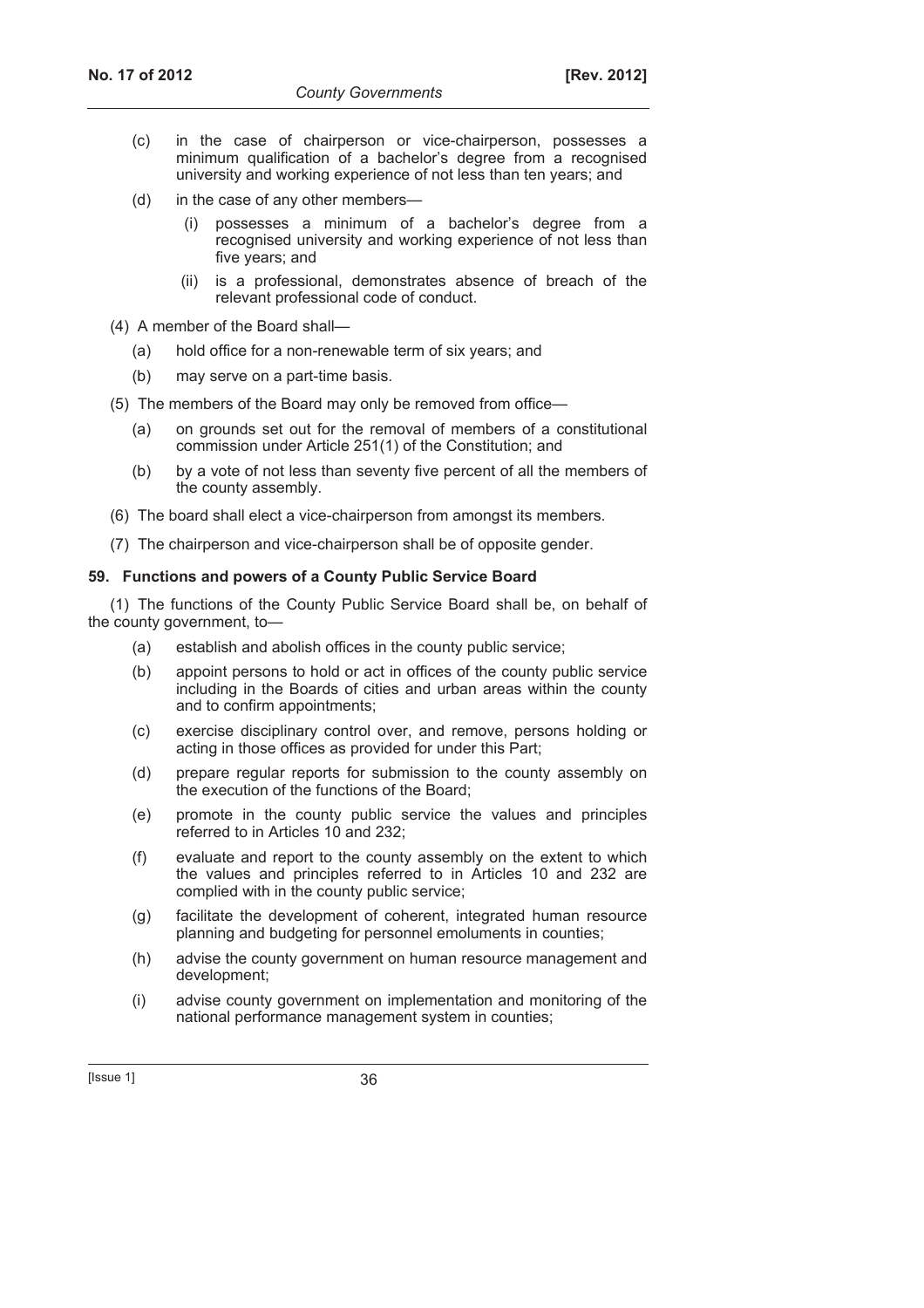(j) make recommendations to the Salaries and Remuneration Commission, on behalf of the county government, on the remuneration, pensions and gratuities for county public service employees.

(2) In appointing a person as a secretary to a board of a city or an urban area under subsection (1)(a), the County Public Service Board shall ensure that such person is a certified public secretary of good professional standing.

(3) The reports under subsection (1)(d) shall contain the details of persons appointed including gender, persons with disabilities, persons from the minority and marginalized communities.

 $(4)$  In the performance of its functions under subsection  $(1)(e)$ , the County Public Service Board shall have powers to—

- (a) inform and educate county public officers and the public about the values and principles;
- (b) recommend to the county government effective measures to promote the values and principles;
- (c) assist county government in the formulation and implementation of programmes intended to inculcate in public officers the duty to uphold the values and principles;
- (d) advise the county governments on their obligations under international treaties and conventions on good governance in the county public service;
- (e) visit any county public office or body with a view to assessing and inspecting the status of compliance with the values and principles;
- (f) investigate, on its own initiative or upon a complaint made by any person or group of persons, the violation of any values and principles;
- (g) recommend to the relevant lawful authority, any necessary action in view of the violation of the values and principles by any person or public body;
- (h) cooperate with other institutions working in the field of good governance in the public service; and
- (i) perform any other functions as the Board considers necessary for the promotion of the values and principles.

(5) The report by the County Public Service Board under subsection (1)(f) shall—

- (a) be delivered each December to the county assembly;
- (b) include all the steps taken and decisions made by the board;
- (c) include specific recommendations that require to be implemented in the promotion and protection of the values and principles;
- (d) include specific decisions on particulars of persons or public body who have violated the values and principles, including action taken or recommended against them;
- (e) include any impediment in the promotion of the values and principles; and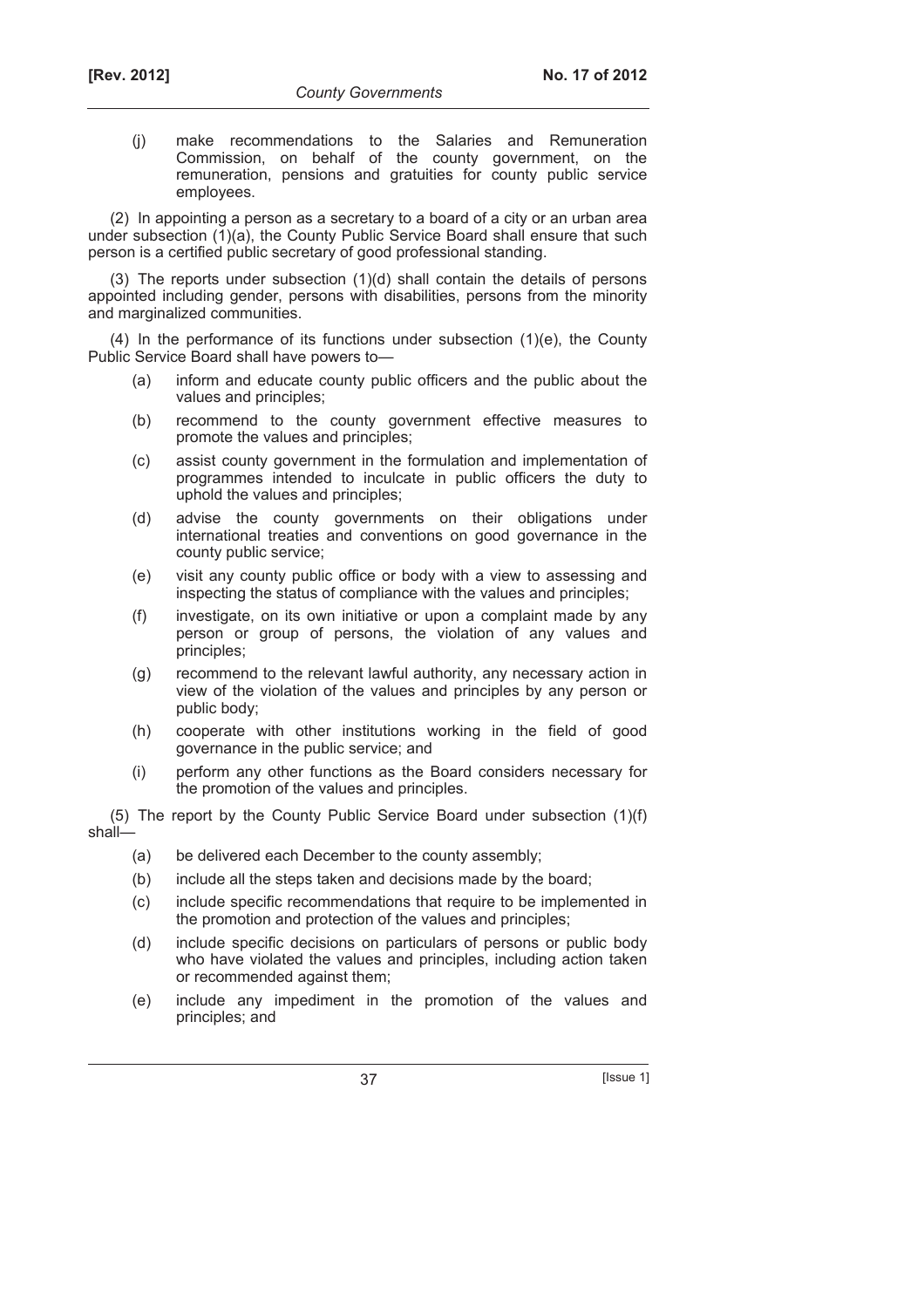(f) include the programmes the board is undertaking or has planned to undertake in the medium term towards the promotion of the values and principles.

(6) The Board shall publish a report required under this section in the county *Gazette* not later than seven days after the report has been delivered to the county assembly.

### **60. Criteria for establishment of public offices, etc.**

(1) The County Public Service Board shall establish a public office within the county public service if it is satisfied that—

- (a) the establishment of the public office shall serve public interest in line with the core functions of the county government;
- (b) there exists no other public office in the county public service discharging or capable of discharging the duties for which the county is requested to establish another office;
- (c) upon the establishment of the office, the office shall be vacant to be filled competitively and transparently in accordance with the prescribed appointment or promotion procedures;
- (d) the establishment of the office including its level of grading, qualification and remuneration shall not disadvantage similar offices in the county public service or occasion unfair competition for staff among county public bodies;
- (e) the establishment of the office shall not confer unfair advantage to a group of or individual serving public officers;
- (f) the county government entity has prudently utilized offices previously provided in its establishment; and
- (g) funding for the office to be established is duly provided for.

(2) In determining the provision of funding under subsection  $(1)(g)$ , the County Public Service Board shall take due regard to the need to limit the component of personnel emoluments to a level that does not adversely affect other budgetary provisions in the recurrent vote.

(3) A written request for establishment of an office complying with the conditions in this section shall be submitted to the Board by the concerned head of department.

(4) In deciding whether or not to establish a public office, the County Public Service Board shall take into account—

- (a) the overall workload in the county public service concerned; and
- (b) the suitability of that department but not any other to be the domicile of the public office to be established.

## **61. Criteria for abolition of public offices**

(1) The County Public Service Board shall abolish a public office when it is satisfied that—

 (a) the abolition of the public office shall serve the public interest in view of the core functions of the county government;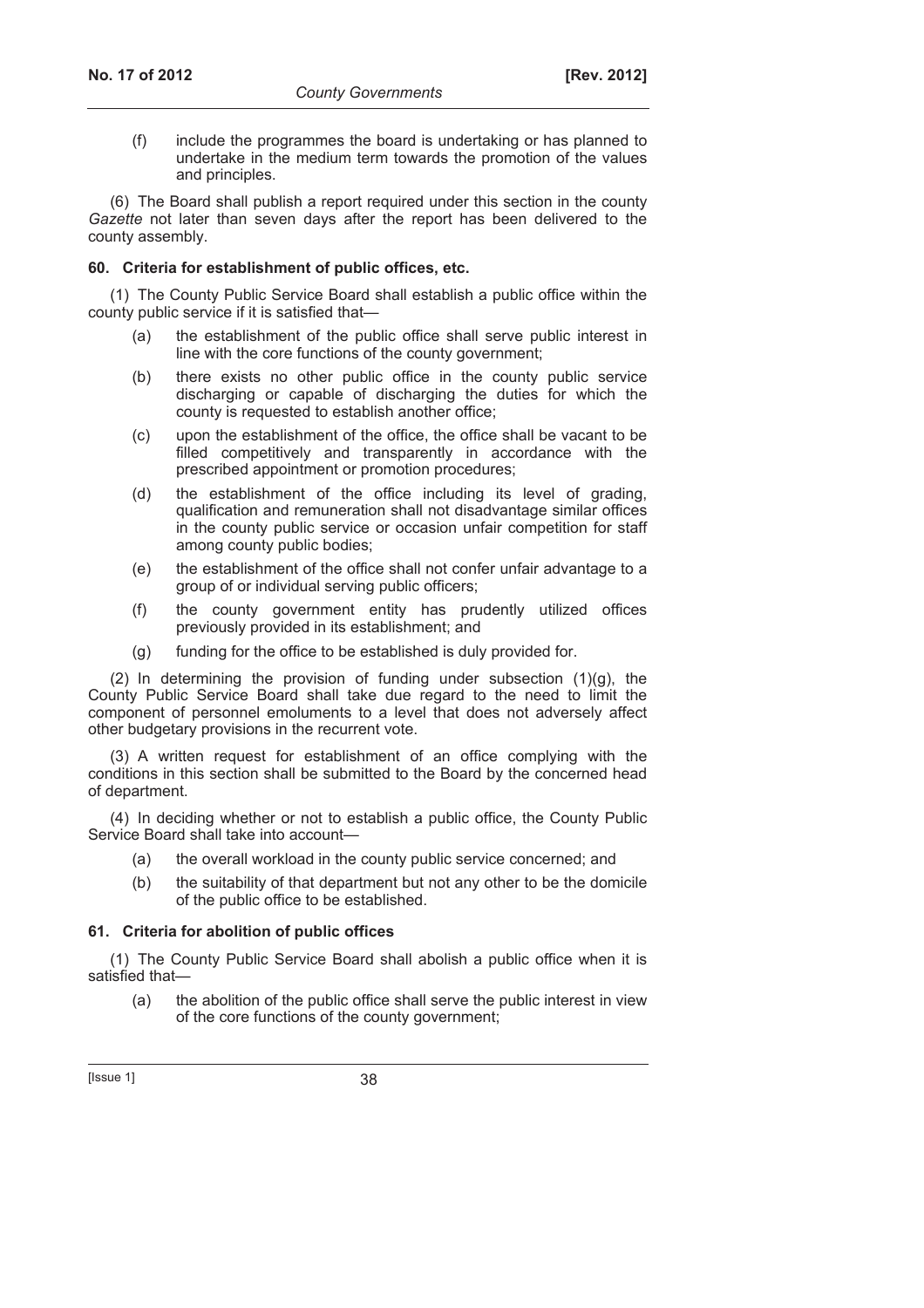- (b) there exists another public office in the county public service discharging or capable of discharging the duties of the office which the county government is requested to abolish;
- (c) the abolition of the office in view of its level is necessary so as to—
	- (i) eliminate unfair competition for staff among county public service departments; and
	- (ii) to promote parity of treatment among officers of similar qualifications holding public offices with the same responsibilities;
- (d) the abolition of the office shall not confer unfair advantage to a group of, or individual public officer; or
- (e) the county government or office has been reorganized or abolished.

(3) Any decision by the County Public Service Board to abolish an office in the county public service shall be subject to the due process of removing or retiring the affected public officer including adherence to the principles of natural justice, unless the affected public officer has been re-deployed to another office.

### **62. Powers of the County Public Service Board to establish or abolish office**

(1) Taking into account the provisions of this Part, the County Public Service Board on its own motion, may establish or abolish any office in the county public service.

(2) If the Board intends to establish or abolish an office it shall submit its proposal to the county assembly for approval through the county executive committee member responsible for the county public service.

(3) The County Public Service Board shall give the county chief officer of the concerned department an opportunity to make representation in respect of any action to be taken under this section before making the decision in that regard.

(4) If the County Public Service Board establishes an office and the concerned department fails to fill the vacancy for a period of twelve months after its establishment, the office shall stand abolished and the County Public Service Board shall not be required to make a decision to abolish that office.

## **63. Powers of the County Public Service Board to make appointments**

(1) Except as provided for in the Constitution or legislation, the County Public Service Board has the power to make appointments including promotions in respect of offices in the county public service.

(2) The power of the County Public Service Board under subsection (1) shall be exercised—

- (a) at the request of the relevant county chief officer of the department to which the appointment is to be made;
- (b) at the request of the clerk of the county assembly; or
- (c) on the County Public Service Board's own motion on account of best interest of the county public service and parity of treatment of public officers taking into account the circumstances of each case.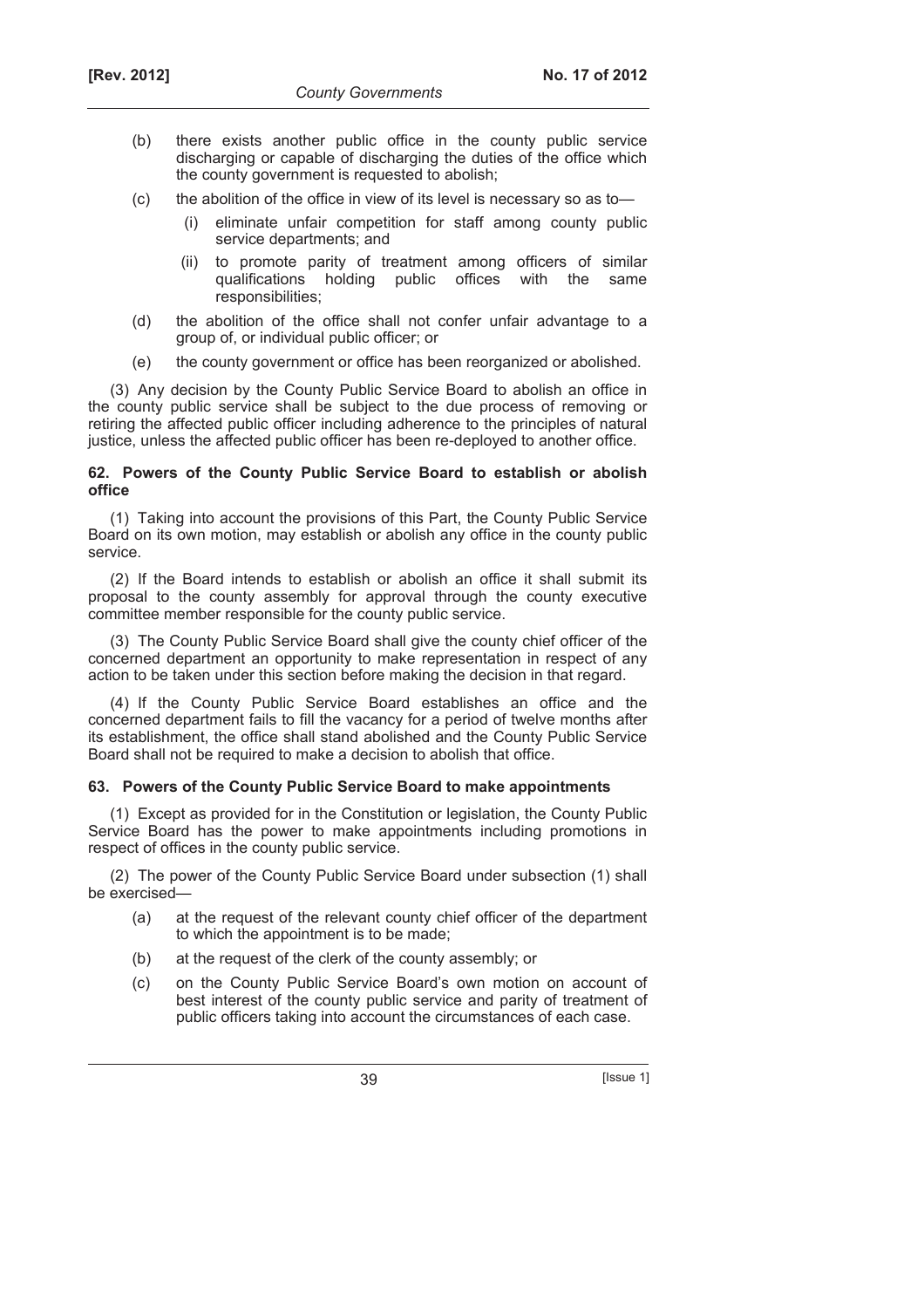### **64. No unqualified person may be appointed in acting capacity**

(1) A person shall not be appointed to hold a public office in an acting capacity unless the person satisfies all the prescribed qualifications for holding that public office.

(2) Acting appointments shall be made only by the lawful appointing authority and for a specified period.

(3) Nothing in this section shall prevent a public officer from—

- (a) delegating a duty for which the law does not prohibit delegation; or
- (b) deploying another officer to perform duties vested in another office during a temporary absence.
- (4) Any delegation or deployment under subsection (3) shall—
	- (a) be made by an officer who is qualified and competent to perform the duty; and
	- (b) not undermine the expeditious appointment or deployment of a competent person to the public office concerned.

(5) If it comes to the attention of the County Public Service Board that a public officer has purportedly made an acting appointment, delegation or deployment as the case may be, contrary to the provisions of this section, the County Public Service Board shall take the necessary corrective action.

## **65. Matters to take into account during appointments, etc.**

(1) In selecting candidates for appointment, the County Public Service Board shall consider—

- (a) the standards, values and principles set out in Articles 10, 27(4), 56(c) and 232(1) of the Constitution;
- (b) the prescribed qualifications for holding or acting in the office;
- (c) the experience and achievements attained by the candidate;
- (d) the conduct of the candidate in view of any relevant code of conduct, ethics and integrity;
- (e) the need to ensure that at least thirty percent of the vacant posts at entry level are filled by candidates who are not from the dominant ethnic community in the county;
- (f) the need for open and transparent recruitment of public servants; and
- (g) individual performance.

(2) In determining whether an appointment, promotion or re-designation has been undertaken in a fair and transparent manner, the overriding factors shall be merit, fair competition and representation of the diversity of the county.

## **66. Advertisements of positions to be widely publicised**

If a public office is to be filled, the County Public Service Board shall invite applications through advertisement and other modes of communication so as to reach as wide a population of potential applicants as possible and especially persons who for any reason have been or may be disadvantaged.

 $[|$ ssue 1 $]$  40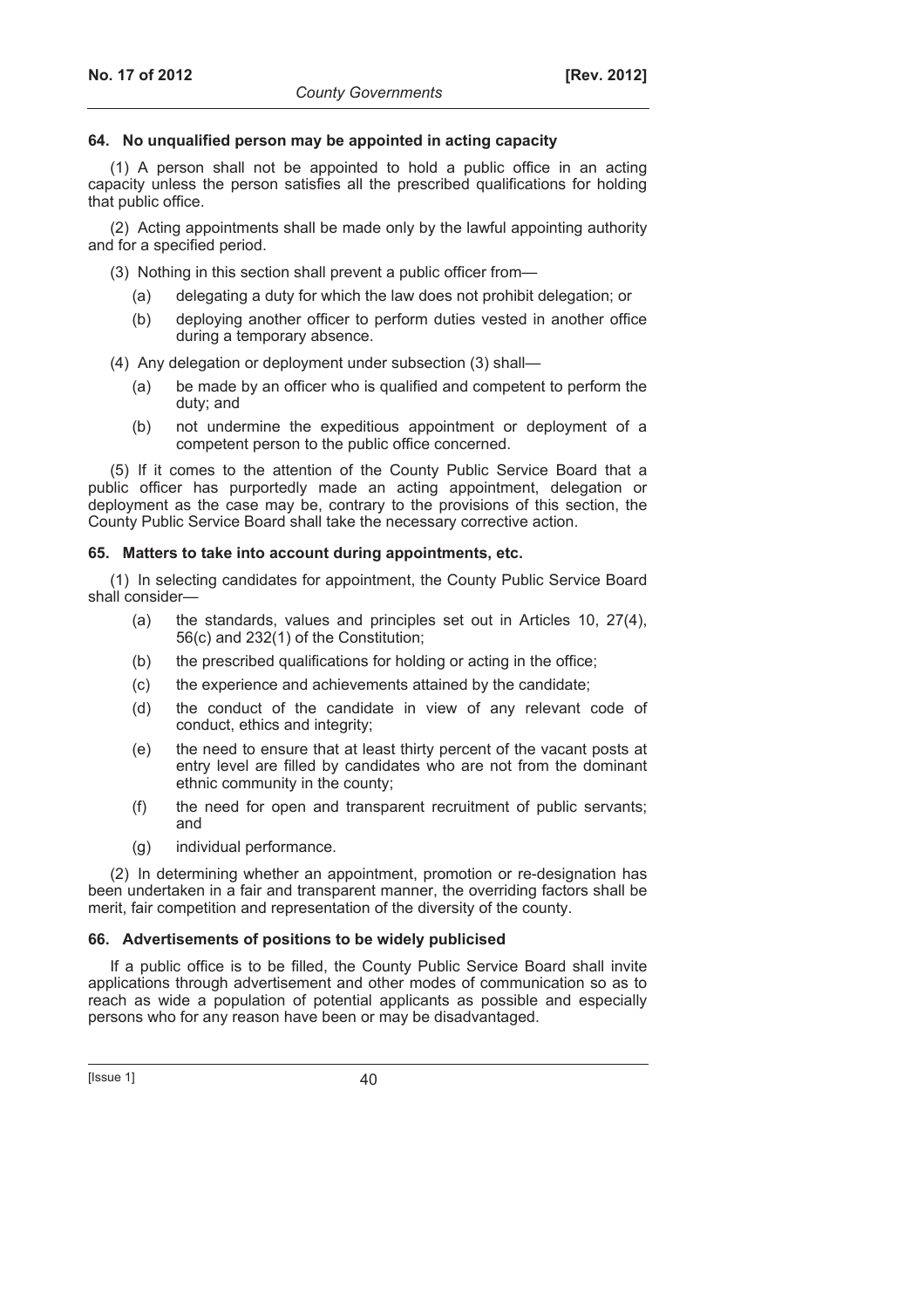### **67. Appointments to be in writing**

No appointment or assignment of a duty in a county public service shall be valid unless it is evidenced in writing.

#### **68. Board to maintain records of applicants**

Subject to the relevant legislation, the County Public Service Board shall, for a specified period, maintain a record of all applications received in response to advertisements inviting applications and such record may be inspected by any person.

## **69. Re-designation of officers**

(1) In selecting public officers for re-designation, the criteria for appointment as prescribed under this Part shall apply.

(2) A public officer shall not be re-designated to hold or act in a public office if—

- (a) the office is not vacant;
- (b) the public officer does not meet all the qualifications, except for experience at a lower grade in the relevant cadre, attached to the public office;
- (c) the decision to re-designate the officer may disadvantage any public officer already serving in the relevant cadre; or
- (d) the officer subject to re-designation has not consented to the redesignation.

(3) If a public officer is re-designated, the officer shall not in any way suffer reduction in remuneration.

## **70. Provisions on appointments to apply to promotions**

(1) The provisions of this Act and regulations or procedures made under this Act that apply to appointments shall also apply to promotions.

(2) If a public officer has been promoted, the head of department shall within sixty days after the date of the promotion release the public officer to take up the promotion and if the officer is not so released, he or she stands released upon the lapse of sixty days.

(3) If a public officer has been promoted and has failed to take up the promotion, the promotional decision shall lapse upon the expiry of sixty days after the date of the decision and the officer shall revert back to the office held prior to the decision, subject to confirmation that the person received the official communication on the promotion and was released.

## **71. Confirmation of appointment on lapse of period**

(1) If the relevant authority fails to confirm an appointment of a public officer initially appointed on probationary terms, and the term has lapsed with or without an extension, the officer shall stand confirmed in the appointment on the due date.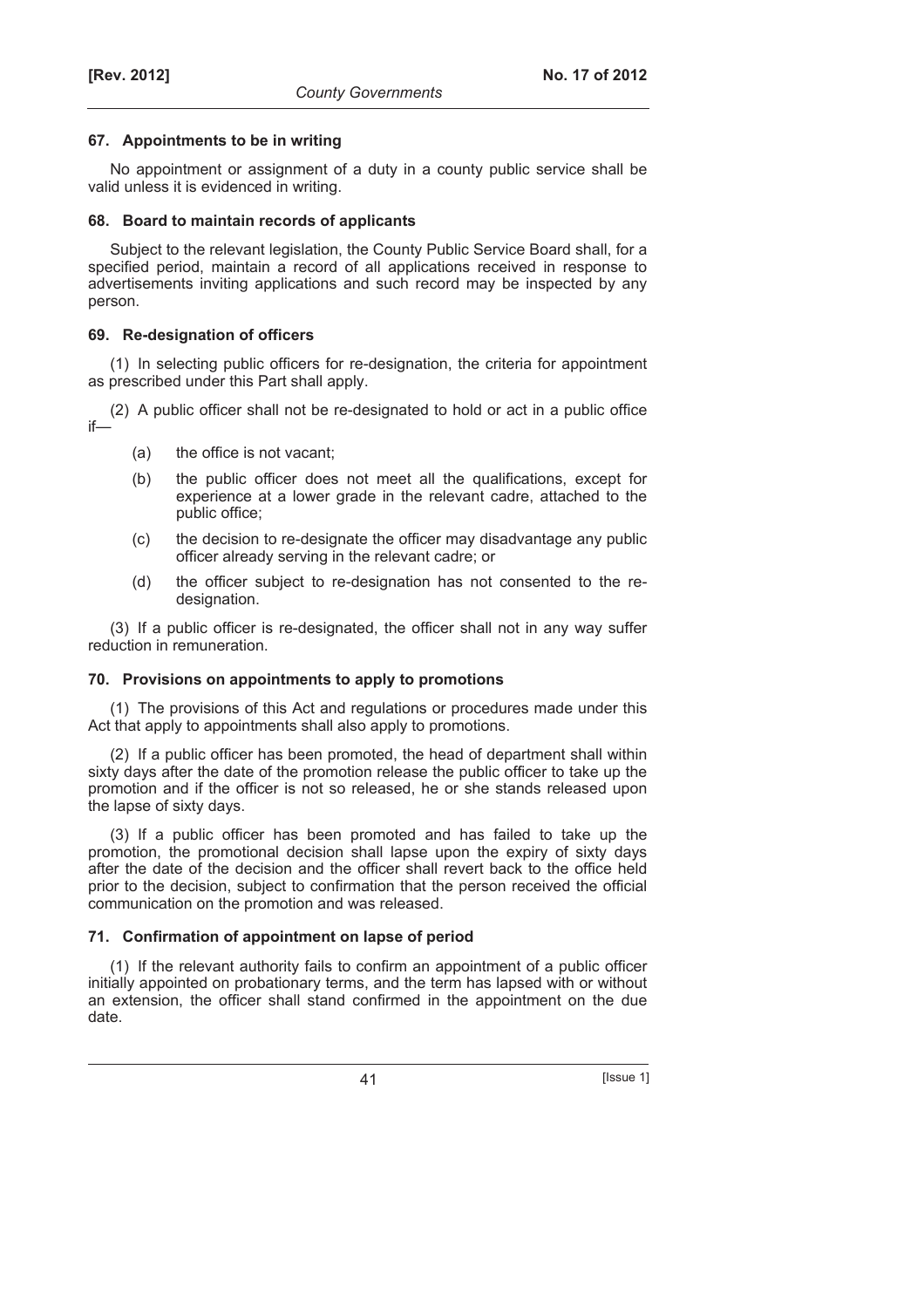(2) The period served on probationary terms shall be taken into account when computing the period of service for the purpose of payment of pension benefits, gratuity or any other terminal benefit.

(3) A probationary period of service shall not be extended except on account of—

- (a) affording the public officer further opportunity to pass an examination the passing of which is a condition for the confirmation, the officer's service otherwise being satisfactory;
- (b) affording the public officer an opportunity for improvement in any respect, in which the officer's work or conduct have been adversely reported on.

#### **72. Power to deploy public officers**

(1) The power to deploy a county public officer within a department shall vest in the relevant county chief officer.

(2) The power to deploy a county public officer from one department to another shall vest in the head of the county public service.

#### **73. Secondments**

(1) The national government shall put in place measures to protect its public officers on secondment to the counties from loss or disadvantage with respect to pension benefits, gratuity or other terminal benefits.

(2) Unless there is an agreement to the contrary, it shall be the responsibility of the national government to pay the salaries, remuneration, allowances and other benefits due to the staff seconded to a county government during the transition period.

(3) If for any reason it is not necessary for an officer on secondment to remain seconded and the secondment period has not lapsed, the officer shall be entitled to revert back to the public office held before secondment.

(4) The County Public Service Board shall not allow a public officer to proceed on secondment if it is not in the interest of the public officer or the concerned county public service.

(5) The County Public Service Board making a decision on secondment shall not allow the secondment unless it has considered the representation by the concerned authorized officer or head of department.

#### **74. County Public Service Board to regulate appointment of persons on contract**

The County Public Service Board shall regulate the engagement of persons on contract, volunteer and casual workers, staff of joint ventures and attachment of interns in its public bodies and offices.

#### **75. Action on irregularity of process**

If it comes to the attention of the County Public Service Board that there is reason to believe that any process or decision under this Part may have occurred

[Issue 1] 42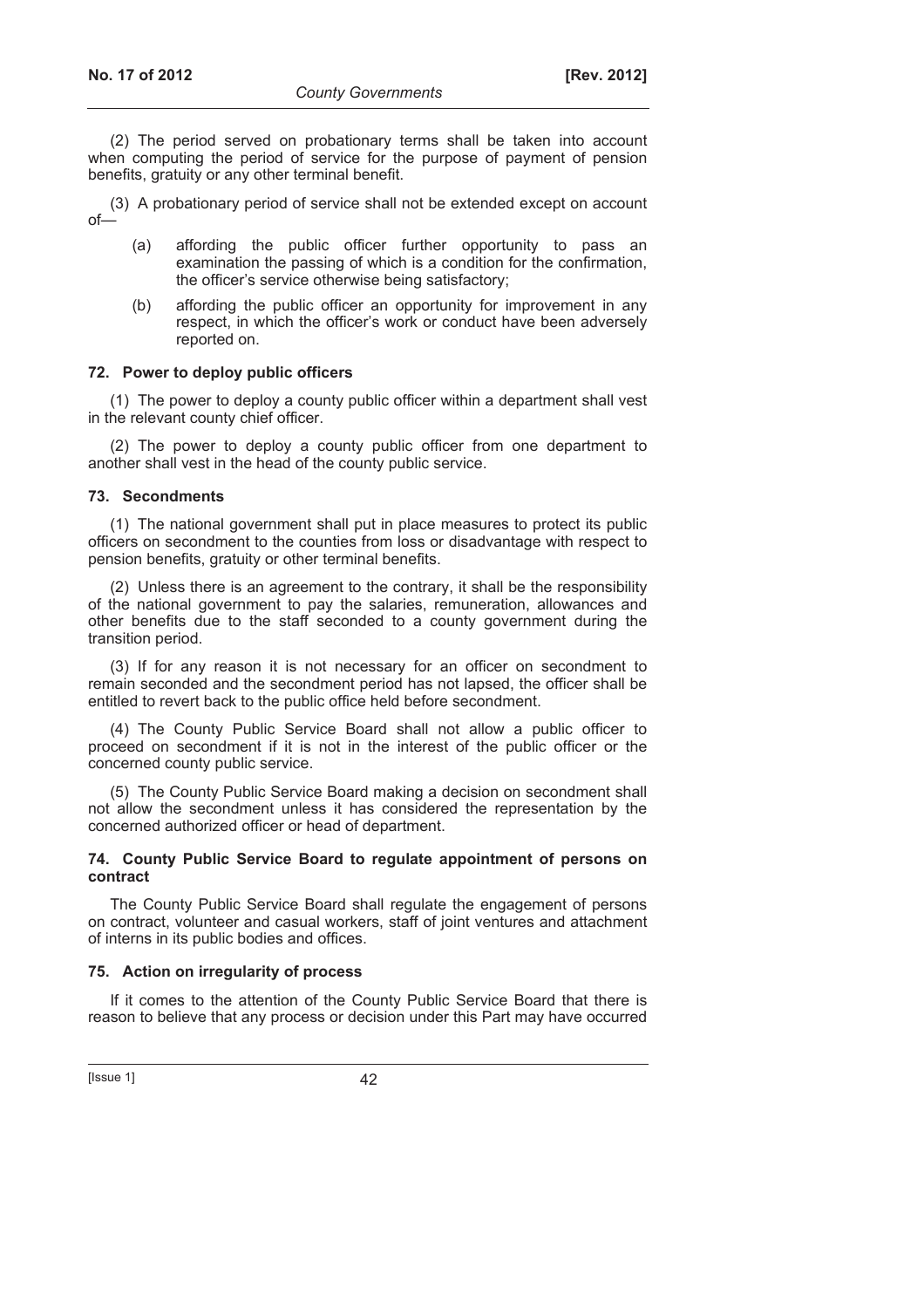in an irregular or fraudulent manner, the County Public Service Board shall investigate the matter and, if satisfied that the irregularity or fraud has occurred, the County Public Service Board may—

- (a) revoke the decision;
- (b) direct the concerned head of department or lawful authority to commence the process afresh; or
- (c) take any corrective action including disciplinary action.

### **76. Prohibition of punishment contrary to the Constitution**

(1) In exercising its disciplinary powers, the County Public Service Board shall observe the principles of natural justice.

(2) No public officer may be punished in a manner contrary to any provision of the Constitution or any Act of Parliament.

(3) Nothing in this section shall limit the powers conferred on the county government or any other lawful authority discharging a disciplinary function from retiring an officer from the county public service on the ground of public interest.

(4) In this section, retirement on the ground of public interest may be imposed instead of any other punishment if the decision maker considers that although the misconduct has been proven—

- (a) the officer has nevertheless raised a mitigation factor that renders imposition of a punishment too harsh in view of the circumstances of the case; or
- (b) the length of service benefits accrued and previous good record of the officer justifies the retirement; or
- (c) imposing a punishment against the officer is likely to adversely affect the reputation of the public body concerned or the county public service generally.

(5) If criminal proceedings are instituted against a county public officer, disciplinary proceedings against the officer for dismissal or imposition of any other punishment on any grounds involved in the criminal charge shall not be taken until the conclusion of the criminal proceedings and the determination of any appeal therefrom has been made.

(6) Nothing in subsection (5) shall be interpreted as prohibiting or restricting the power of the county government or the concerned county chief officer or other lawful authority to interdict or suspend or take any interlocutory decision against the public officer.

## **77. Appeals to the Public Service Commission**

(1) Any person dissatisfied or affected by a decision made by the County Public Service Board or a person in exercise or purported exercise of disciplinary control against any county public officer may appeal to the Public Service Commission (in this Part referred to as the "Commission") against the decision.

(2) The Commission shall entertain appeals on any decision relating to employment of a person in a county government including a decision in respect  $of$ — $\overline{)}$ 

 (a) recruitment, selection, appointment and qualifications attached to any office;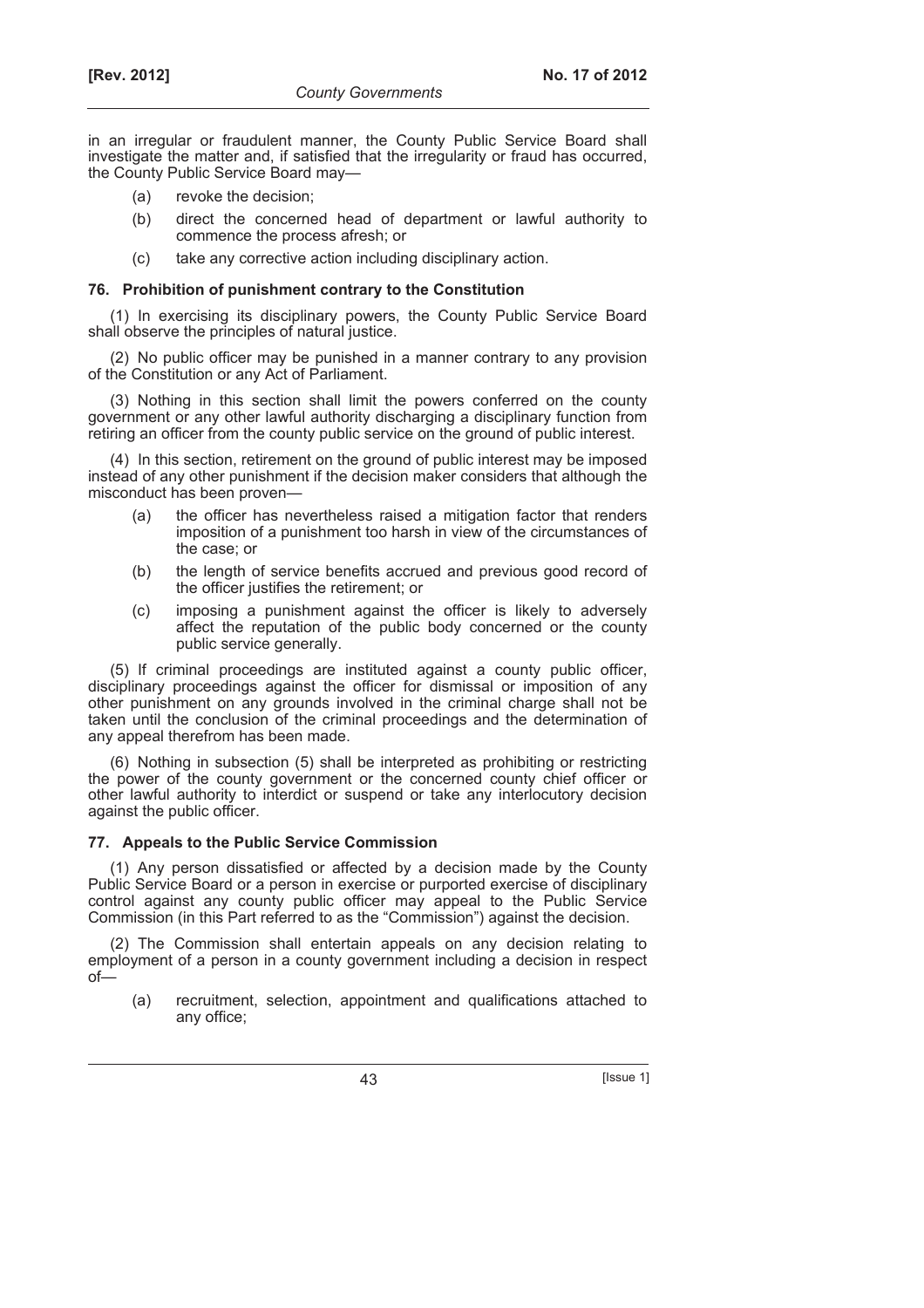- (b) remuneration and terms and conditions of service;
- (c) disciplinary control;
- (d) national values and principles of governance, under Article 10, and values and principles of public service under Article 232 of the Constitution;
- (e) retirement and other removal from service;
- (f) pension benefits, gratuity and any other terminal benefits; or
- (g) any other decision the Commission considers to fall within its constitutional competence to hear and determine on appeal in that regard.

(3) An appeal under subsection (1) shall be in writing and made within ninety days after the date of the decision, but the Commission may entertain an appeal later if, in the opinion of the Commission, the circumstances warrant it.

(4) The Commission shall not entertain an appeal more than once in respect to the same decision.

(5) Any person dissatisfied or affected by a decision made by the Commission on appeal in a decision made in a disciplinary case may apply for review and the Commission may admit the application if—

- the Commission is satisfied that there appear in the application new and material facts which might have affected its earlier decision, and if adequate reasons for the non-disclosure of such facts at an earlier date are given; or
- (b) there is an error apparent on record of either decision.

(6) An application for review under subsection (5) shall be in writing and made within the time prescribed by the Commission in regulations governing disciplinary proceedings, but the commission may entertain an application for review later if, in the opinion of the Commission, the circumstances warrant it.

#### **78. Resignation, retirement, etc.**

(1) A county public officer desirous of resigning from office may do so in writing addressed to the lawful appointing authority for the public office.

(2) The resignation letter shall be delivered to the lawful appointing authority by hand or by registered mail.

(3) Resignation under this section shall take effect thirty days after the date of the resignation letter.

(4) A person who has resigned from the county public service may rejoin the service in accordance with the provision governing the relevant appointment.

#### **79. Grounds for retirement**

A person may retire from the county public service—

- (a) on attainment of the mandatory retirement age prescribed under the relevant legislation or policy or as agreed upon between the county public officer and relevant appointing authority;
- (b) on grounds of ill health subject to section 81;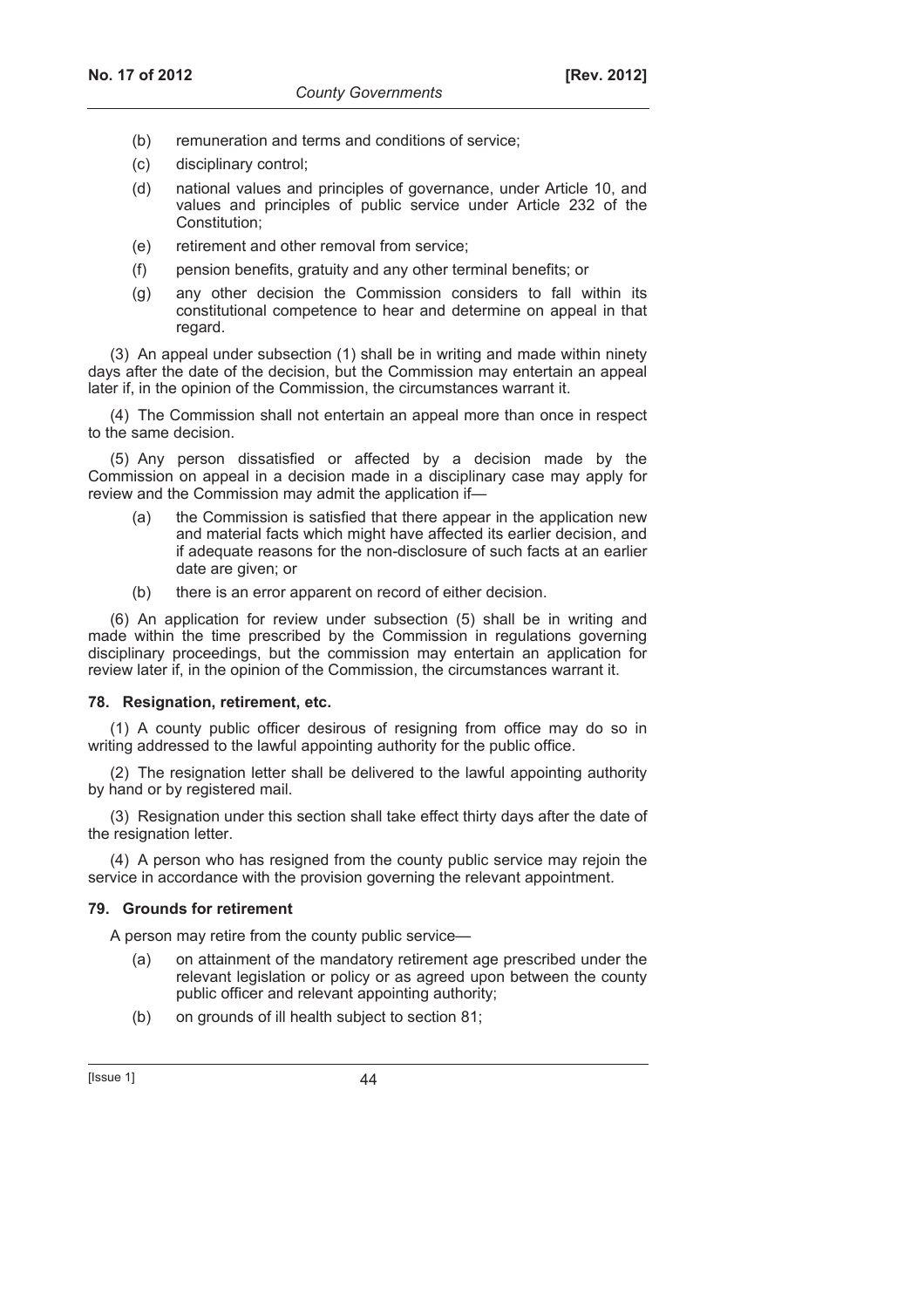- (c) on abolition of the county public office;
- (d) in the public interest; or
- (e) under a special retirement scheme agreed between a public officer or the representative of the public officer and the relevant appointing authority.

### **80. Prescription of retirement on age**

The mandatory retirement age for a county public officer generally or for any category of public officers, shall be prescribed by policy of the national government.

## **81. Retirement on the ground of ill health**

(1) A county public officer may retire from the county public office on the ground of ill health if—

- (a) the concerned county chief officer considers that the public officer is incapable, by reason of any infirmity of body or mind, of discharging the functions of the public office and it is in the best interest for the officer to retire; or
- (b) the public officer requests to be retired on the ground of ill health, in which case, the county chief officer shall initiate the process for the retirement in accordance with this section.

(2) If a public officer is considered for retirement or has requested to be retired in accordance with subsection (1), the concerned county chief officer shall require the officer to be examined by a medical board constituted by the director of medical services in the national government with the view to ascertain whether or not the public officer should be retired on the ground of ill health.

(3) After the public officer has been examined in accordance with subsection (2) and the finding is that he or she should be retired, the director of medical services shall forward the medical board's records of proceedings and findings to the county head of public service who shall—

- (a) request the officer to make any representation in view of the medical board's record of proceeding and findings;
- (b) make recommendations in view of the medical board's findings and the officer's representation, if any; and
- (c) forward all the documents referred to in the subsection to the County Public Service Board.

(4) Unless the County Public Service Board considers that further inquiry is necessary, in which case it shall issue directions to the authorized officer accordingly, the Board shall decide forthwith whether the public officer should be called upon to retire on the ground of ill health.

(5) If the circumstances of ill health are such that a public officer cannot attend medical board or make a presentation on the findings of the medical board as provided for under this section, the public officer may nevertheless be retired by the County Public Service Board, if the authorized officer submits the case to it, on the ground of ill health in accordance with the law or service regulation or prescribed terms of service dealing with the period an officer may be retained in the service in case of prolonged ill health.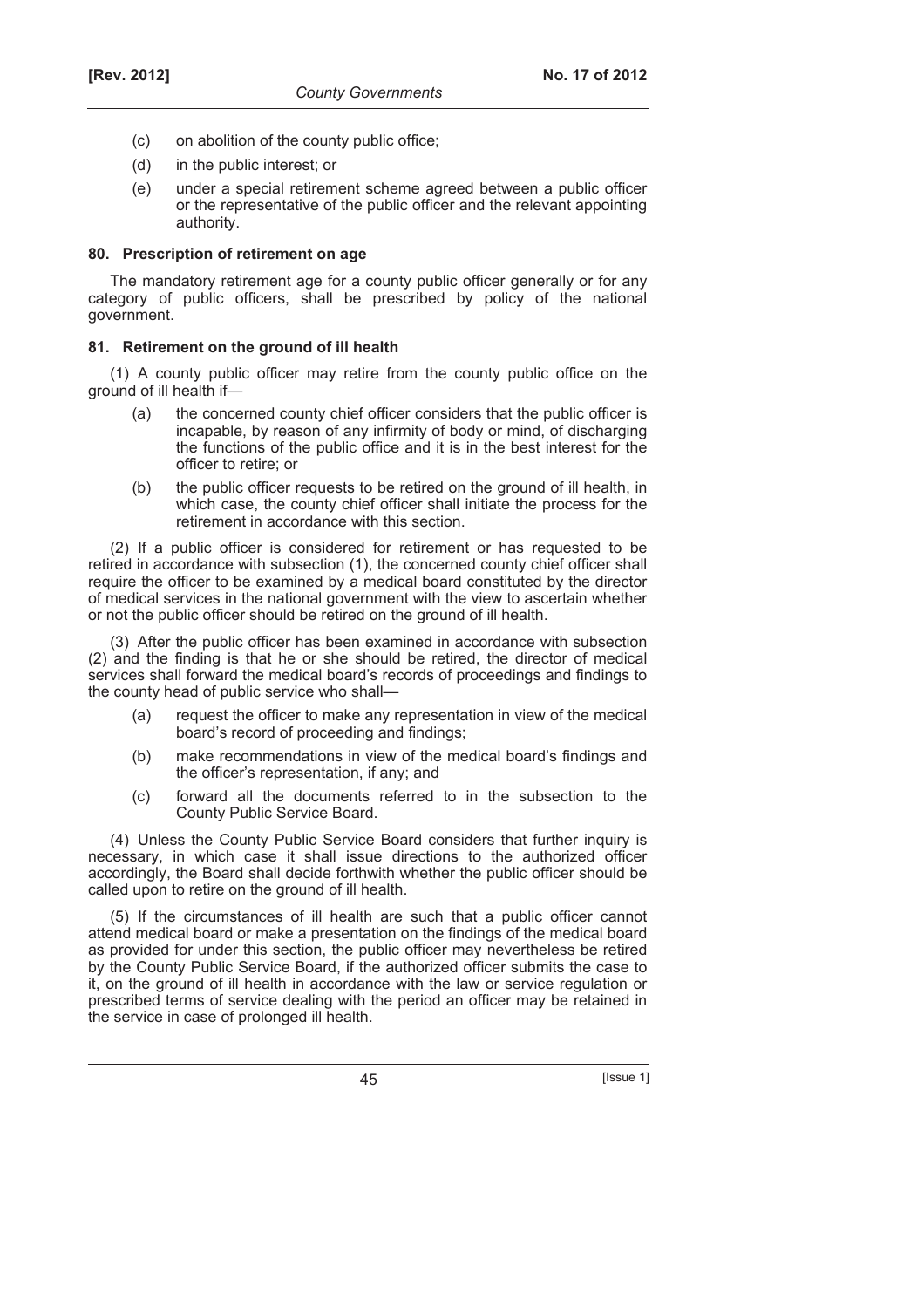#### **82. Retirement on grounds of abolition of office**

(1) If more than one county public officers, holding similar public offices are to be retired on the ground of abolition of office but one or more public officers is to remain in office, the concerned county chief officer shall inform the public officers that their retirement is under consideration and shall invite each of them to make representation within reasonable time.

(2) Upon receipt of the representations in subsection (1) or upon failure to receive any representation within the prescribed time, the county chief officer shall forward the case to the County Public Service Board including a recommendation justifying the retirement of the officer together with the officer's representation if any.

(3) Unless the County Public Service Board considers that further justification is necessary, in which case it shall issue directions to the county chief officer accordingly, it shall decide whether the public officer should be retired on the ground of abolition of office.

(4) The County Public Service Board shall not retire any public officer on the ground of abolition of office unless there is written evidence that the public office concerned has been abolished.

#### **83. Retirement on grounds of public interest**

(1) If a county chief officer, after having considered the report of the complaint against a public officer and it is apparent that it is desirable to retire the officer on the ground of public interest, the county chief officer shall—

- (a) serve the public officer a notice setting out the particulars of the complaint as reported and asking the officer to make representation within a reasonable time; and
- (b) upon receipt of the representation or if none is received within the prescribed time, forward to the County Public Service Board all the details of the case.

(2) Unless the County Public Service Board considers that further inquiry into the complaint is necessary, in which case it shall issue direction to the county chief officer accordingly, it shall decide forthwith whether the public officer should be retired on the ground of public interest.

(3) For a complaint or report to justify retirement on the ground of public interest, it shall be established that the public officer, offended public policy protected in prescribed government policy, Act of Parliament or binding decision made by a competent court of law.

#### **84. Retirement pursuant to agreement or special retirement scheme**

- (1) The County Public Service Board may retire a public officer if—
	- (a) the officer's contractual terms and conditions of service provide for a special retirement clause and has fallen due; or
	- (b) the officer is required or is willing to voluntarily retire in accordance with the terms and conditions prescribed in a special retirement scheme.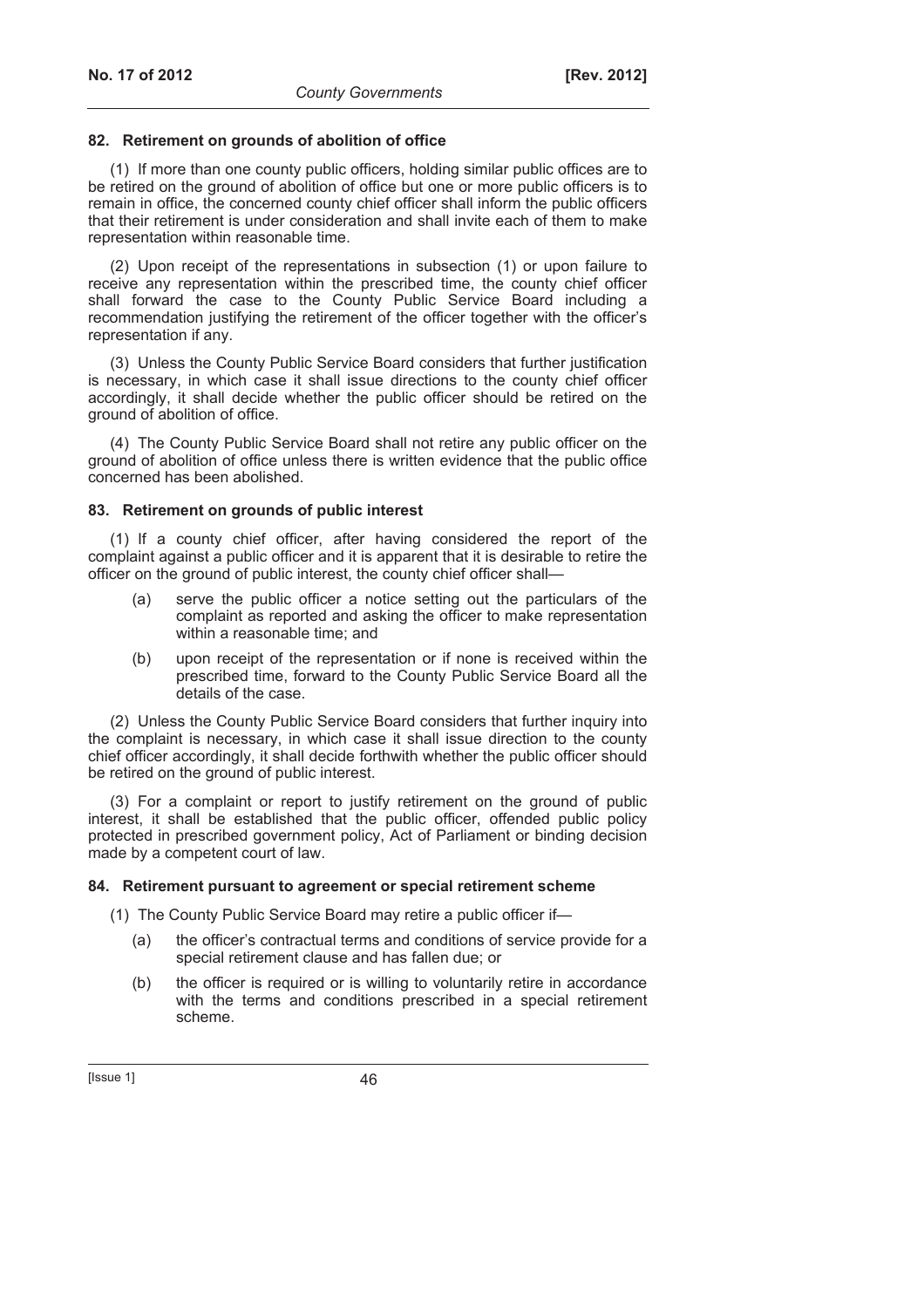(2) Except in cases of voluntary retirement or retirement in accordance with contractual terms and conditions, a public officer shall not be retired under this section unless the County Public Service Board or other lawful authority has accorded the officer a reasonable opportunity to make representations on the intended retirement.

## **85. Entitlement to apply for review**

A public officer retired under this Act shall be entitled to apply for a review against the decision on account of—

- (a) fresh material facts which, with due diligence, could not be presented when the decision was initially made;
- (b) an error apparent on the record of the initial decision; or
- (c) manifest absence of parity of treatment in view of the circumstances and facts of the case.

## **86. Delegation by County Public Service Board**

(1) The County Public Service Board may delegate, in writing, any of its functions to any one or more of its members and the county secretary, county chief officer, sub-county or Ward administrator, village administrator, city or municipal manager and town administrators.

(2) The provisions of this Part shall apply to the person to whom the powers are delegated under this section.

## PART VIII – CITIZEN PARTICIPATION

## **87. Principles of citizen participation in counties**

Citizen participation in county governments shall be based upon the following principles—

- (a) timely access to information, data, documents, and other information relevant or related to policy formulation and implementation;
- (b) reasonable access to the process of formulating and implementing policies, laws, and regulations, including the approval of development proposals, projects and budgets, the granting of permits and the establishment of specific performance standards;
- (c) protection and promotion of the interest and rights of minorities, marginalized groups and communities and their access to relevant information;
- (d) legal standing to interested or affected persons, organizations, and where pertinent, communities, to appeal from or, review decisions, or redress grievances, with particular emphasis on persons and traditionally marginalized communities, including women, the youth, and disadvantaged communities;
- (e) reasonable balance in the roles and obligations of county governments and non-state actors in decision-making processes to promote shared responsibility and partnership, and to provide complementary authority and oversight;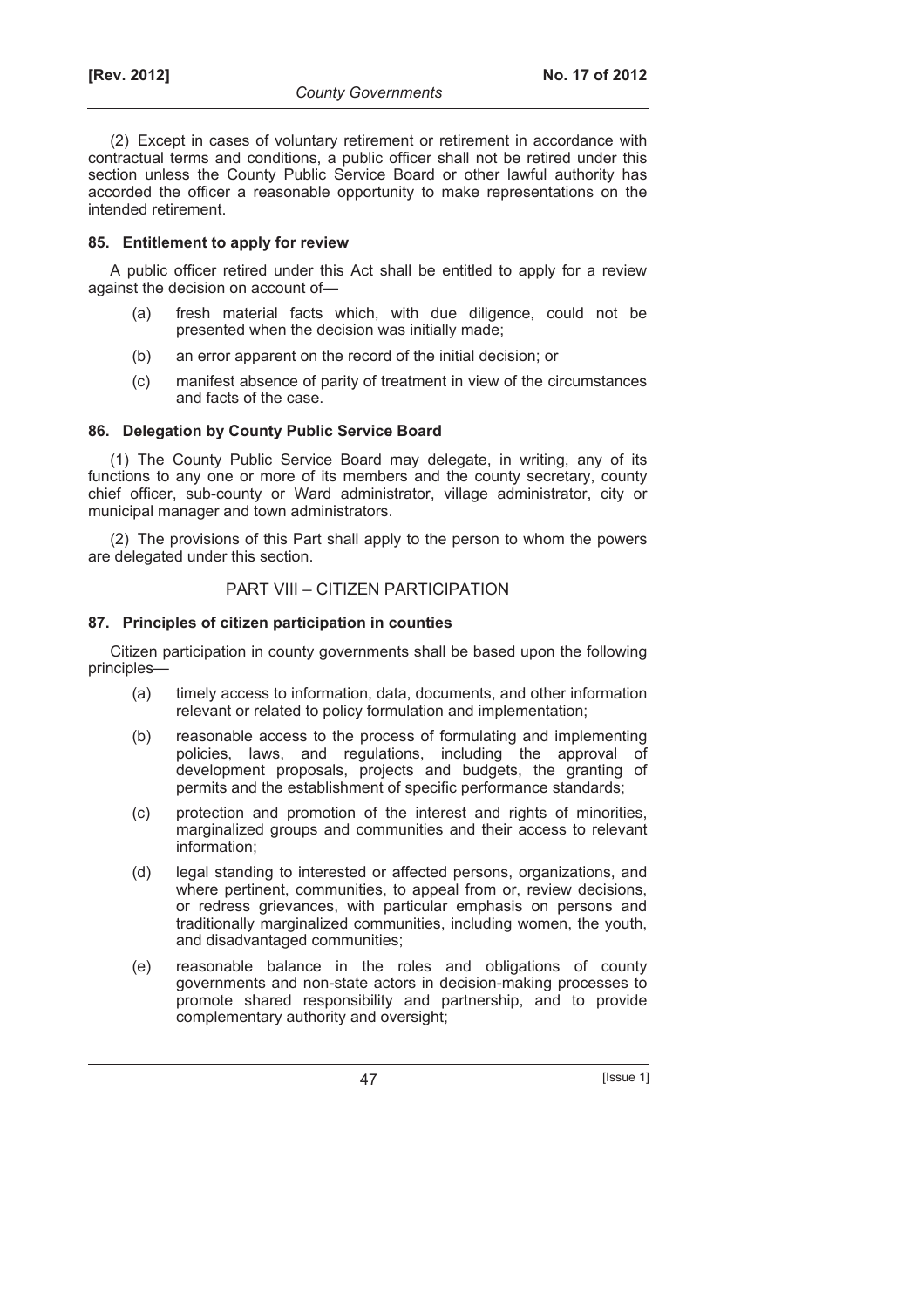- (f) promotion of public-private partnerships, such as joint committees, technical teams, and citizen commissions, to encourage direct dialogue and concerted action on sustainable development; and
- (g) recognition and promotion of the reciprocal roles of non-state actors' participation and governmental facilitation and oversight.

#### **88. Citizens right to petition and challenge**

(1) Citizens have a right to petition the county government on any matter under the responsibility of the county government.

- (2) Citizen petitions shall be made in writing to the county government.
- (3) County legislation shall give further effect to section 88(1).

#### **89. Duty to respond to citizens' petitions or challenges**

County government authorities, agencies and agents have a duty to respond expeditiously to petitions and challenges from citizens.

#### **90. Matters subject to local referenda**

(1) A county government may conduct a local referendum on among other local issues—

- (a) county laws and petitions; or
- (b) planning and investment decisions affecting the county for which a petition has been raised and duly signed by at least twenty five percent of the registered voters where the referendum is to take place.

(2) The Elections Act (No. 24 of 2011) shall apply, with necessary modifications, with regard to a referendum referred to under subsection (1).

#### **91. Establishment of modalities and platforms for citizen participation**

The county government shall facilitate the establishment of structures for citizen participation including—

- (a) information communication technology based platforms;
- (b) town hall meetings;
- (c) budget preparation and validation fora;
- (d) notice boards: announcing jobs, appointments, procurement, awards and other important announcements of public interest;
- (e) development project sites;
- (f) avenues for the participation of peoples' representatives including but not limited to members of the National Assembly and Senate; or
- (g) establishment of citizen fora at county and decentralized units.

#### **92. Part to apply to decentralized units**

(1) The provisions of this Part shall apply with necessary modifications to all decentralized units of the county.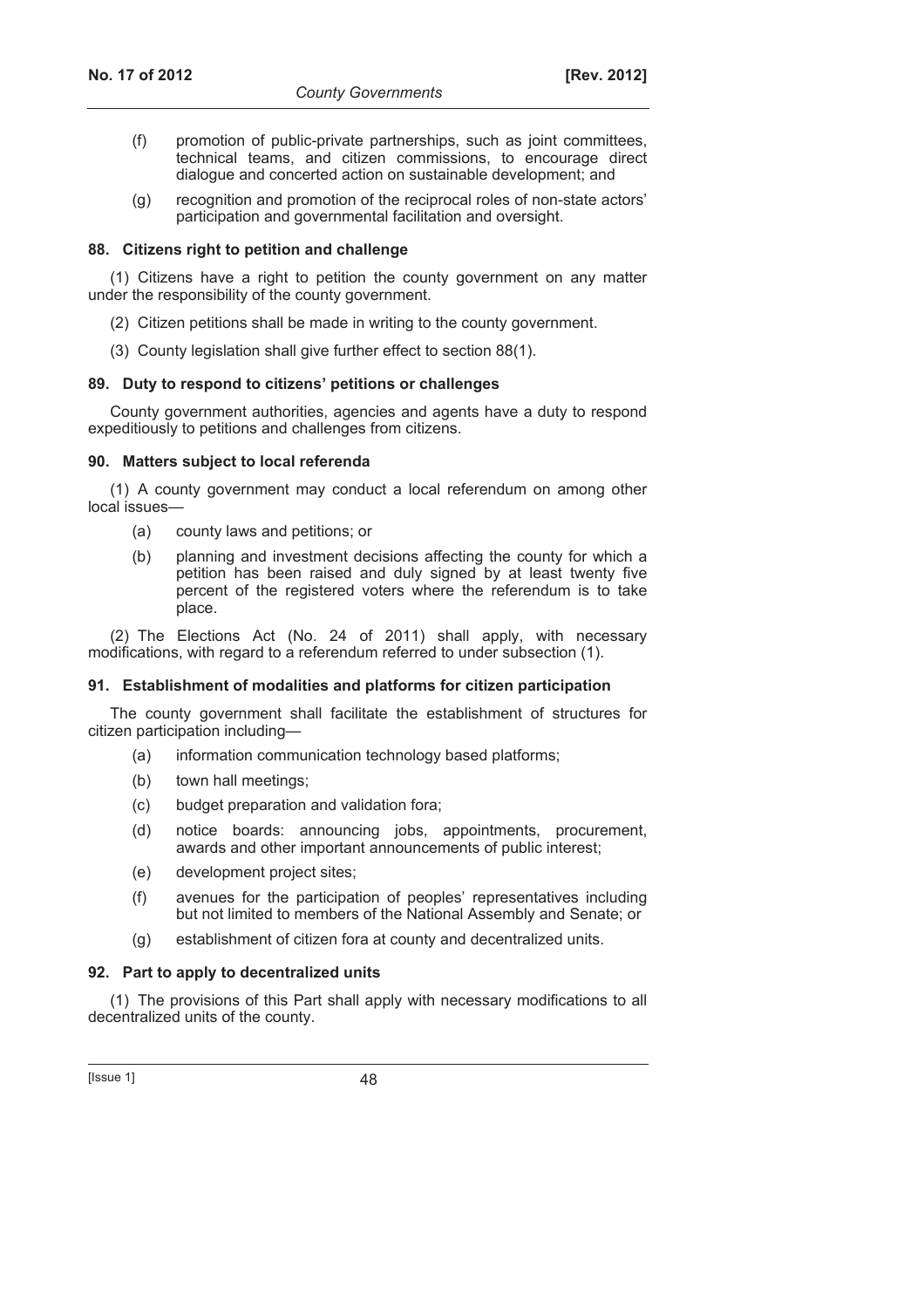(2) The governor shall submit an annual report to the county assembly on citizen participation in the affairs of the county government.

(3) Regulations made under section 135 of this Act and County legislation may give full effect to this Part.

PART IX – PUBLIC COMMUNICATION AND ACCESS TO INFORMATION

#### **93. Principles of public communication**

Public communication and access to information shall be based on the following principles—

- (a) integration of communication in all development activities;
- (b) observation of access to information by county media in accordance with Article 35 of the Constitution; and
- (c) observation of media ethics, standards and professionalism.

#### **94. Objectives of county communication**

A County government shall use the media to—

- (a) create awareness on devolution and governance;
- (b) promote citizens understanding for purposes of peace and national cohesion;
- (c) undertake advocacy on core development issues such as agriculture, education, health, security, economics, sustainable environment among others; and
- (d) promotion of the freedom of the media.

#### **95. County communication framework**

(1) A County government shall establish mechanisms to facilitate public communication and access to information in the form of media with the widest public outreach in the county, which may include—

- (a) television stations;
- (b) information communication technology centres;
- (c) websites;
- (d) community radio stations;
- (e) public meetings; and
- (f) traditional media.

(2) The county government shall encourage and facilitate other means of mass communication including traditional media.

#### **96. Access to information**

(1) Every Kenyan citizen shall on request have access to information held by any county government or any unit or department thereof or any other State organ in accordance with Article 35 of the Constitution.

(2) Every county government and its agencies shall designate an office for purposes of ensuring access to information as required by subsection (1).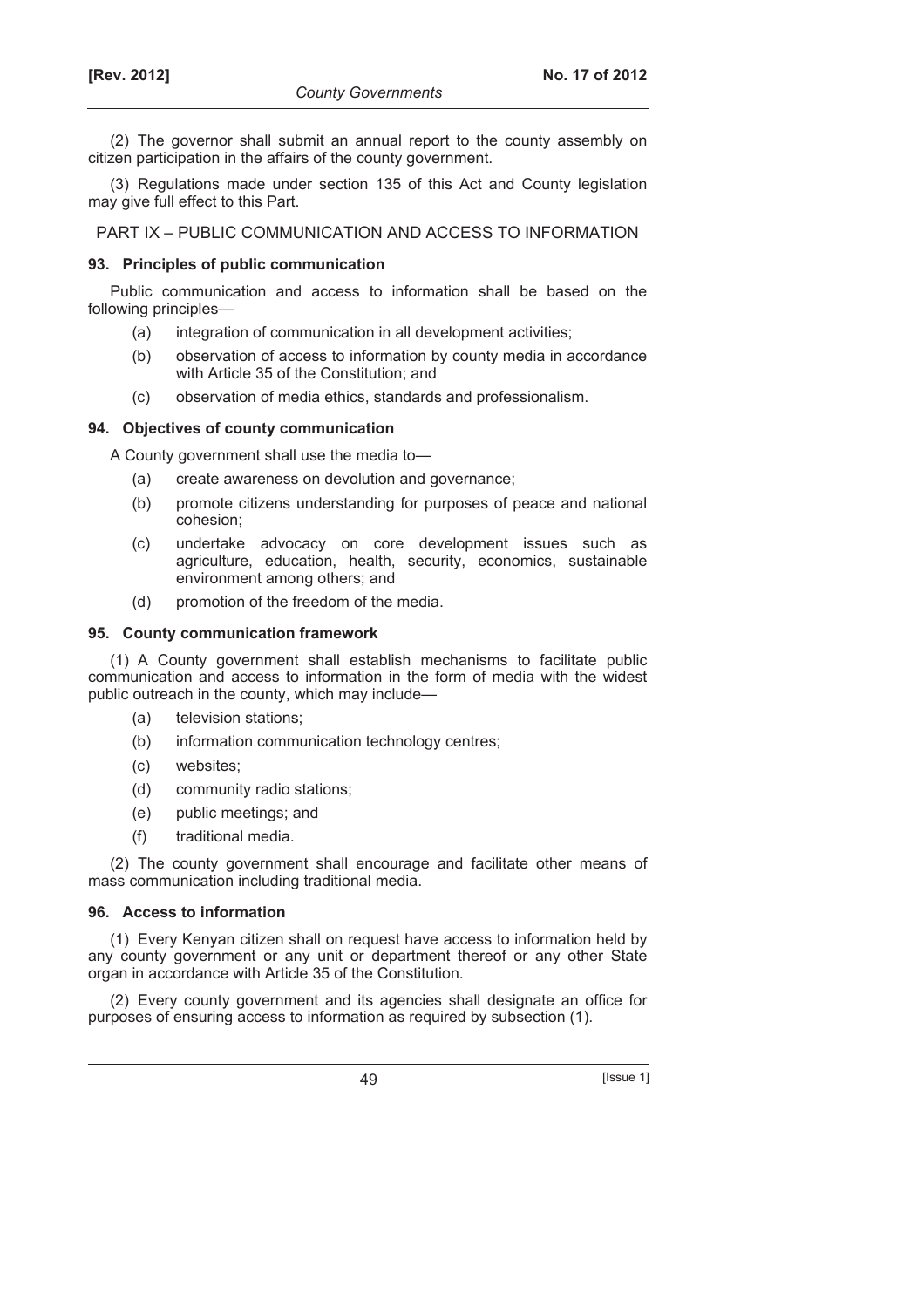(3) Subject to national legislation governing access to information, a county government shall enact legislation to ensure access to information.

(4) A county legislation enacted pursuant to subsection (3), may impose reasonable fees or charges for accessing information held by the county government, its departments or agencies.

#### **97. Inclusion and integration of minorities and marginalized groups**

A county government, public and private organisation and private individual, shall observe the following principles—

- (a) protection of marginalized and minority groups from discrimination and from treatment of distinction of any kind, including language, religion, culture, national or social origin, sex, caste, birth, descent or other status;
- (b) non-discrimination and equality of treatment in all areas of economic, educational, social, religious, political and cultural life of the marginalized and minority groups;
- (c) special protection to vulnerable persons who may be subject to threats or acts of discrimination, hostility, violence and abuse as a result of their ethnic, cultural, linguistic, religious or other identity;
- (d) special measures of affirmative action for marginalized and minority groups to ensure their enjoyment of equal rights with the rest of the population;
- (e) respect and promotion of the identity and characteristics of minorities;
- (f) promotion of diversity and intercultural education; and
- (g) promotion of effective participation of marginalised and minority groups in public and political life.

### PART X – CIVIC EDUCATION

#### **98. Principles of civic education**

- (1) The principles of civic education are intended to promote—
	- (a) empowerment and enlightenment of citizens and government;
	- (b) continual and systemic engagement of citizens and government; and
	- (c) values and principles of devolution in the Constitution.

(2) No other content may be disseminated under civic education other than as provided for under section 100.

#### **99. Purpose and objectives of civic education**

(1) The purpose of civic education under this Act is to have an informed citizenry that actively participates in governance affairs of the society on the basis of enhanced knowledge, understanding and ownership of the Constitution.

- (2) The objectives of civic education are—
	- (a) sustained citizens' engagement in the implementation of the Constitution;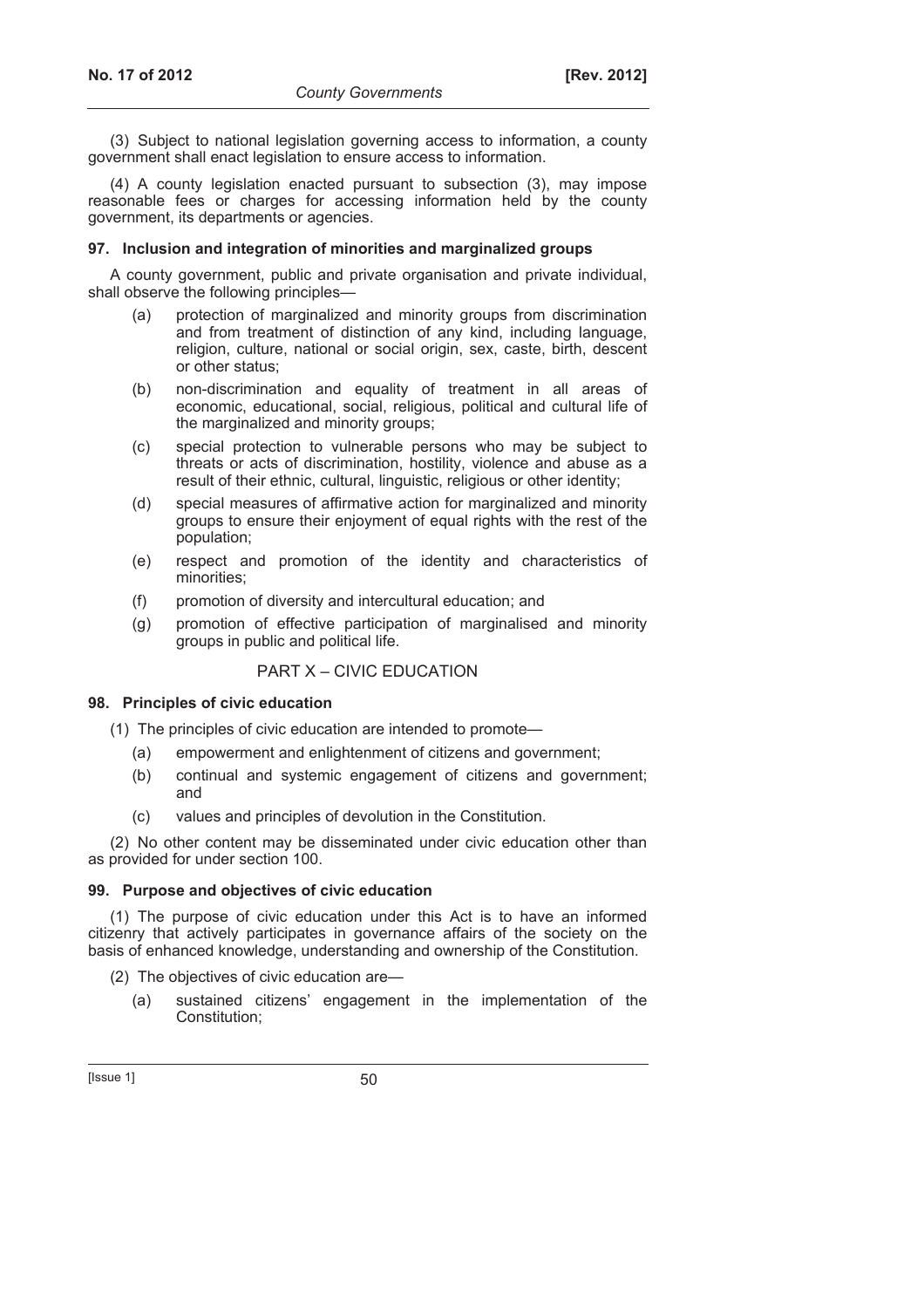- (b) improved understanding, appreciation and engagement in the operationalization of the county system of government;
- (c) institutionalizing a culture of constitutionalism;
- (d) knowledge of Kenya's transformed political system, context and implications;
- (e) enhanced knowledge and understanding of electoral system and procedures;
- (f) enhanced awareness and mainstreaming of the Bill of Rights and National values;
- (g) heightened demand by citizens for service delivery by institutions of governance at the county level;
- (h) ownership and knowledge on the principal economic, social and political issues facing county administrations and their form, structures and procedures; and
- (i) appreciation for the diversity of Kenya's communities as building blocks for national cohesion and integration.

#### **100. Design and implementation of civic education**

(1) Subject to subsection (2), each county shall implement an appropriate civic education programme and establish a civic education unit in this regard.

(2) For purposes of subsection (1), there shall be established a national design and framework of civic education, to determine the contents of the curriculum for civic education taking into account the provisions of Article 33 of the Constitution.

(3) The national and county governments shall facilitate the implementation of civic education programme under subsection (2).

(4) The design and implementation of county civic education programmes under this section shall involve the participation of registered non-state actors as may by regulations be prescribed.

#### **101. Institutional framework for civic education**

Subject to section 100, County legislation shall provide the requisite institutional framework for purposes of facilitating and implementing civic education programmes under this Part.

## PART XI – COUNTY PLANNING

#### **102. Principles of planning and development facilitation**

The principles of planning and development facilitation in a county shall—

- (a) integrate national values in all processes and concepts;
- (b) protect the right to self-fulfilment within the county communities and with responsibility to future generations;
- (c) protect and integrate rights and interest of minorities and marginalized groups and communities;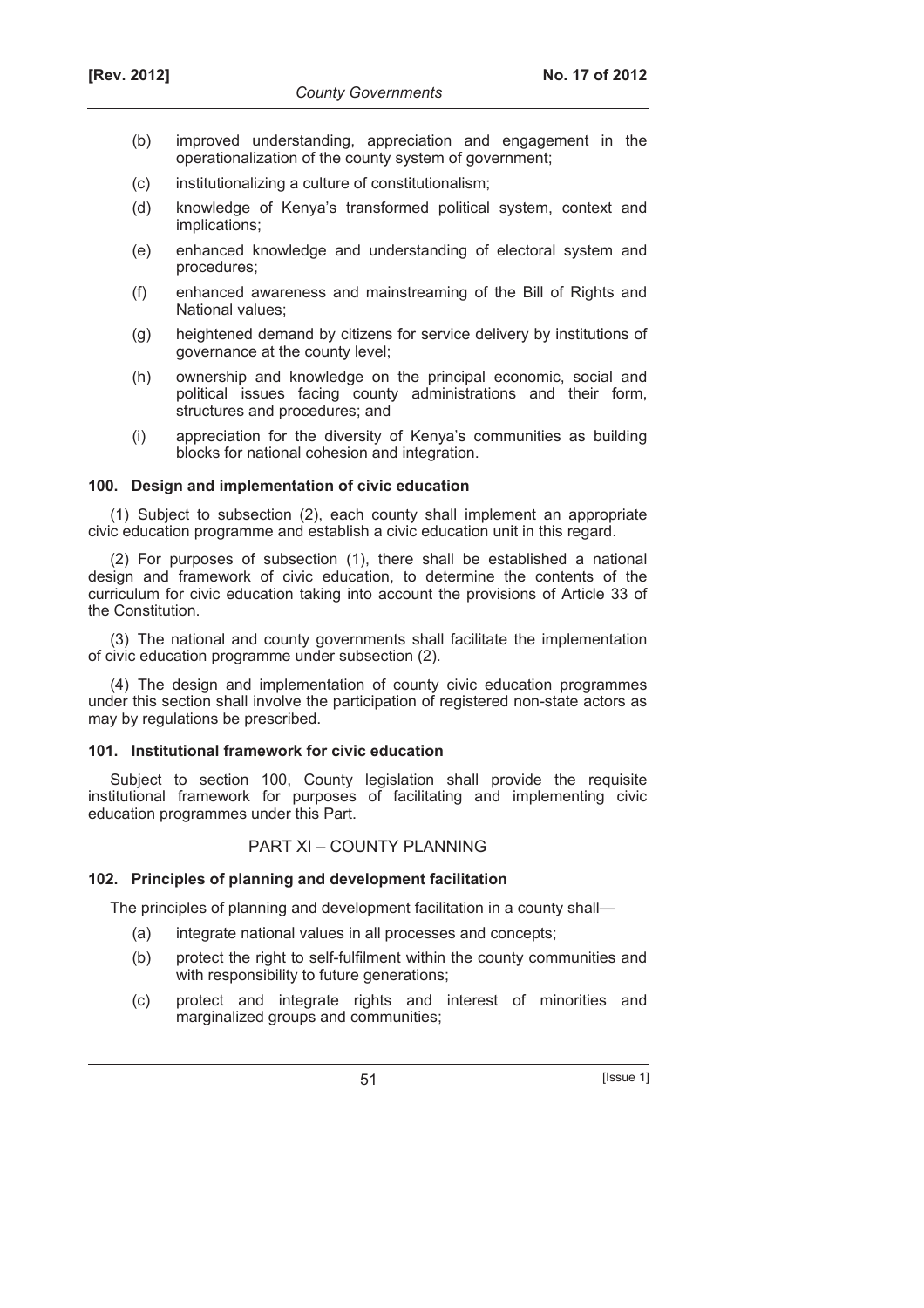- (d) protect and develop natural resources in a manner that aligns national and county governments policies;
- (e) align county financial and institutional resources to agreed policy objectives and programmes;
- (f) engender effective resource mobilization for sustainable development;
- (g) promote the pursuit of equity in resource allocation within the county;
- (h) provide a platform for unifying planning, budgeting, financing, programme implementation and performance review; and
- (i) serve as a basis for engagement between county government and the citizenry, other stakeholders and interest groups.

#### **103. Objectives of county planning**

The objectives of county planning shall be to—

- (a) ensure harmony between national, county and sub-county spatial planning requirements;
- (b) facilitate the development of a well-balanced system of settlements and ensure productive use of scarce land, water and other resources for economic, social, ecological and other functions across a county;
- (c) maintain a viable system of green and open spaces for a functioning eco-system;
- (d) harmonize the development of county communication system, infrastructure and related services;
- (e) develop urban and rural areas as integrated areas of economic and social activity;
- (f) provide the preconditions for integrating under-developed and marginalized areas to bring them to the level generally enjoyed by the rest of the county;
- (g) protect the historical and cultural heritage, artefacts and sites within the county; and
- (h) make reservations for public security and other critical national infrastructure and other utilities and services;
- (i) work towards the achievement and maintenance of a tree cover of at least ten per cent of the land area of Kenya as provided in Article 69 of the Constitution; and
- (j) develop the human resource capacity of the county.

#### **104. Obligation to plan by the county**

(1) A county government shall plan for the county and no public funds shall be appropriated outside a planning framework developed by the county executive committee and approved by the county assembly.

(2) The county planning framework shall integrate economic, physical, social, environmental and spatial planning.

 $[|$ ssue 1 $]$  52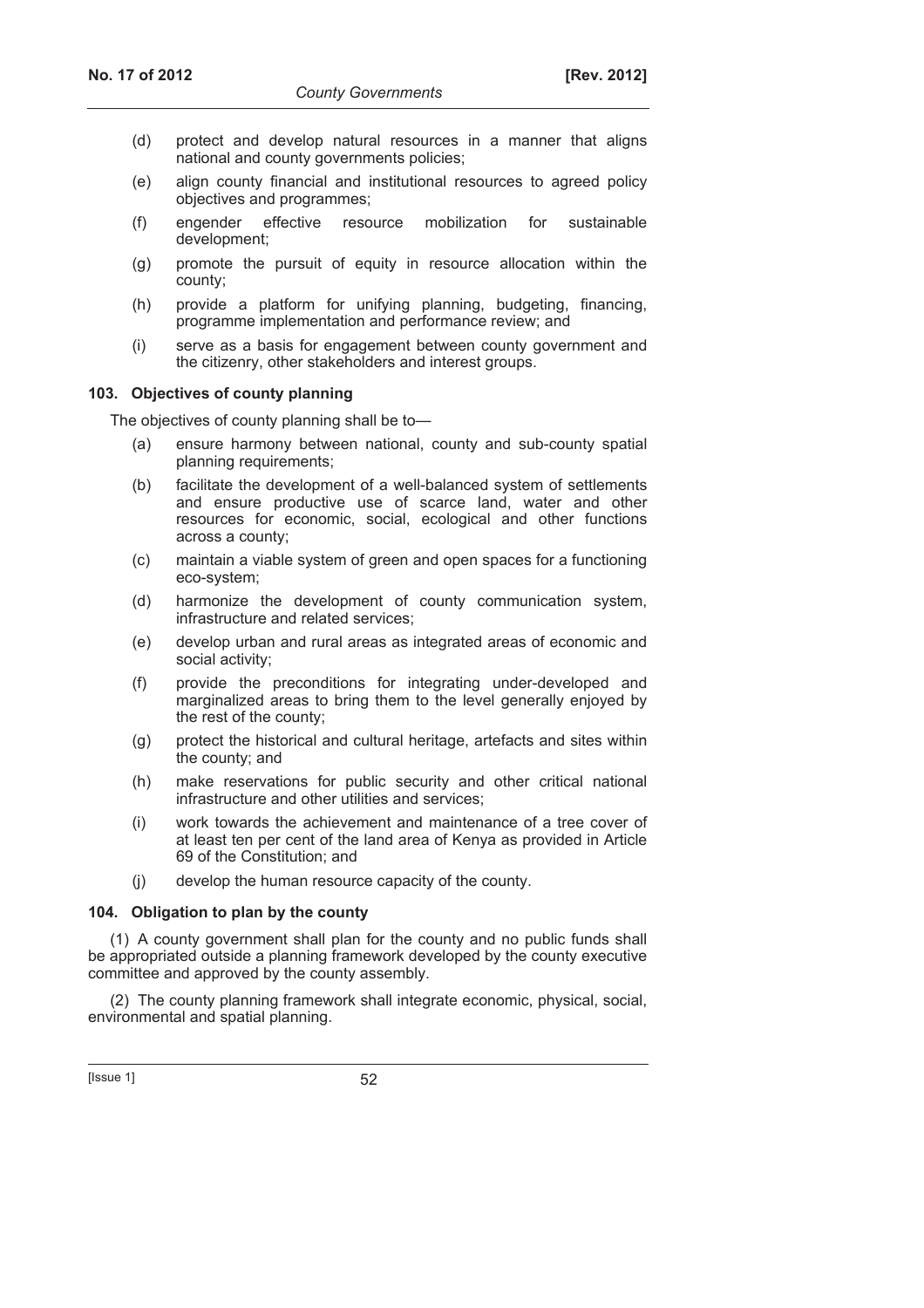(3) The county government shall designate county departments, cities and urban areas, sub-counties and Wards as planning authorities of the county.

(4) To promote public participation, non-state actors shall be incorporated in the planning processes by all authorities.

(5) County plans shall be binding on all sub-county units for developmental activities within a County.

#### **105. Planning in the county**

(1) A county planning unit shall be responsible for—

- (a) coordinating integrated development planning within the county;
- (b) ensuring integrated planning within the county;
- (c) ensuring linkages between county plans and the national planning framework; and
- (d) ensuring meaningful engagement of citizens in the planning process;
- (e) ensuring the collection, collation, storage and updating of data and information suitable for the planning process; and
- (f) ensuring the establishment of a GIS based database system.

(2) The designated planning authority in the county shall appropriately organise for the effective implementation of the planning function within the county.

#### **106. Integrating national and county planning**

(1) Cooperation in planning shall be undertaken in the context of the law governing inter-governmental relations.

(2) County plans shall be based on the functions of the county governments as specified in the Fourth Schedule to the Constitution and on relevant national policies.

(3) County plans shall take due cognisance of the financial viability of development programmes.

(4) County planning shall provide for citizen participation.

#### **107. Types and purposes of county plans**

(1) To guide, harmonize and facilitate development within each county there shall be the following plans—

- (a) county integrated development plan;
- (b) county sectoral plans;
- (c) county spatial plan; and
- (d) cities and urban areas plans as provided for under the Urban Areas and Cities Act (No. 13 of 2011).

(2) The County plans shall be the basis for all budgeting and spending in a county.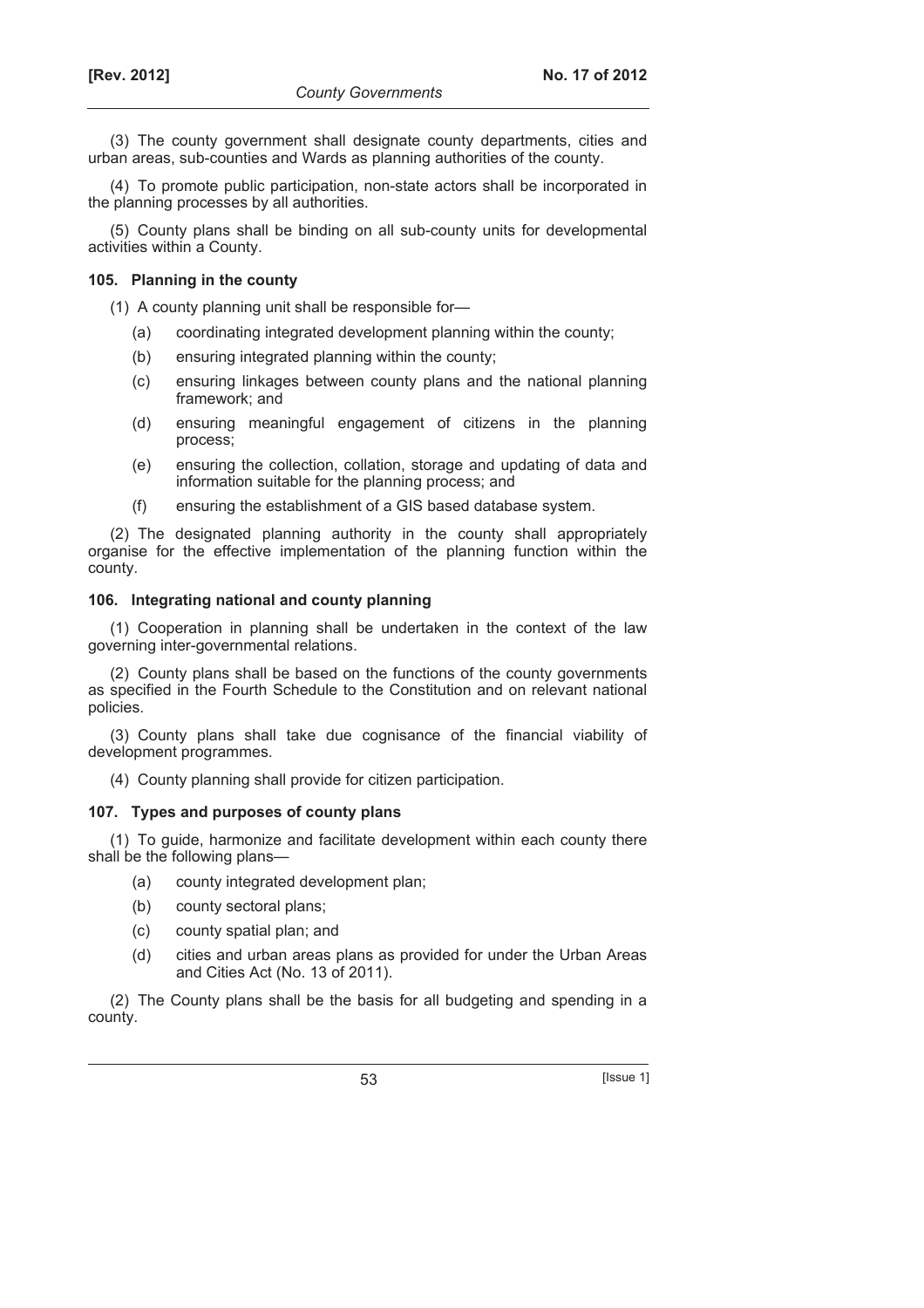### **108. County integrated development plan**

(1) There shall be a five year county integrated development plan for each county which shall have—

- (a) clear goals and objectives;
- (b) an implementation plan with clear outcomes;
- (c) provisions for monitoring and evaluation; and
- (d) clear reporting mechanisms.

(2) Each county integrated development plan shall at least identify—

- (a) the institutional framework, which shall include an organization chart, required for—
	- (i) the implementation of the integrated development plan; and
	- (ii) addressing the county's internal transformation needs;
- (b) as informed by the strategies and programmes set out in the plan—
	- (i) any investment initiatives in the county;
	- (ii) any development initiatives in the county, including infrastructure, physical, social, economic and institutional development;
	- (iii) all known projects, plans and programs to be implemented within the county by any organ of state; and
	- (iv) the key performance indicators set by the county.

(3) An integrated development plan shall—

- (a) have attached to it maps, statistics and other appropriate documents; or
- (b) refer to maps, statistics and other appropriate documents that are not attached but held in a GIS based database system:

Provided that the plans under paragraphs (a) and (b) are open for public inspection at the offices of the county in question.

(4) A resource mobilization and management framework shall be reflected in a county's integrated development plan and shall at least—

- (a) include the budget projection required under the law governing county government financial management;
- (b) indicate the financial resources that are available for capital project developments and operational expenditure; and
- (c) include a financial strategy that defines sound financial management and expenditure control: as well as ways and means of increasing revenues and external funding for the county and its development priorities and objectives, which strategy may address the following—
	- (i) revenue raising strategies;
	- (ii) asset management strategies;
	- (iii) financial management strategies;
	- (v) capital financing strategies;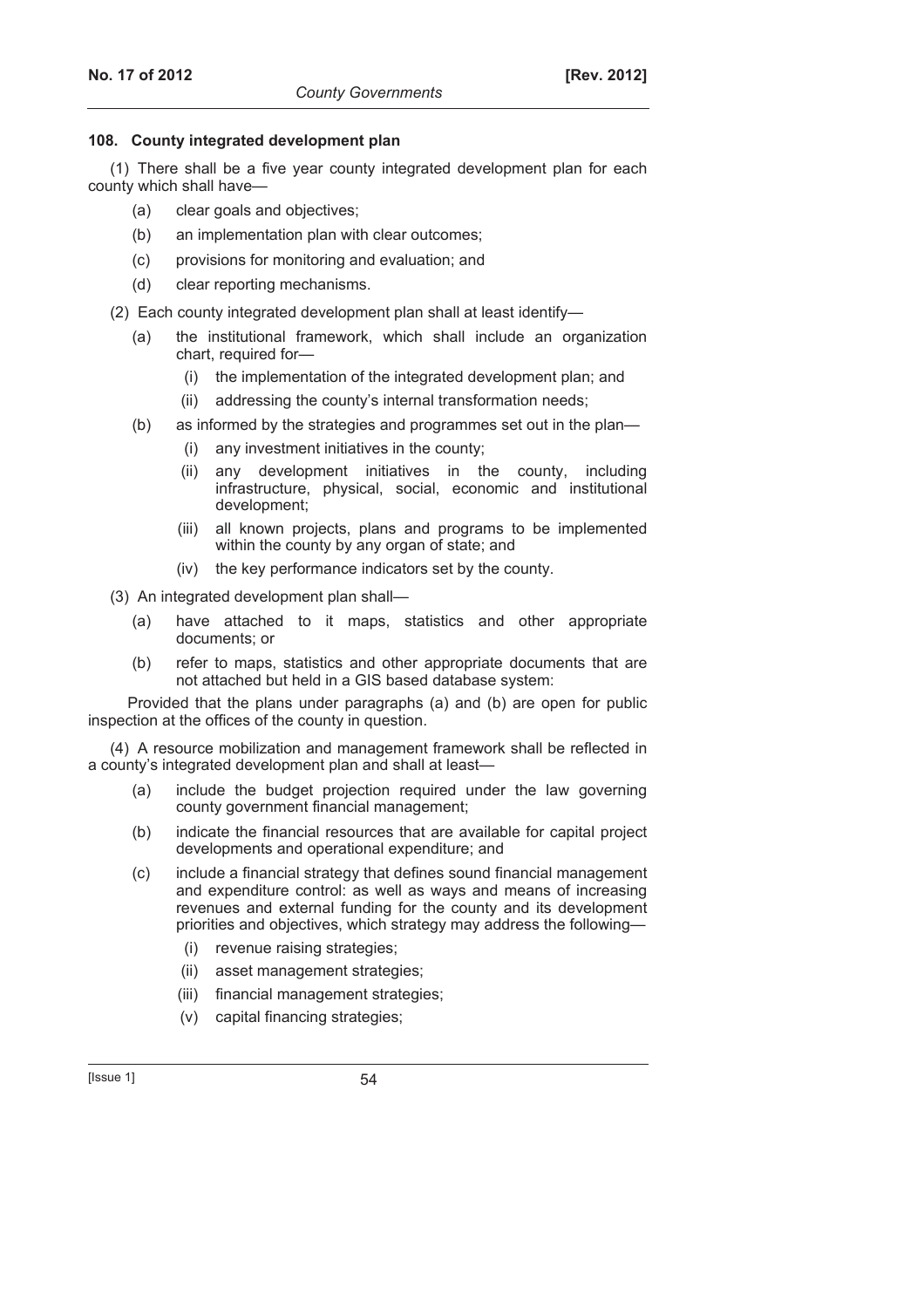- (vi) operational financing strategies; and
- (vii) strategies that would enhance cost-effectiveness.

### **109. County sectoral plans**

(1) A County department shall develop a ten year county sectoral plan as component parts of the county integrated development plan.

- (2) The County sectoral plans shall be—
	- (a) programme based;
	- (b) the basis for budgeting and performance management; and
	- (c) reviewed every five years by the county executive and approved by the county assembly, but updated annually.

#### **110. County spatial plans**

(1) There shall be a ten year county GIS based database system spatial plan for each county, which shall be a component part of the county integrated development plan providing—

- (a) a spatial depiction of the social and economic development programme of the county as articulated in the integrated county development plan;
- (b) clear statements of how the spatial plan is linked to the regional, national and other county plans; and
- (c) clear clarifications on the anticipated sustainable development outcomes of the spatial plan.

(2) The spatial plan, which shall be spatial development framework for the county, shall—

- (a) give effect to the principles and objects contained in sections 102 and 103;
- (b) set out objectives that reflect the desired spatial form of the county taking into account the development programme of the county as articulated in its county integrated development plan;
- (c) contain strategies and policies regarding the manner in which the objectives referred to in paragraph (b), which strategies and policies shall—
	- (i) indicate desired patterns of land use within the county;
	- (ii) address the spatial construction or reconstruction of the county;
	- (iii) provide strategic guidance in respect of the location and nature of development within the county;
	- (iv) set out basic guidelines for a land use management system in the county taking into account any guidelines, regulations or laws as provided for under Article 67(2)(h) of the Constitution;
	- (v) set out a capital investment framework for the county's development programs;
	- (vi) contain a strategic assessment of the environmental impact of the spatial development framework;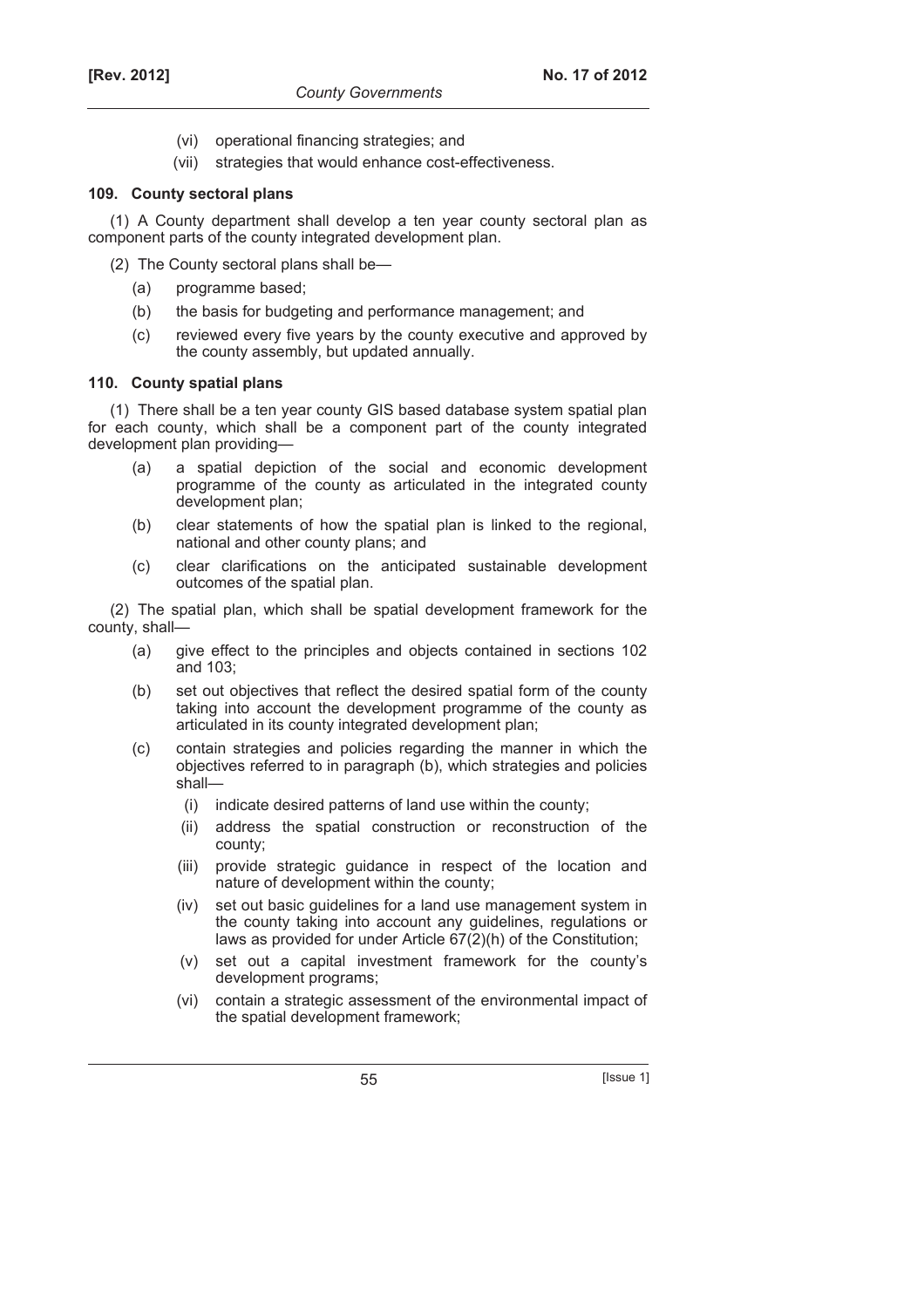- (vii) identify programs and projects for the development of land within the county; and
- (viii) be aligned with the spatial frameworks reflected in development the integrated development plans of neighbouring counties;
- (d) shall indicate where public and private land development and infrastructure investment should take place;
- (e) shall indicate desired or undesired utilization of space in a particular area;
- (f) may delineate the urban edges of the municipalities within its jurisdiction and mechanisms of dealing with the rural urban interfaces;
- (g) shall identify areas where strategic intervention is required;
- (h) shall indicate areas where priority spending is required;
- (i) clear clarifications on the anticipated sustainable development outcomes of the spatial plan; and
- (j) shall indicate the areas designated to conservation and recreation.

(3) Each county spatial plan shall be developed by the county executive committee and approved by the respective county assemblies in accordance with procedures approved by the respective county assembly.

(4) Each county spatial plan shall be reviewed every five years and the revisions approved by the respective county assemblies.

#### **111. City or municipal plans**

(1) For each city and municipality there shall be the following plans—

- (a) City or municipal land use plans;
- (b) City or municipal building and zoning plans;
- (c) City or urban area building and zoning plans;
- (d) location of recreational areas and public facilities.

(2) A city or municipal plans shall be the instrument for development facilitation and development control within the respective city or municipality.

(3) A city or municipal plan shall, within a particular city or municipality, provide for—

- (a) functions and principles of land use and building plans;
- (b) location of various types of infrastructure within the city or municipality;
- (c) development control in the city or municipality within the national housing and building code framework.

(4) City or municipal land use and building plans shall be binding on all public entities and private citizens operating within the particular city or municipality.

(5) City or municipal land use and building plans shall be the regulatory instruments for guiding and facilitating development within the particular city or municipality.

 $[|$ ssue 1 $]$  56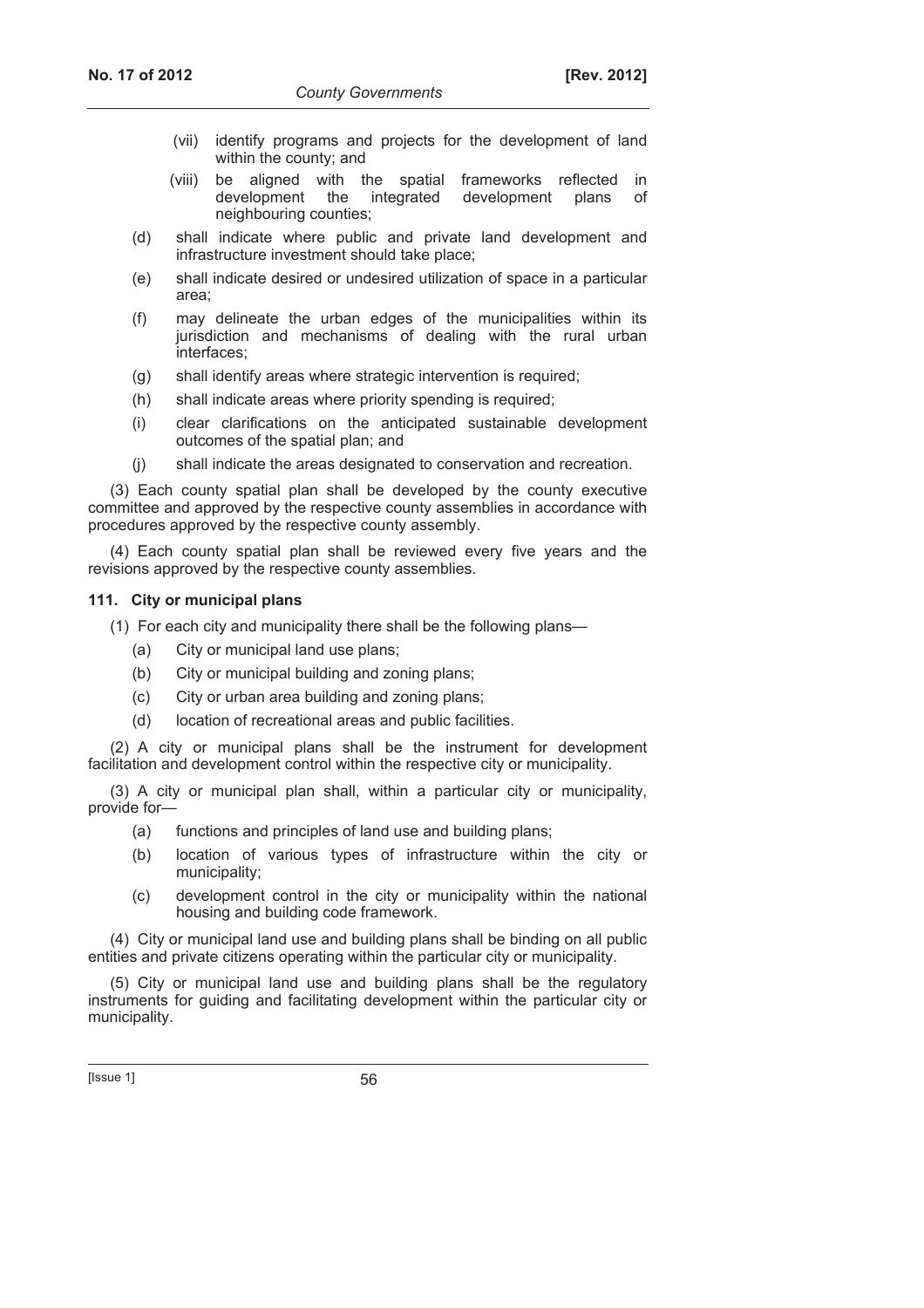(6) Each city or municipal land use and building plan shall be reviewed every five years and the revisions approved by the respective county assemblies.

### **112. Amending county integrated development plans**

(1) A county executive committee may by a resolution, introduce a proposal to amend the county's integrated development plan.

(2) A proposed amendment under subsection (1) to a county's integrated development plan shall be considered and approved or rejected by the county assembly in accordance with its standing orders.

(3) A proposal for amending a county's integrated development plan shall be—

- (a) accompanied by a memorandum setting out the reasons for the proposal; and
- (b) aligned with the framework adopted in terms of section 106.

(4) If the amendment impacts on neighbouring counties, the county making the amendment to its integrated development plan shall—

- (a) consult all the county governments affected by the proposed amendment; and
- (b) take all comments submitted to it under paragraph (a) into account before it reaches a final decision on the proposed amendment.

(5) A county that considers an amendment to its integrated development plan shall—

- (a) consult the cities and urban areas within the county on the proposed amendment; and
- (b) take all comments submitted to it by the cities and municipalities into account before it takes a final decision on the proposed amendment.

(6) No amendment to a county's integrated development plan may be considered by the county assembly unless—

- (a) all the members of the county assembly have been given reasonable notice; and
- (b) the proposed amendment has been published for public comment for a period of at least twenty one days in a manner that allows the public an opportunity to make representations with regard to the proposed amendment.

(7) Subject to this section, nothing may be construed as precluding a person ordinarily resident in a county from proposing an amendment to the county integrated development plan.

## **113. Giving effect to the county integrated development plan**

- (1) A county's integrated development plan shall—
	- (a) inform the county's budget which shall be based on the annual development priorities and objectives referred to in section 103 of this Act and the performance targets set by the county; and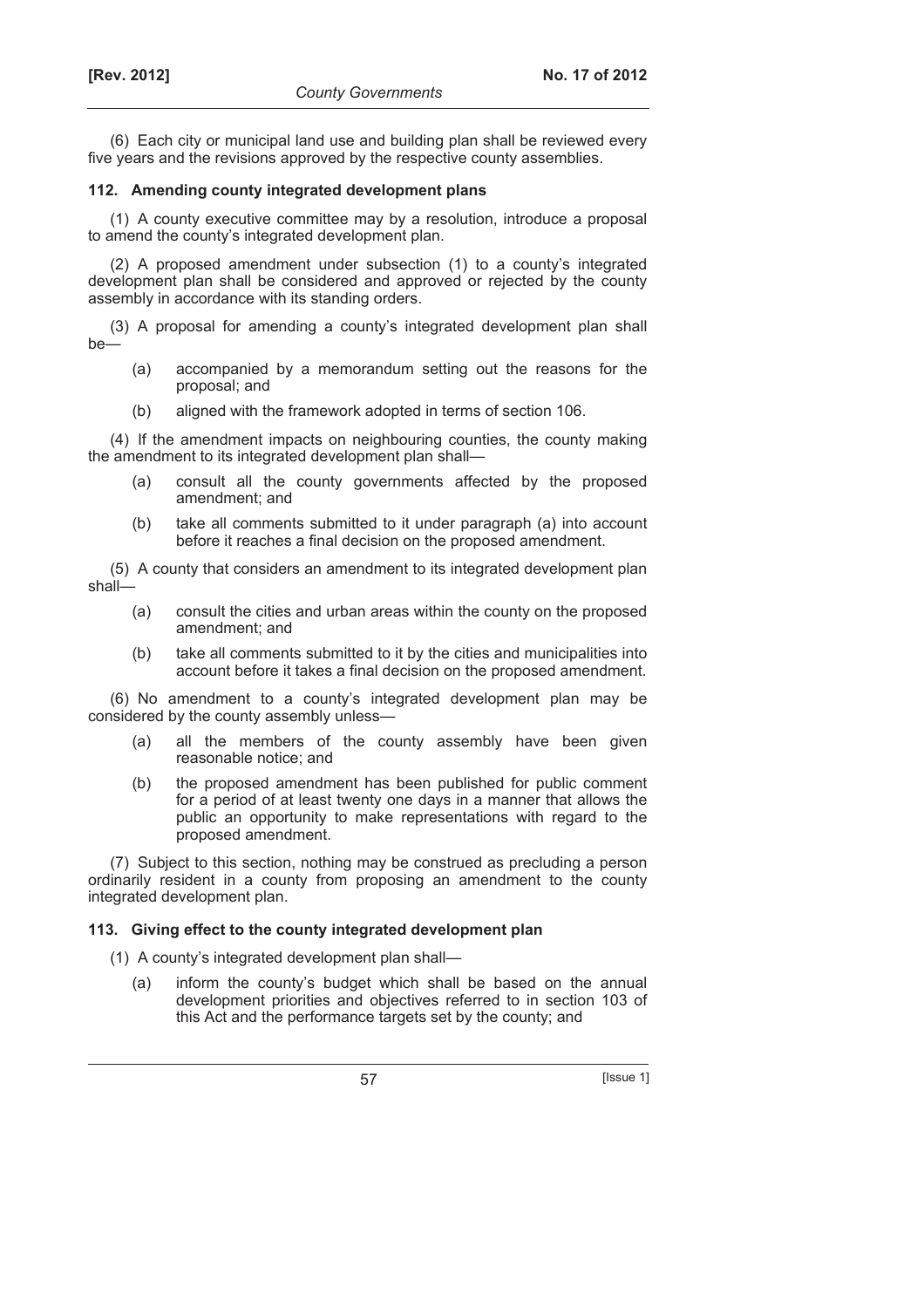(b) be used to prepare action plans for the implementation of strategies identified by the county.

(2) Each county integrated development plan shall provide clear input, output and outcome performance indicators, including—

- (a) the percentage of households with access to basic services contemplated under Article 43 of the Bill of Rights of the Constitution;
	- (b) the percentage of a county's capital budget actually spent on capital projects identified for a particular financial year in terms of the county's integrated development plan;
	- (c) the number of jobs created through any local economic development initiatives including capital projects; and
	- (d) financial viability of the integrated development plan in accordance with nationally applicable ratios.

(3) Notwithstanding the provisions of subsection (2), the performance management system shall conform to nationally applicable guidelines on the matter.

## **114. Planning for nationally significant projects in a county**

(1) Development of nationally significant development projects within counties shall be preceded by mandatory public hearings in each of the affected counties.

(2) Projects under subsection (1) shall, subsequent to the mandatory public hearings, be considered and approved or rejected by the county assembly.

## **115. Public participation in county planning**

(1) Public participation in the county planning processes shall be mandatory and be facilitated through—

- (a) mechanisms provided for in Part VIII of this Act; and
- (b) provision to the public of clear and unambiguous information on any matter under consideration in the planning process, including—
	- (i) clear strategic environmental assessments;
	- (ii) clear environmental impact assessment reports;
	- (iii) expected development outcomes; and
	- (iv) development options and their cost implications.

(2) Each county assembly shall develop laws and regulations giving effect to the requirement for effective citizen participation in development planning and performance management within the county and such laws and guidelines shall adhere to minimum national requirements.

## PART XII – DELIVERY OF COUNTY PUBLIC SERVICES

## **116. Principles of public services delivery in the county**

(1) A county government and its agencies shall have an obligation to deliver services within its designated area of jurisdiction.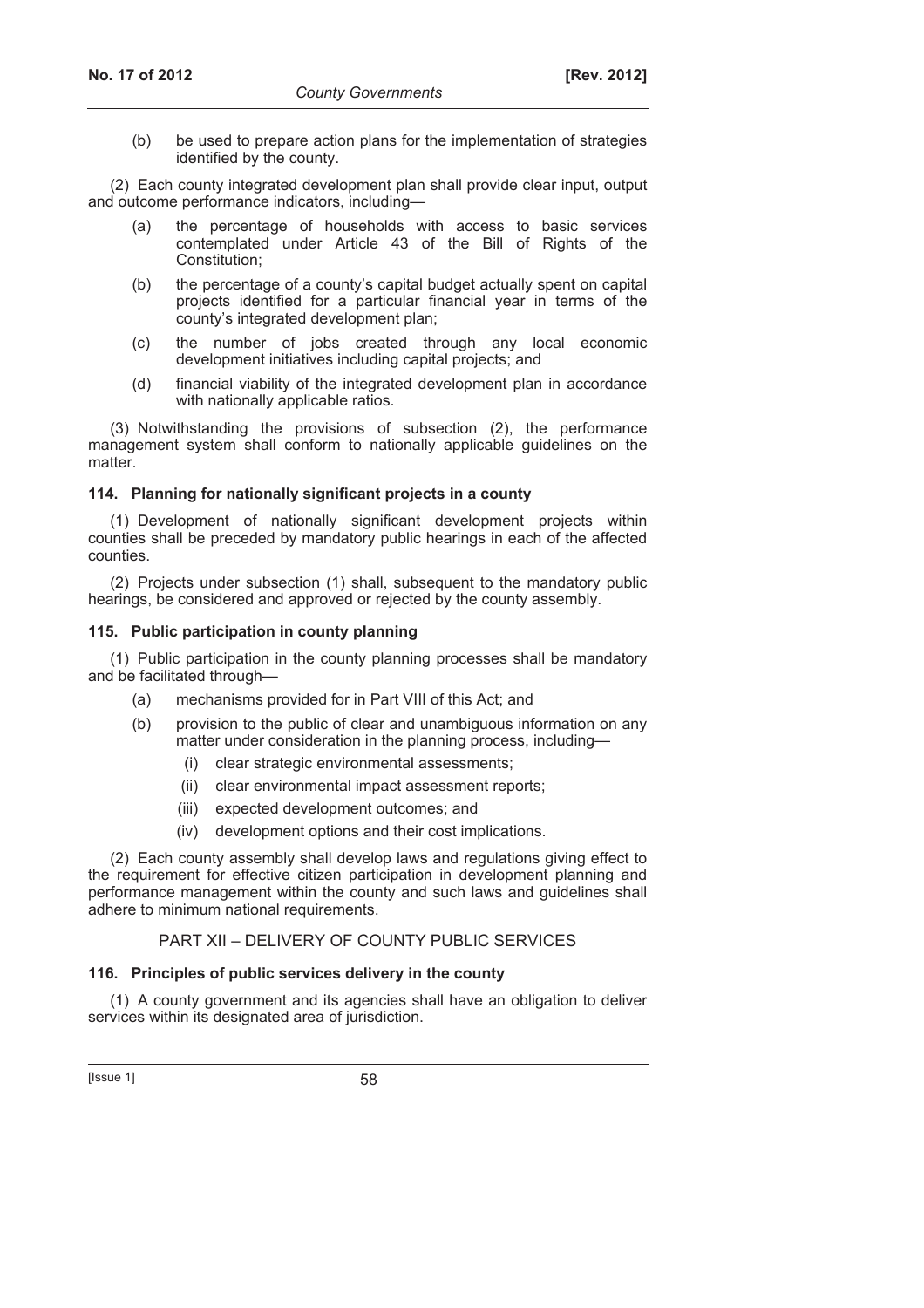(2) A county shall deliver services while observing the principles of equity, efficiency, accessibility, non-discrimination, transparency, accountability, sharing of data and information, and subsidiarity.

## **117. Standards and norms for public service delivery**

- (1) A county government and its agencies shall in delivering public services—
	- (a) give priority to the basic needs of the public;
	- (b) promote the development of the public service delivery institutions and,

ensure that all members of the public have access to basic services.

- (2) Public services shall be equitably delivered in a manner that accords to—
	- (a) prudent, economic, efficient, effective and sustainable use of available resources;
	- (b) continual improvement of standards and quality;
	- (c) appropriate incorporation of the use of information technology; and
	- (d) financial and environmental sustainability.

(3) A county government shall carry out regular review of the delivery of services with a view to improvement.

#### **118. Shared services**

(1) A county government may enter into an agreement with the national government, another county or an agency of the national government, to provide or receive any service that each county participating in the agreement is empowered to provide or receive within its own jurisdiction, including services incidental to the primary purpose of any of the participating counties.

(2) Each county shall have a county shared services platform aligned to national policies, standards and norms.

## **119. Citizen's Service Centre**

(1) A county executive committee shall establish a Citizens' Service Centre at—

- (a) the county;
- (b) the sub-county;
- (c) the Ward; and
- (d) any other decentralized level.

(2) A Citizens' Service Centre shall serve as the central office for the provision by the county executive committee in conjunction with the national government of public services to the county citizens.

(3) The governor shall ensure the use of appropriate information and communication technologies at a Citizens' Service Centre to aid in the provision of timely and efficient services to the county citizens.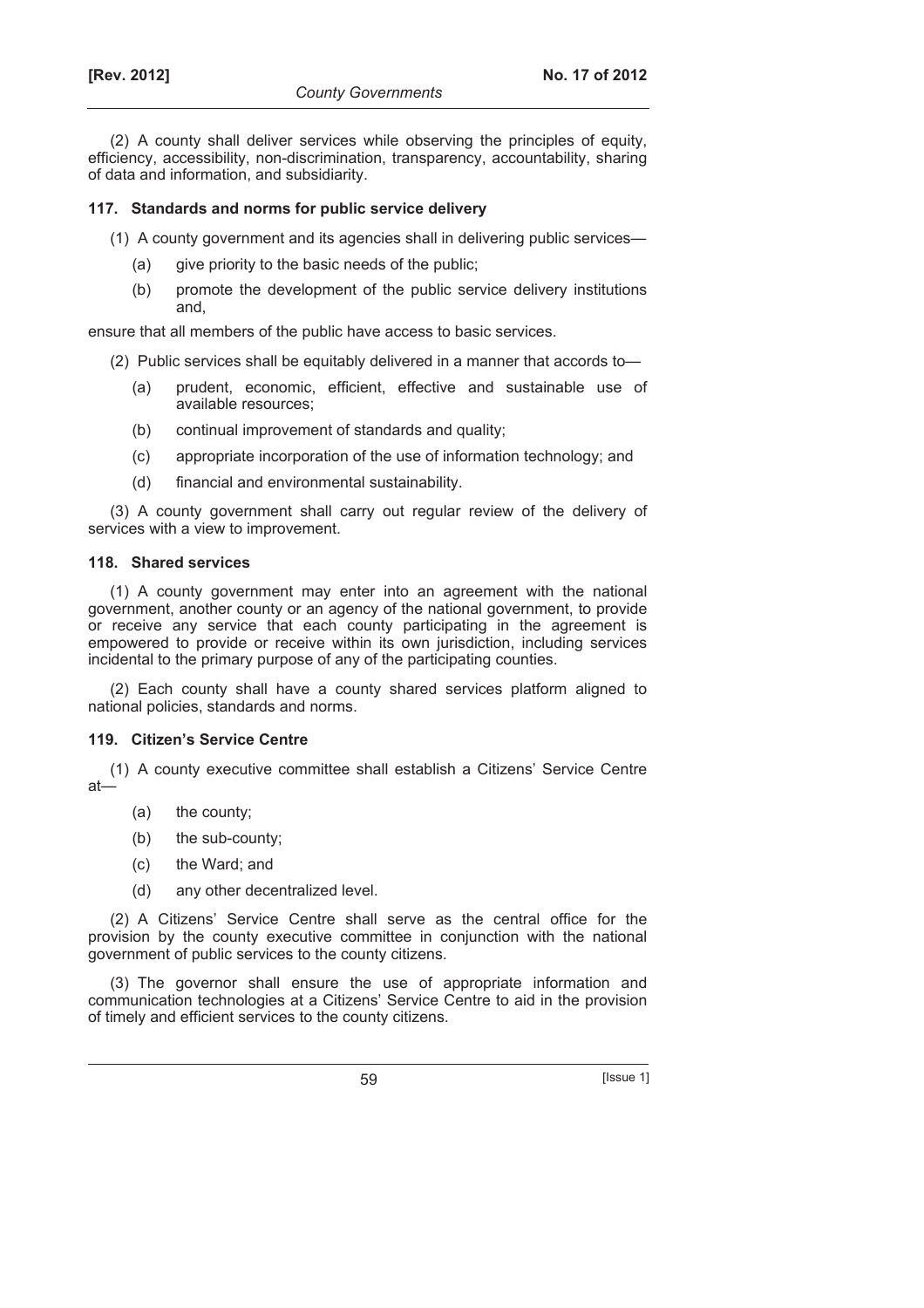#### **120. Tariffs and pricing of public services**

(1) A county government or any agency delivering services in the county shall adopt and implement a tariffs and pricing policy for the provision of public services.

(2) A county government or agency delivering services through service delivery agreements, shall comply with the provisions of this section.

(3) A tariff policy adopted under subsection (1) shall reflect the following guidelines—

- (a) users of county services should be treated equitably in the application of tariffs, fees, levies or charges;
- (b) the amount individual users pay for services should generally be in proportion to their use of that service;
- (c) poor households shall have access to at least basic services through—
	- (i) tariffs that cover only operating and maintenance costs;
	- (ii) special tariffs or life line tariffs for low levels of use or consumption of services or for basic levels of service; or
	- (iii) any other direct or indirect method of subsidies of tariffs for poor households;
- (d) tariffs shall reflect the costs reasonably associated with rendering the service, including capital, operating, maintenance, administration and replacement costs, and interest charges;
- (e) tariffs shall be set at levels that facilitate the financial sustainability of the service, taking into account subsidy from sources other than the service concerned;
- (f) provision may be made in appropriate circumstances for a surcharge on the tariff for a service;
- (g) provision may be made for the promotion of local economic development through special tariffs for categories of commercial and industrial users;
- (h) promotion of the economic, efficient, effective and sustainable use of resources, the recycling of waste and other appropriate environmental objectives; and
- (i) full disclosure of the subsidies on tariffs for poor households and other categories of users.

(4) A tariff policy may differentiate between different categories of users, debtors, service providers, services, service standards, geographical areas and other matters as long as the differentiation does not amount to unfair discrimination.

(5) A county government may make laws and regulations to give effect to the implementation and enforcement of tariff policies.

#### **121. Support to county governments**

(1) The ministry or government department responsible for matters relating to intergovernmental relations shall provide support to county governments to enable them to perform their functions.

 $[|$ Ssue 1 $]$  60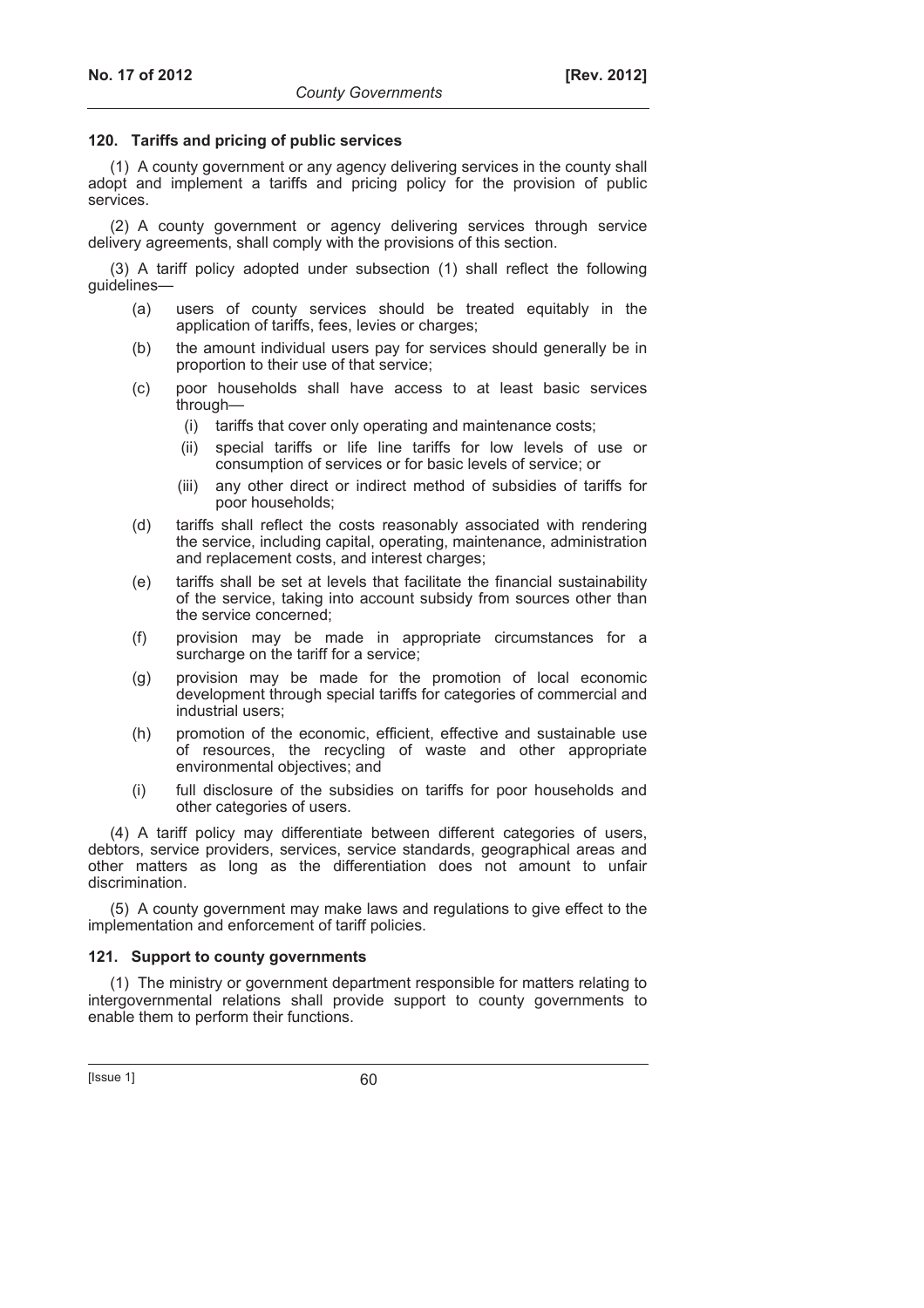(2) Without prejudice to the generality of subsection (1), the ministry or government department shall—

- (a) on its own initiative or on request by a county government or group of persons, assess the performance of a county government with a view to determine its support requirements;
- (b) make a report on the assessment made under paragraph (a) and the capacity needs of the county governments;
- (c) in consultation with the relevant county government, conduct research or inquiries to determine the extent of its support requirements;
- (d) where necessary assess and value the requirements of the county for the cabinet secretary to take the relevant measures towards providing support;
- (e) collect information on county performance and on best practices in resolving performance problems;
- (f) assist county governments to identify the causes of their performance problems, and potential solutions to the problems;
- (g) where circumstances indicate that the county is unable or has difficulty in performing its functions, prepare clear and practical measures and recovery plan to build the capacity of the county to enable it to effectively perform its functions;
- (h) in collaboration with the relevant county secretary consult with the cabinet secretary for finance on any matter of support relating to finance;
- (i) consult with the relevant county assembly on the findings of the report made under paragraph (a) and the recommendations under paragraph (e) and jointly adopt an implementation plan; and
- (j) with the approval of the secretary, obtain the services of any financial expert to perform any specific work for the service.

(3) The report made under subsection (2) shall give full and clear details of inability of the county to function and cover all aspects that hinder the county from undertaking its functions.

(4) Where after receiving the report under subsection (1) the cabinet secretary is of the view that it is necessary for the national government to intervene and perform the relevant functions, the Cabinet Secretary shall seek the approval of Parliament before assuming responsibility for the functions.

(5) The Cabinet Secretary shall give notice to the county government of the nature of intervention, the measures to be taken and the period required to rectify the problem.

### PART XIII – PROCEDURE FOR SUSPENSION OF COUNTY GOVERNMENT

#### **122. Grounds for suspension arising from conflict or war**

The President may suspend a county government—

- (a) in an emergency arising out of internal conflict or war; or
- (b) in any other exceptional circumstances.

61 [Issue 1]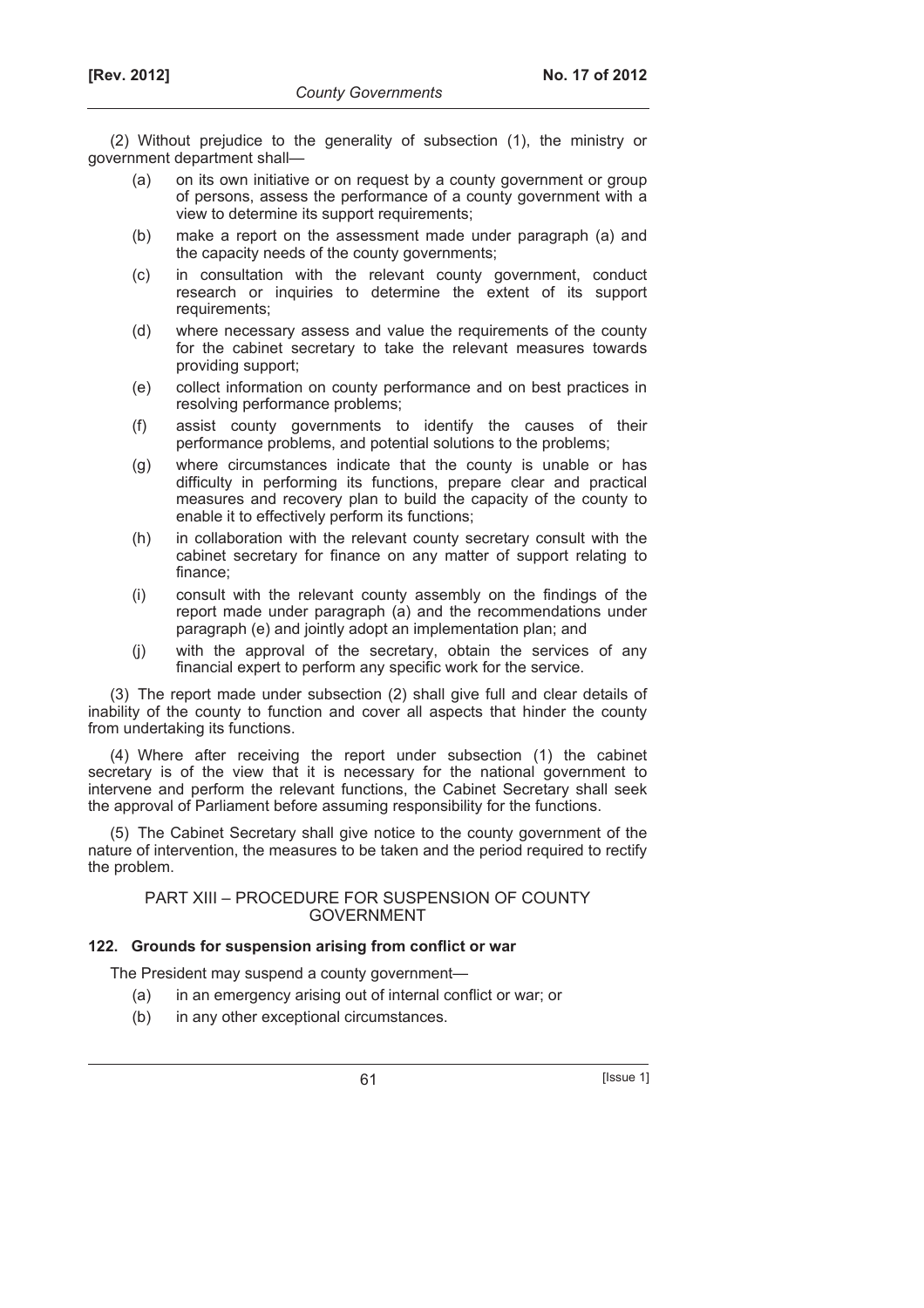#### **123. Suspension of county government in exceptional circumstances**

(1) Subject to subsection (2), a person may petition the President to suspend a county government in accordance with Article 192(1)(b) of the Consitution if the county government engages in actions that are deemed to be against the common needs and interests of the citizens of a county.

(2) A petition under subsection (1) shall be supported by the signatures of not less than ten percent of the registered voters in the county.

(3) The President shall, within fourteen days after receiving a petition against a county government under subsection (1), submit a report on the averments made and grounds giving rise to suspension of a county government before the apex intergovermental body (hereinafter refered to as the apex body) established under the law governing intergovernmental relations for approval.

(4) Upon approval by the apex body, the President shall nominate members of a Commission to inquire into and investigate the situation in the county and make recommendations on the suspension of the county government and shall, after approval by Senate, appoint the members of the Commission by notice in the *Gazette*.

(5) The Commission shall comprise—

- (a) a chairperson, who shall be an advocate of the High Court of Kenya with at least fifteen years' experience;
- (b) the chairperson of the National Police Service;
- (c) two persons resident in the affected county and who have not for the last ten years stood for an elective office in the affected county government, or have been an officer or employee of the affected county government; and
- (d) two other persons not resident in the affected county with experience in conflict management.

(6) The Commission shall have all or any of the powers vested in a Commission under the Commissions of Inquiry Act (Cap. 102), and at any inquiry directed under this section, the county government in question and any member thereof shall be entitled to be heard.

(7) The Commission shall inquire into the matters before it expeditiously and report on the facts and make recommendations to the President.

(8) Upon receipt of the report of the Commission and upon being satisfied that justifiable grounds exist for suspension of a county government, the President shall within seven days forward the report and the recommendations of the Commission, together with the petition for suspension of the county government to the speaker of the Senate.

(9) The speaker shall cause a motion for the suspension of the county government to be laid before the Senate within seven days and approval by Senate shall be by a resolution adopted in accordance with the provisions of Articles 122 and 123 of the Constitution.

 $[|$ Ssue 1 $]$  62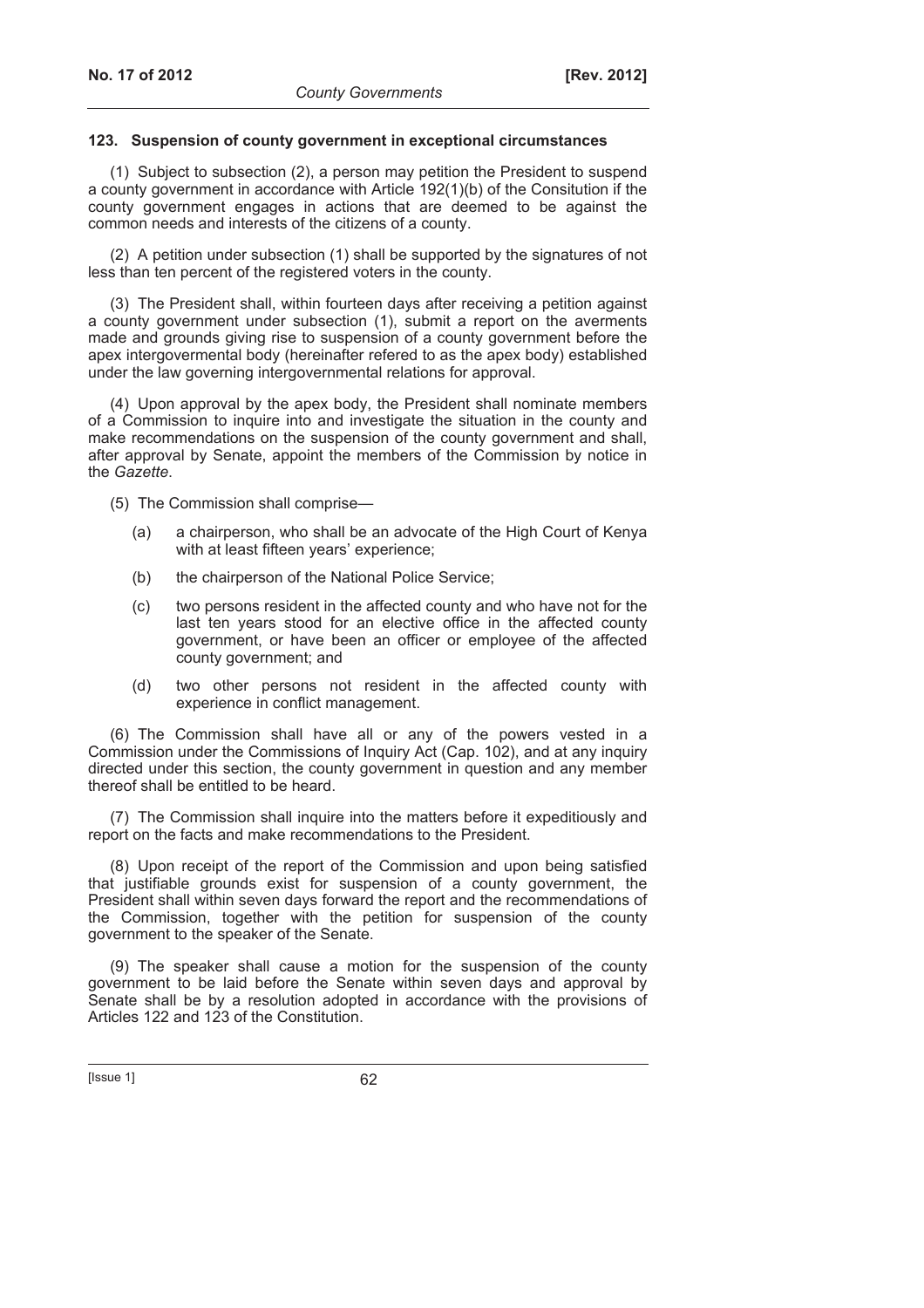(10) Upon approval by the Senate, the President shall, by notice in the *Gazette*, suspend the county government for a period not exceeding ninety days, or until the suspension is terminated earlier by the Senate in accordance with Article 192(4) of the Constitution.

#### **124. Prorogation of the county assembly**

(1) During the period of suspension of a county government, the county assembly shall stand prorogued.

(2) During a period of suspension, the speaker and members of the county assembly shall remain in office and shall retain half their benefits.

(3) All Bills introduced before the county assembly and that have not received assent prior to suspension shall expire and shall be re-introduced as new bills upon the cessation of the suspension.

(4) County assembly committees shall be dissolved during the period of suspension and shall be reconstituted upon the cessation of suspension.

- (5) The prorogation of the county assembly shall come to an end—
	- (a) if the suspension is terminated by the Senate as provided in this Act;
	- (b) upon the expiry of ninety days; or
	- (c) upon the publication of a notice on the holding of the election of the county assembly in the Kenya *Gazette* by the Independent Electoral and Boundaries Commission according to the provisions of the Elections Act, (No. 24 of 2011).

#### **125. Suspension of the county executive committee**

(1) During the period of suspension of a county government, the functions of the county executive committee shall be suspended and its functions shall be undertaken by an interim county management board.

(2) During a period of suspension, the governor, deputy governor and members of the executive committee shall receive half of their benefits.

#### **126. Establishment of the Interim County Management Board**

(1) An Interim County Management Board for a suspended county government shall be appointed by the President by notice in the *Gazette*.

- (2) The Interim County Management Board shall comprise—
	- (a) a chairperson appointed by the President with the approval of the Senate;
	- (b) not less than three, or more than five other members appointed by the Cabinet Secretary responsible for intergovermental relations with the approval of the Senate; and
	- (c) a certified public secretary of good professional standing appointed by the Cabinet Secretary responsible for intergovermental relations who shall be the secretary to the board.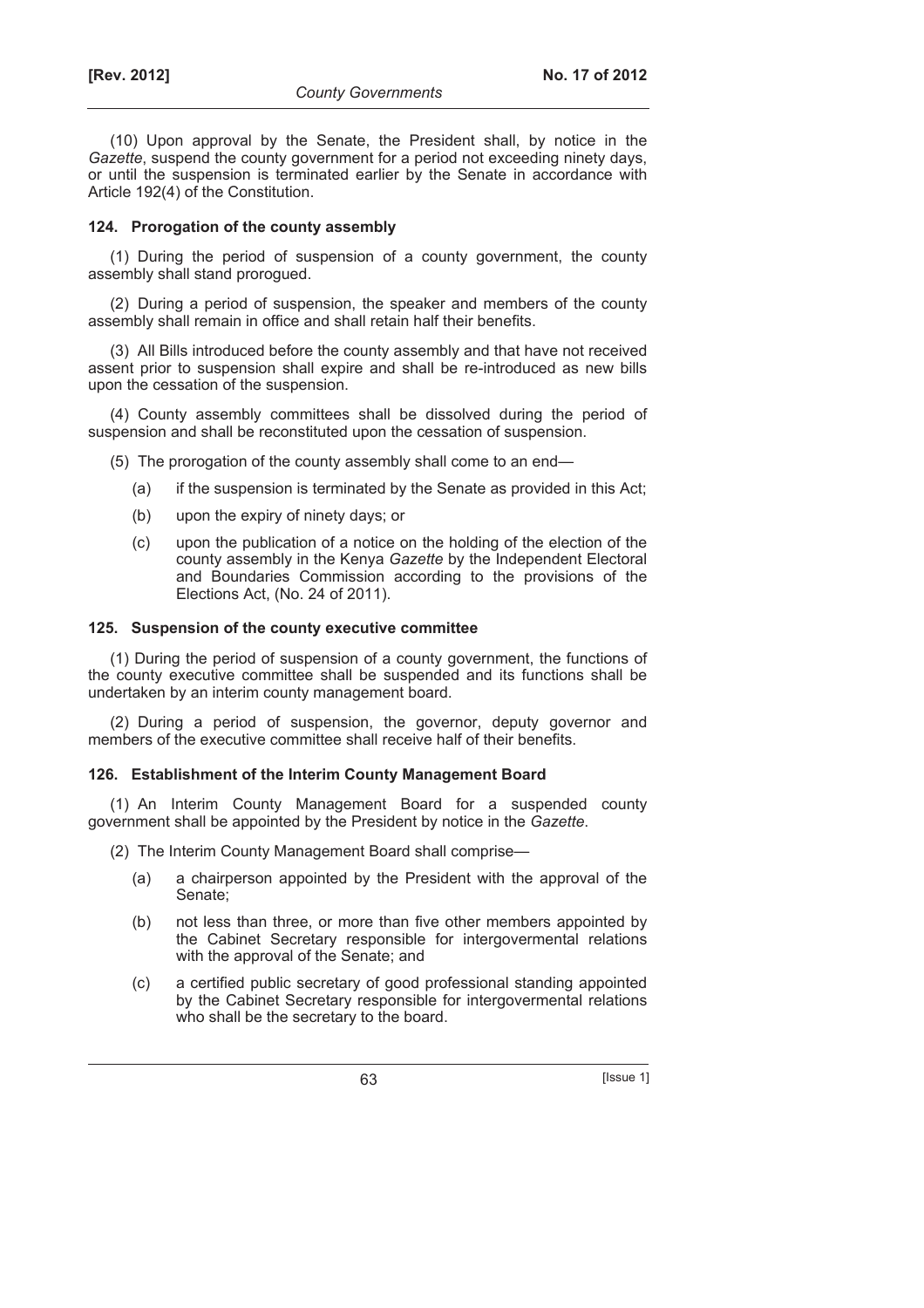(3) A person shall qualify for appointment as a chairperson or a member of the Board if the person—

- (a) is a resident of the county in question;
- (b) has knowledge, expertise and reasonable experience in management of the security sector or management of the private or public sector, and in addition a degree from a university recognised in Kenya;
- (c) has not for the last five years stood for elective office in the suspended county government, or been an officer or employee of the suspended county government; and
- (d) has not, for the last five years, been a member of a governing body of a political party.

(4) The Board may co-opt not more than three members with specialized knowledge or expertise to assist in the discharge of specific functions of the Board and on such terms as the Board may specify.

## **127. Functions of the Interim County Management Board**

(1) The Interim County Management Board shall have all powers and functions vested in the county executive committee under the Constitution and under this Act for the performance of its functions and, in particular the power  $t_0$ 

- (a) assist the county government in setting up a programme for complete restoration of protection of human rights, peace, security and public order;
- (b) work closely with the county administration in improving the general governance and service delivery;
- (c) summon any member, officer or employee of county government or any other person to appear before the Board concerning matters relevant to its functions;
- (d) summon any member, officer or employee of county government or any other person to produce any books or documents relating to the functions of the Board;
- (e) require the county government to provide additional information or to explain any inconsistency, where the Board determines, based on information it may have obtained;
- (f) hear and receive evidence and examine witnesses; and
- (g) issue instructions in writing to members, officers and employees of the county government for the better implementation of its functions.

(2) Any person who without reasonable excuse—

- (a) neglects or refuses to comply with the summons issued by the Board;
- (b) having appeared, refuses to be examined on oath or affirmation or to take such oath or affirmation;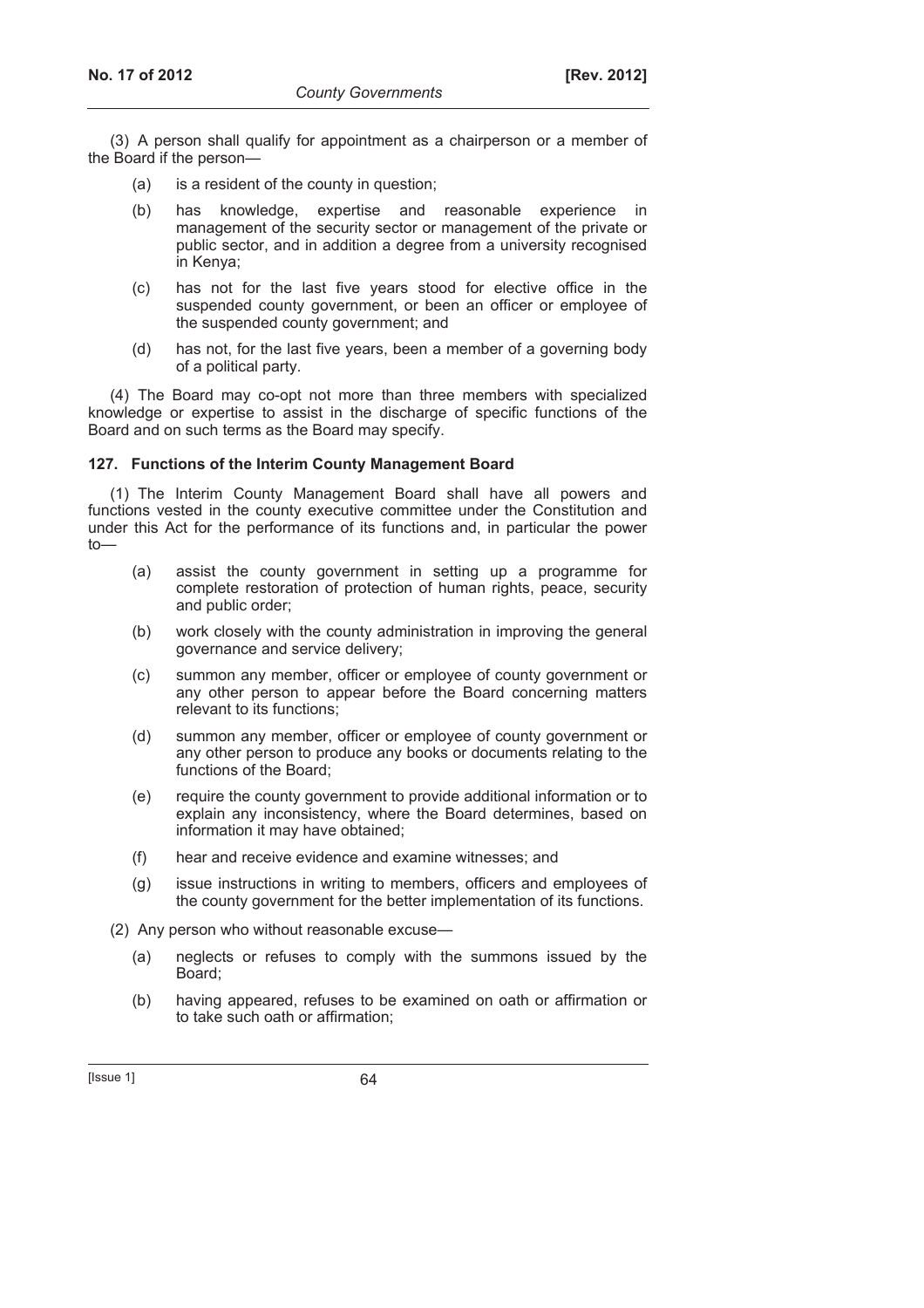- (c) having taken such oath or affirmation, refuses to answer fully and satisfactorily, to the best of his knowledge and belief, all questions put to him; or
- (d) knowingly and wilfully gives any evidence which is untrue in any particular matter,

commits an offence and shall be liable on conviction, for every such neglect or refusal, to a fine not exceeding five hundred thousand shillings or to imprisonment for a term not exceeding one year.

(3) The members of the Board shall be paid allowances to cater for their expenses as such reimbursement for reasonable and necessary expenses as shall be advised by the Salaries and Remuneration Commission.

(4) The Cabinet Secretary responsible for intergovernmental relations shall provide such staff as may be necessary for purposes of the performance of the functions of the Board.

(5) No member of the suspended county government shall exercise any supervisory or oversight control over the functions of the Board or its activities.

(6) No matter or thing done by a member of the Board, or by any officer, or agent of the Board shall, if the matter or thing is done in good faith for the due execution of the functions, powers or duties of the Board under this Act, render such member, officer, or agent personally liable to any legal action, claim, demand or liability whatsoever.

(7) The Interim County Management Board shall within ninety days of appointment prepare and submit to the President a report of its activities and its recommendations.

#### **128. Dissolution of the Interim County Management Board**

The President by notice in the *Gazette* shall dissolve an Interim County Management Board upon the new county government coming to office after holding elections pursuant to Article 192(6) of the Constitution.

#### **129. Termination of suspension**

The suspension of a county government shall be terminated in the following ways—

- (a) in the circumstances described in Article 192(4) and (5); or
- (b) upon termination by the Senate by a resolution adopted in accordance with Articles 122 and 123 of the Constitution.

#### **130. County elections after suspension**

(1) Elections for a suspended county shall be held within ninety days after the suspension.

(2) The Independent Electoral and Boundaries Commission shall cause elections of the governor and county assembly to be held in the affected county according to the provisions of the Elections Act (No. 24 of 2011).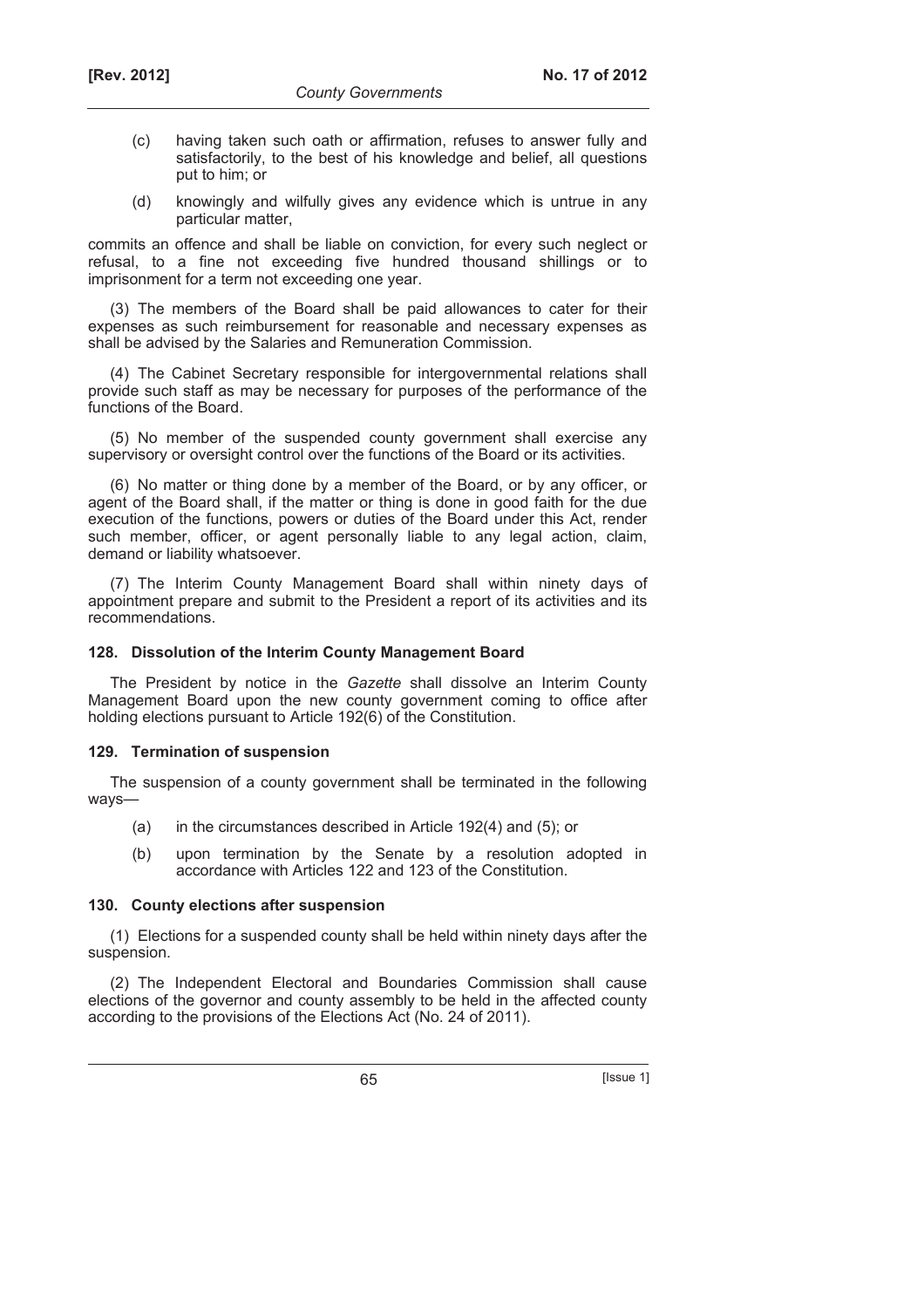## PART XIV – MISCELLANEOUS PROVISIONS

#### **131. Financial provision**

(1) The funds and financial management of county governments shall be as provided under the law relating to public finance.

(2) The procedure of budgeting, borrowing powers and grants management shall be as provided in the law relating to public finance.

#### **132. Pension schemes**

Subject to the transitional provisions herein, all members, officers and staff of a county government shall subscribe to an existing pension scheme for officers and staff of local government.

#### **133. Protection against personal liability**

(1) No act, matter or thing done or omitted to be done by—

- (a) any member of the county government or its administration board or committee;
- (b) any member of the county assembly;
- (c) any member of staff or other person in the service of the county government; or
- (d) any person acting under the direction of the county government,

shall, if that act, matter or thing was done or omitted in good faith in the execution of a duty or under direction, render that member or person personally liable to any civil liability.

(2) A person who is not exempted from liability under subsection (1) and who directs or concurs in the use of funds contrary to existing legal rules or instructions shall be accountable for any loss arising from that use and shall be required to make good the loss even if that person has ceased to hold office.

#### **134. Repeal of Cap. 265**

(1) The Local Government Act is repealed upon the final announcement of all the results of the first elections held under the Constitution.

(2) All issues that may arise as a consequence of the repeal under subsection (1) shall be dealt with and discharged by the body responsible for matters relating to transition.

### **135. Regulations**

(1) The Cabinet Secretary may make regulations for the better carrying out of the purposes and provisions of this Act and such Regulations may be made in respect of all county governments and further units of decentralization generally or for any class of county governments and further units of decentralization.

(2) Regulations made under this section shall be tabled before the Senate for approval, and shall not take effect until such approval is obtained.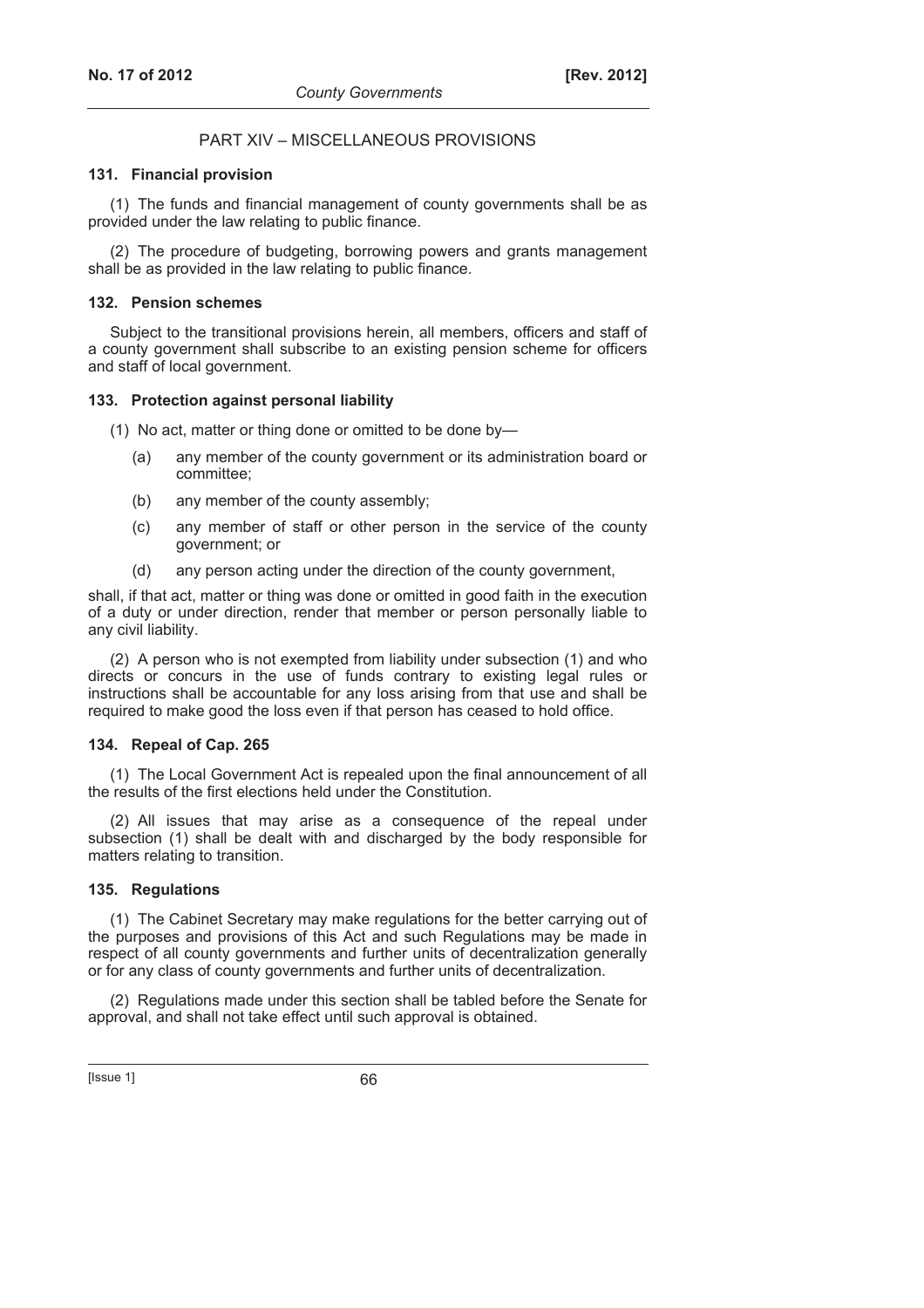## PART XV – TRANSITIONAL PROVISIONS

### **136. First sitting of the county assembly**

(1) The first sitting of a county assembly after the first election under the Constitution, shall take place at a time, place and date determined by the Independent Electoral and Boundaries Commission, which date shall not be later than fourteen days after the results of the elections have been *gazetted*.

(2) The Chief Justice shall designate for each county a judge to swear in the members and the speaker elected at the meeting under subsection (1).

## **137. Facilitation of civic education**

(1) In the period preceding establishment of county governments under Article 176 of the Constitution, the design, coordination and implementation of civic education shall be facilitated by the Ministries responsible for matters relating to civic education, devolution and county governments and such other programmes.

(2) For the purposes of this section and for the avoidance of doubt—

- (a) the Ministries responsible for matters of civic education, devolution and county governments respectively shall be responsible for the design and coordination of overall civic education on devolution as provided for in this Act; and
- (b) the Commission for the Implementation of the Constitution shall ensure that the content of civic education curriculum and materials developed pursuant thereto, reflect the letter and spirit of Chapter Eleven of the Constitution.

(3) The Ministries specified under subsection (2) shall, create capacity and facilitate the county governments to effectively assume their responsibilities in the delivery of civic education in the county.

#### **138. Arrangements for public servants**

(1) Any public officer appointed by the Public Service Commission in exercise of its constitutional powers and functions before the coming to effect of this Act and is serving in a county on the date of the constitution of that county government shall be deemed to be in the service of the county government on secondment from national government with their terms of service as at that date and—

- (a) the officer's terms of service including remuneration, allowances and pension or other benefits shall not be altered to the officer's disadvantage; and
- (b) the officer shall not be removed from the service except in accordance with the terms and conditions applicable to the officer as at the date immediately before the establishment of the county government or in accordance with the law applicable to the officer at the time of commencement of the proceedings for the removal; and
- (c) the officer's terms and conditions of service may be altered to office's advantage.

(2) Every public officer holding or acting in a public office to which the Commission had appointed the officer as at the date of the establishment of the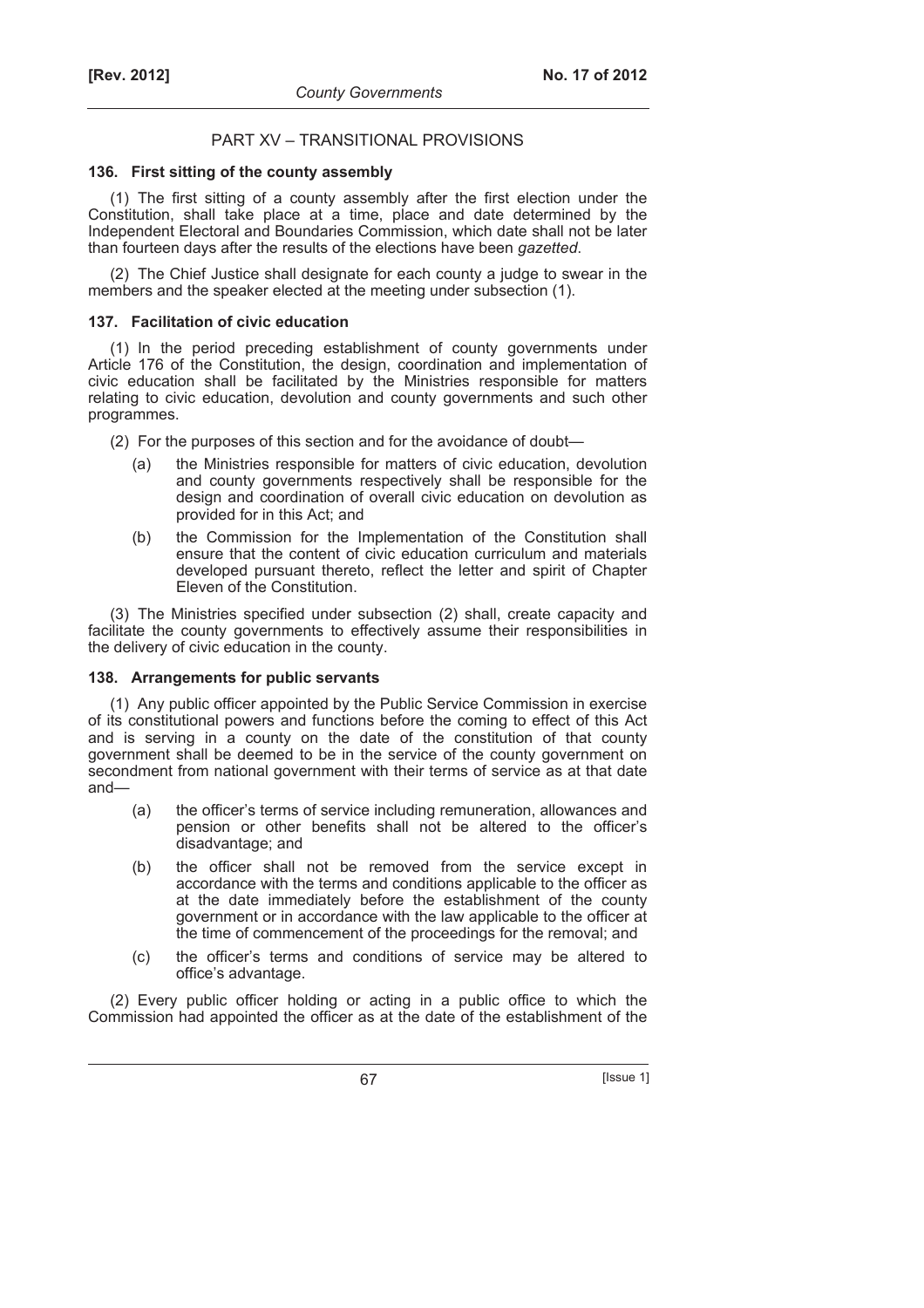county government shall discharge those duties in relation to the relevant functions of the county government or national government, as the case may be.

(3) The body responsible for the transition to county governments shall in consultation with the Public Service Commission and relevant ministries facilitate the redeployment, transfers and secondment of staff to the national and county governments.

- (4) The provision under subsection (2) shall not preclude—
	- (a) the County Public Service Board or other lawful authority from promoting or appointing the officer to another public office in the county; or
	- (b) re-deployment by the relevant lawful authority.

(5) The period of secondment under subsection (1) shall cease upon the transfer of a public officer from the national government to a county government or upon the release of an officer by the county government to the national government.

(6) Appointment of a public officer by the Commission includes appointment of a public officer on powers delegated by the Commission.

> FIRST SCHEDULE [Sections 9(3), 12(2), 31(1), 33(1)) and 39.]

#### OATHS OF OFFICE

#### OATH OF OFFICE FOR GOVERNOR/DEPUTY GOVERNOR

*I ..............., do swear/solemnly affirm that I shall always truly and diligently serve the people and the Republic of Kenya in the office the governor/deputy governor of ..........................county; that I shall diligently discharge my duties and perform my functions in the said office, to the best of my judgment; (that (in the case of the deputy governor) I shall at all times, when so required, faithfully and truly give my counsel and advice to the Governor of the .......................... county); that I shall do justice to all. (So help me God)* 

OATH OF OFFICE FOR SPEAKER/ACTING SPEAKER

*I, ......................... , having been elected as speaker/acting speaker of the county assembly of ......................... county do swear/solemnly affirm that I shall always truly and diligently serve the people and the Republic of Kenya in the office speaker /acting speaker of the county assembly in ................. county; that I shall respect, uphold, preserve, protect and defend this Constitution of the Republic of Kenya; and that I shall do right to all manner of persons in accordance with the Constitution of Kenya and the laws and conventions of Parliament without fear or favour, affection or ill health. (So help me God)* 

 $[|$ Ssue 1 $|$  68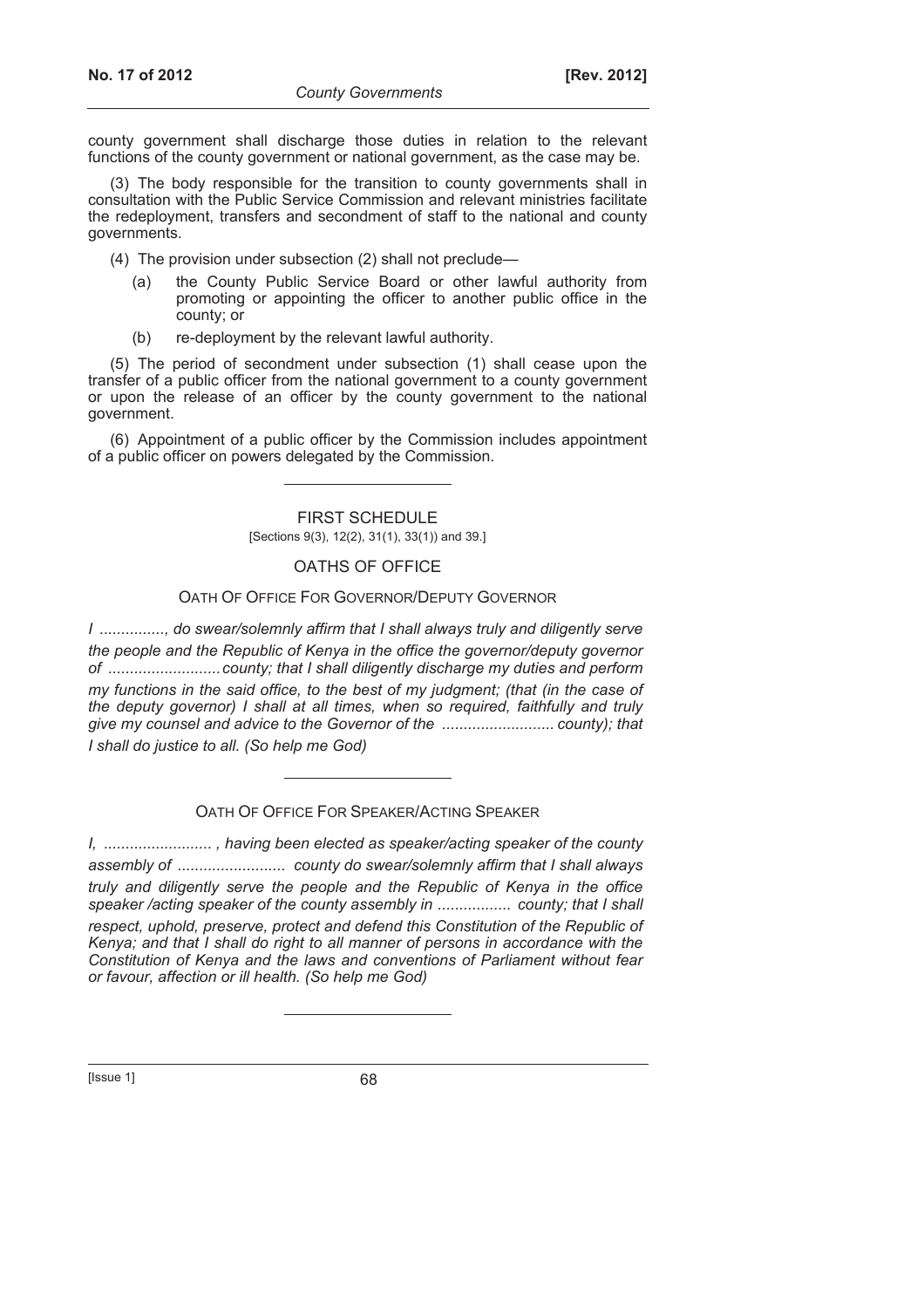FIRST SCHEDULE—*continued*

## OATH OF OFFICE FOR COUNTY ASSEMBLY CLERK

*I ........................ , do swear/solemnly affirm that I shall always truly and diligently serve the people and the Republic of Kenya in the office of the clerk of the county assembly in ............................. county; that I shall diligently discharge my duties and perform my functions in the said office, to the best of my judgment; that I shall at all times, when so required, faithfully and truly give my counsel and advice to the Speaker of the county assembly of ............................. county; that I shall do justice to all. (So help me God)* 

## OATH OF OFFICE FOR COUNTY EXECUTIVE COMMITTEE MEMBER

*I ........................ , do swear/solemnly affirm that I shall always truly and diligently serve the people and the Republic of Kenya in the office the executive committee member of .............................. county; that I shall diligently discharge my duties and perform my functions in the said office, to the best of my judgment; that I shall at all times, when so required, faithfully and truly give my counsel and advice to the governor of the ...............................county; that I shall do justice to all. (So help me God)* 

## OATH OF OFFICE FOR COUNTY ASSEMBLY MEMBERS

*I ........................ , do swear/solemnly affirm that I shall always truly and diligently serve the people and the Republic of Kenya in the office of county assembly committee member of ......................... county; that I shall diligently discharge my duties and perform my functions in the said office, to the best of my judgment; that I shall at all times, respect, uphold, preserve, protect and defend this Constitution of the Republic of Kenya; and that I shall do right to all manner of persons in accordance with the Constitution of Kenya and the laws and conventions of Parliament, that I shall do justice to all. (So help me God)*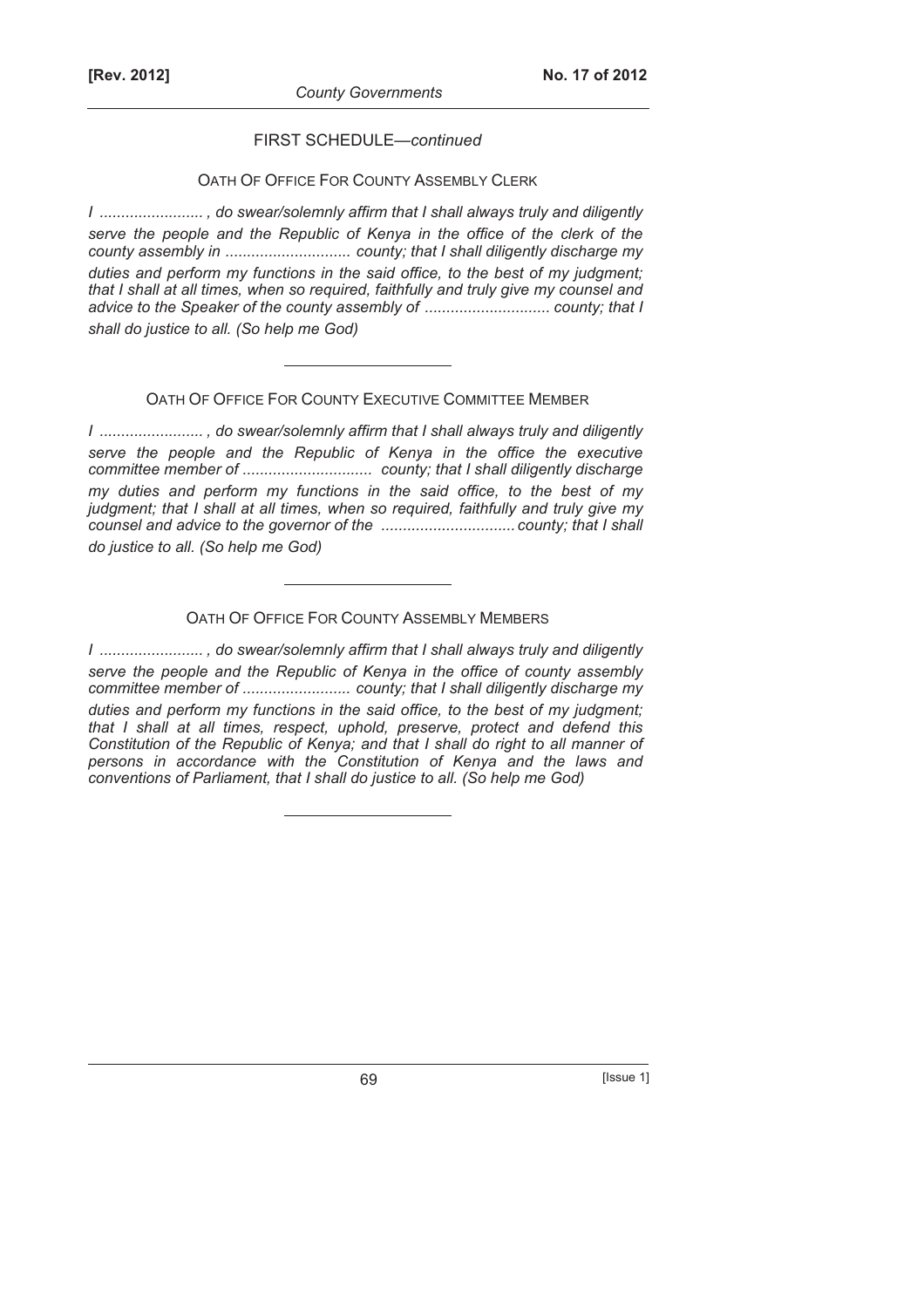## SECOND SCHEDULE [Section 14(8).]

| MATTERS TO BE PROVIDED FOR IN THE COUNTY ASSEMBLY STANDING<br>ORDERS |                                                                                                                                                                                                                                                |  |
|----------------------------------------------------------------------|------------------------------------------------------------------------------------------------------------------------------------------------------------------------------------------------------------------------------------------------|--|
| <b>GENERAL</b><br><b>SUBJECT MATTER</b>                              | SPECIFIC MATTER TO BE ADDRESSED                                                                                                                                                                                                                |  |
| Introductory                                                         | Interpretation                                                                                                                                                                                                                                 |  |
| Swearing - in of<br>members and<br>election of Speaker               | Proceedings on assembly of a new Assembly<br>Swearing-in of members<br>Election of the Speaker                                                                                                                                                 |  |
| Election of member<br>to deputize for<br>Speaker                     | Election of member to deputize the Speaker Chairperson<br>of Committees of the Whole Assembly Presiding in the<br>Assembly                                                                                                                     |  |
| Leader of the<br>majority                                            | Leader of the majority party<br>Opposition in the Assembly                                                                                                                                                                                     |  |
| Governor and<br>persons other than<br>a Member                       | Governor's address to Assembly<br>Governor entering or leaving<br>Chamber Address by Senator or persons other than the<br>Governor or member                                                                                                   |  |
| Sittings and<br>Adjournments of the<br>Assembly                      | Location of sittings of a new Assembly<br>Regular sessions of the Assembly<br>Special sittings of the Assembly<br>Hours of meeting<br>Adjournment of the Assembly<br>Adjournment on definite matter of urgent national or<br>county importance |  |
| Quorum of the<br>Assembly                                            | Quorum at commencement of the Assembly<br>Quorum during the proceeding of the Assembly<br>Quorum during voting or division                                                                                                                     |  |
| <b>Order of Business</b>                                             | Order Paper to be prepared and circulated<br>Messages from the Governor or Senator Sequence of<br>proceedings                                                                                                                                  |  |
| Statements                                                           | <b>Statement Hour</b>                                                                                                                                                                                                                          |  |
| Approval of county<br>public appointments                            | Committal to committees                                                                                                                                                                                                                        |  |

[Issue 1] 70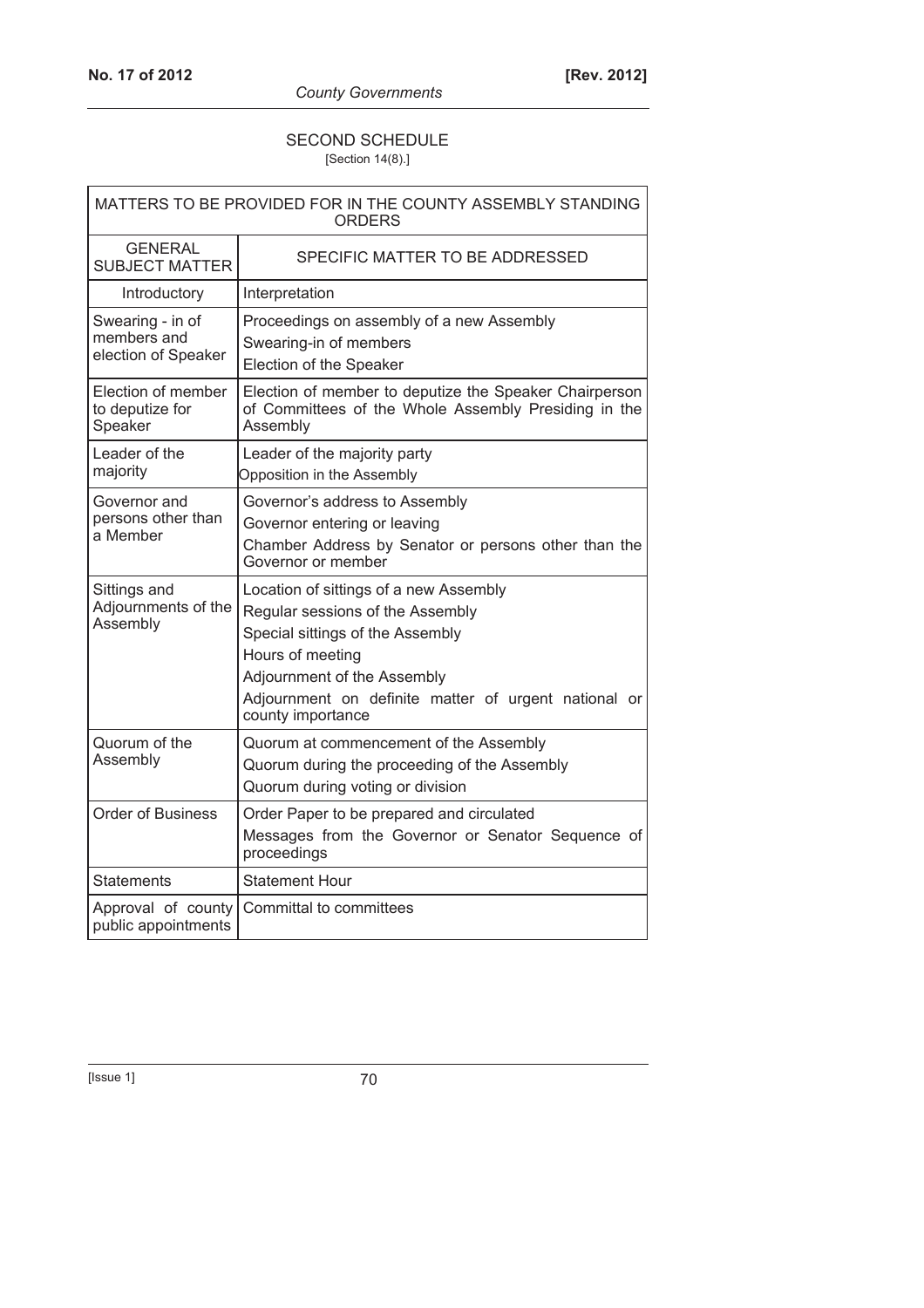# SECOND SCHEDULE—*continued*

| <b>GENERAL</b><br><b>SUBJECT MATTER</b> | SPECIFIC MATTER TO BE ADDRESSED                                                                                                                                                                                                                                                                                                                                                                                                                                                                                               |
|-----------------------------------------|-------------------------------------------------------------------------------------------------------------------------------------------------------------------------------------------------------------------------------------------------------------------------------------------------------------------------------------------------------------------------------------------------------------------------------------------------------------------------------------------------------------------------------|
| Motions                                 | <b>Notices of Motions</b><br>Amendment of Notice of Motion<br>Certain Motions not to be moved<br>Time for moving Motions<br>Motion withdrawn may be moved again<br>Motions which may be moved without notice<br>Manner of debating Motions, Amendments thereto and<br>deferment of putting a question<br>Amendments to be in writing<br>Amendments to be relevant to Motion<br>Question proposed after Motion made<br>Motion in possession of the Assembly<br>Question as amended put<br>When amendment proposed but not made |
| <b>Special Motions</b>                  | Definition of Special Motion<br>Procedure for removal of Governor<br>Procedure for removal of Deputy Governor<br>Procedure for removal of member of County Executive<br>Committee                                                                                                                                                                                                                                                                                                                                             |
| Voting and<br><b>Divisions</b>          | Voting in the Assembly<br>Division claimed Technical failure, confusion or error<br>occurring<br>Roll call voting<br>In case of confusion or error<br>Decorum during division<br>Original vote                                                                                                                                                                                                                                                                                                                                |
| <b>Rules of Debate</b>                  | Proceedings to be in Kiswahili, English or Kenyan sign<br>language Members to address the Speaker<br>Two or more members rising to speak<br>Speeches may not be read<br>No member to speak after Question put<br>Speaking twice to a Question<br>Point of Order<br>Anticipating debate                                                                                                                                                                                                                                        |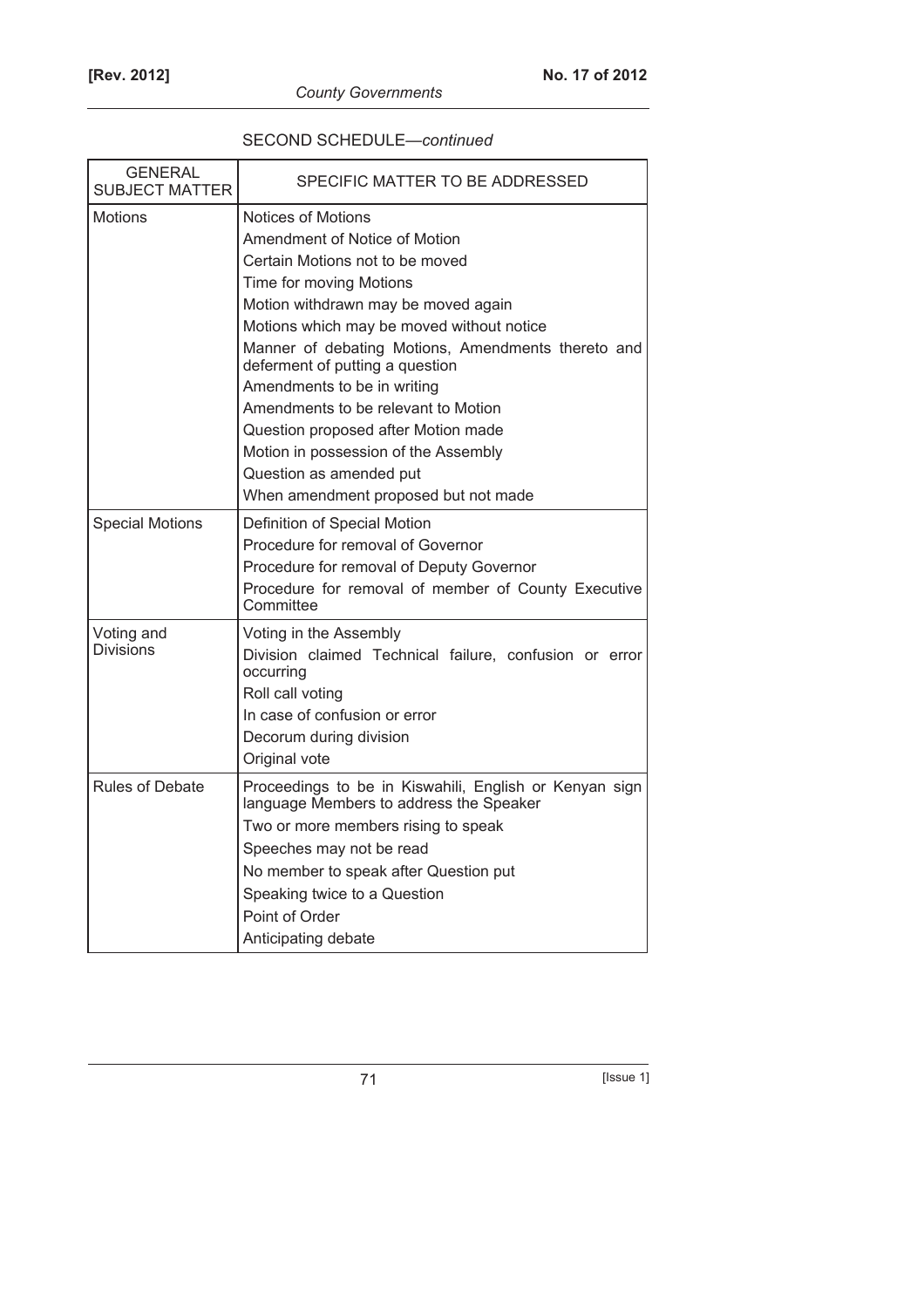| <b>GENERAL</b><br><b>SUBJECT MATTER</b>                                      | SPECIFIC MATTER TO BE ADDRESSED                                                                                                                                                                                                                                                                                                                                                                                                                                                                                                                             |
|------------------------------------------------------------------------------|-------------------------------------------------------------------------------------------------------------------------------------------------------------------------------------------------------------------------------------------------------------------------------------------------------------------------------------------------------------------------------------------------------------------------------------------------------------------------------------------------------------------------------------------------------------|
|                                                                              | Proceedings of Select Committees not to be referred to<br>Contents of speeches<br>Matters sub judice or secret<br>Declaration of interest<br>Responsibility for statement of fact<br>Member who has spoken to question may speak to<br>amendment<br>Debate on amendment confined to amendment<br>Reserving rights of speech<br>Closure of debate<br>Adjournment of debate                                                                                                                                                                                   |
| <b>Limitation of Debate</b>                                                  | Limitation of debate                                                                                                                                                                                                                                                                                                                                                                                                                                                                                                                                        |
| Order In the<br>Assembly and In<br>Committee of the<br><b>Whole Assembly</b> | Maintenance of order<br>Security checks<br>Firearms and other offensive weapon<br>Lady members' handbags<br>When the Speaker rises members to be silent<br>Members and the Chair<br>Members to be seated<br>Members to remain in their places until the Speaker has<br>left the Chamber<br>Irrelevance or repetition<br>Disorderly conduct<br>Member may be suspended after being named<br>Member suspended to withdraw from precincts of the<br>Assembly Duration of suspension of a member<br>Action to be taken on refusal to withdraw<br>Grave disorder |
| <b>Public Bills</b>                                                          | Application and limitation<br>Introduction of Bills<br>Printing of amending provisions<br>Memorandum of Objects and Reasons<br>Publication                                                                                                                                                                                                                                                                                                                                                                                                                  |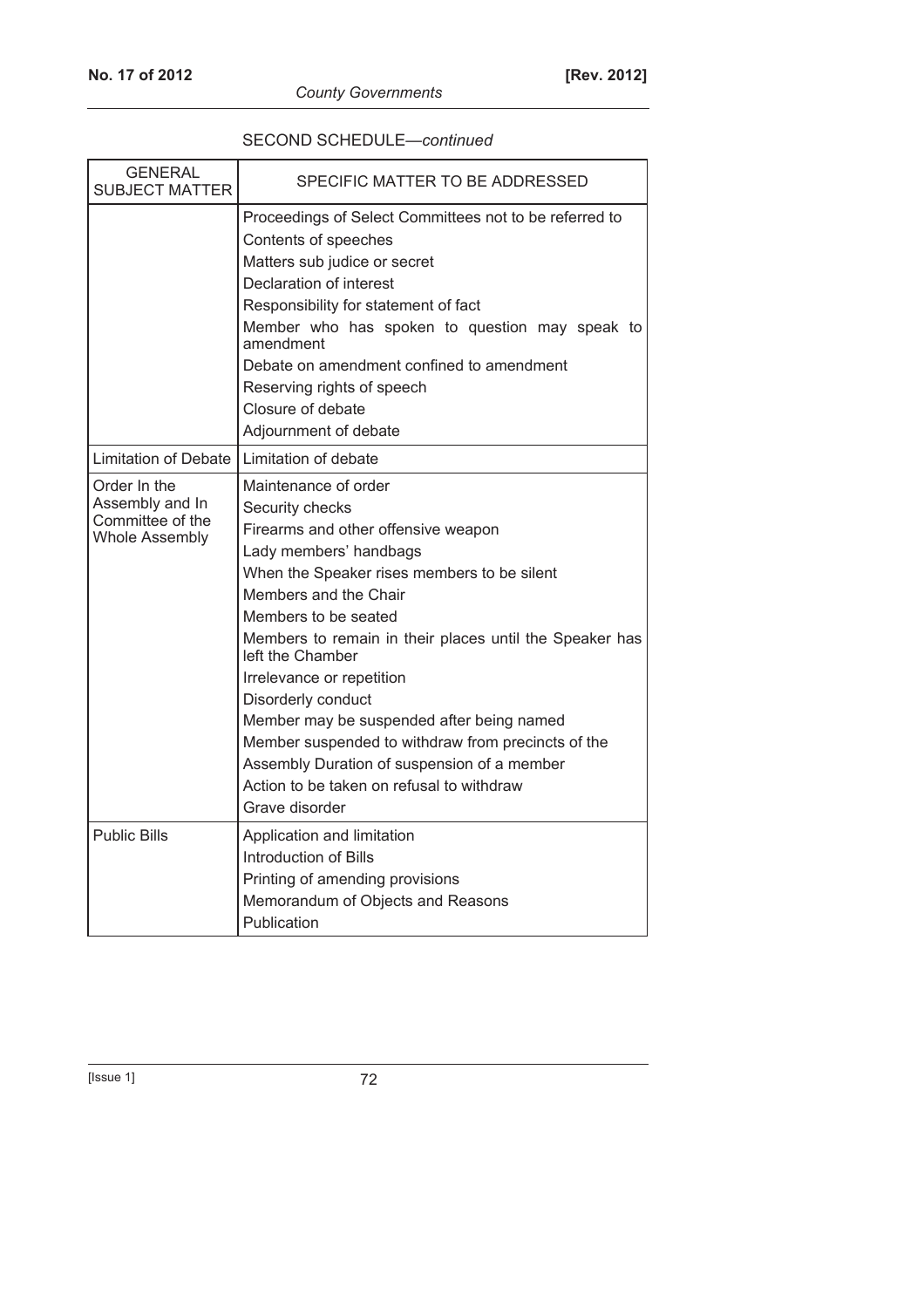| SECOND SCHEDULE-continued |  |
|---------------------------|--|
|---------------------------|--|

| <b>GENERAL</b><br><b>SUBJECT MATTER</b> | SPECIFIC MATTER TO BE ADDRESSED                                                                                           |
|-----------------------------------------|---------------------------------------------------------------------------------------------------------------------------|
|                                         | Not more than one stage of a Bill to be taken at the same<br>sitting Reading of Bills                                     |
|                                         | <b>First Reading</b>                                                                                                      |
|                                         | <b>Committal of Bills to Committees</b>                                                                                   |
|                                         | Second Reading<br>Committal of Bills to Committee of the whole Assembly                                                   |
|                                         | Sequence to be observed on a Bill in Committee                                                                            |
|                                         | Procedure in Committee of the whole Assembly on a Bill                                                                    |
|                                         | <b>Report of Progress</b>                                                                                                 |
|                                         | Bill to be reported                                                                                                       |
|                                         | Procedure on Bills reported from Committee of the whole<br>Assembly Procedure on Bills reported from Select<br>Committees |
|                                         | Procedure upon the re-committal of a Bill                                                                                 |
|                                         | <b>Withdrawal of Bills</b>                                                                                                |
|                                         | <b>Third Reading</b>                                                                                                      |
|                                         | Re-introduction of Bills                                                                                                  |
|                                         | <b>Custody of Bills</b>                                                                                                   |
| Committee of the                        | Limits on consideration of matters by Committee                                                                           |
| <b>Whole Assembly</b>                   | Committee of the whole Assembly may not adjourn<br>Report                                                                 |
|                                         | No debate on Motion for Report                                                                                            |
|                                         | Chairperson leaves Chair without question put when<br>directed to<br>report General application of rules in<br>Committee  |
| <b>Select Committees</b>                | <b>Assembly Business Committee</b>                                                                                        |
|                                         | Nomination of members of select committees                                                                                |
|                                         | Criteria for nomination                                                                                                   |
|                                         | Approval of nomination                                                                                                    |
|                                         | Discharge of a member from a committee                                                                                    |
|                                         | Composition of select committees                                                                                          |
|                                         | Chairing of select committees and quorum                                                                                  |
|                                         | Conduct of election                                                                                                       |
|                                         | Notice of meetings                                                                                                        |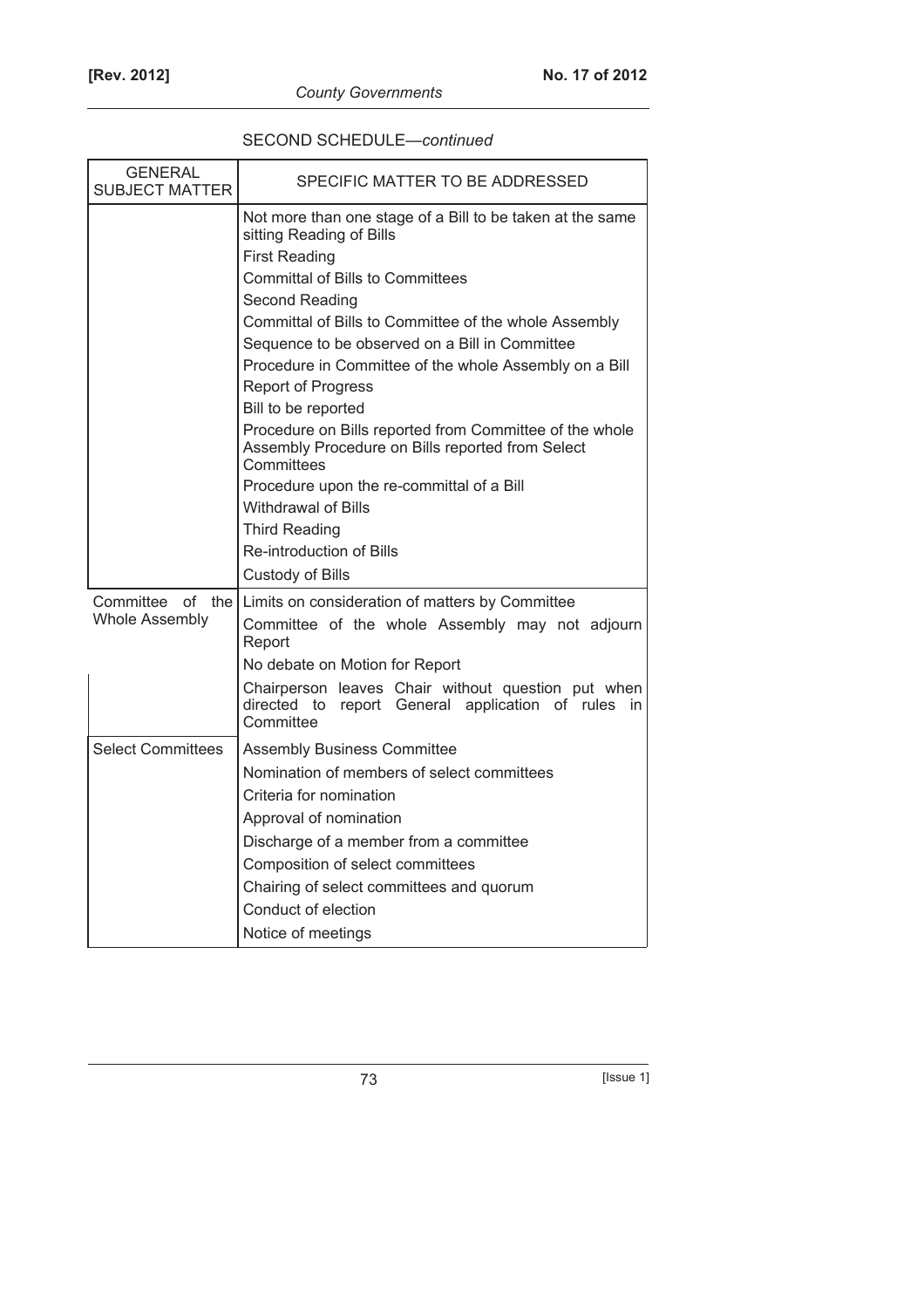| <b>GENERAL</b><br>SUBJECT MATTER | SPECIFIC MATTER TO BE ADDRESSED                                  |
|----------------------------------|------------------------------------------------------------------|
|                                  | Sittings of select committees                                    |
|                                  | Member adversely mentioned not to sit                            |
|                                  | Adjournment for lack of quorum                                   |
|                                  | Frequency of meetings                                            |
|                                  | Failure to attend meetings                                       |
|                                  | Absence of chairperson and vice-chairperson                      |
|                                  | List of attendance                                               |
|                                  | Minutes of select committees                                     |
|                                  | Summoning of witnesses                                           |
|                                  | Temporary absence of a member of a select committee              |
|                                  | Vote of no confidence in the chairperson or vice-<br>chairperson |
|                                  | Filling of vacancies in select committees                        |
|                                  | Original vote                                                    |
|                                  | Attendance by non-members of select committee                    |
|                                  | Procedure in select committees                                   |
|                                  | Public access to meetings of select committee                    |
|                                  | Reports of select committees                                     |
|                                  | Progress reports                                                 |
|                                  | Reports on Assembly Resolutions                                  |
|                                  | Joint meetings of committees                                     |
|                                  | <b>Engagement of experts</b>                                     |
|                                  | County Public Accounts & Investments Committee                   |
|                                  | <b>Budget and Finance Committee</b>                              |
|                                  | Rules and Programme Committee                                    |
|                                  | Committee on Implementation                                      |
|                                  | <b>Sectoral Committees</b>                                       |
|                                  | Appointment of Sectoral Committees                               |
|                                  | Limitation of mandate                                            |
|                                  | Committee to be limited to mandate                               |
| <b>Public Petitions</b>          | Meaning of Public Petition                                       |
|                                  | Member's statement on presentation of Petition                   |

## SECOND SCHEDULE—*continued*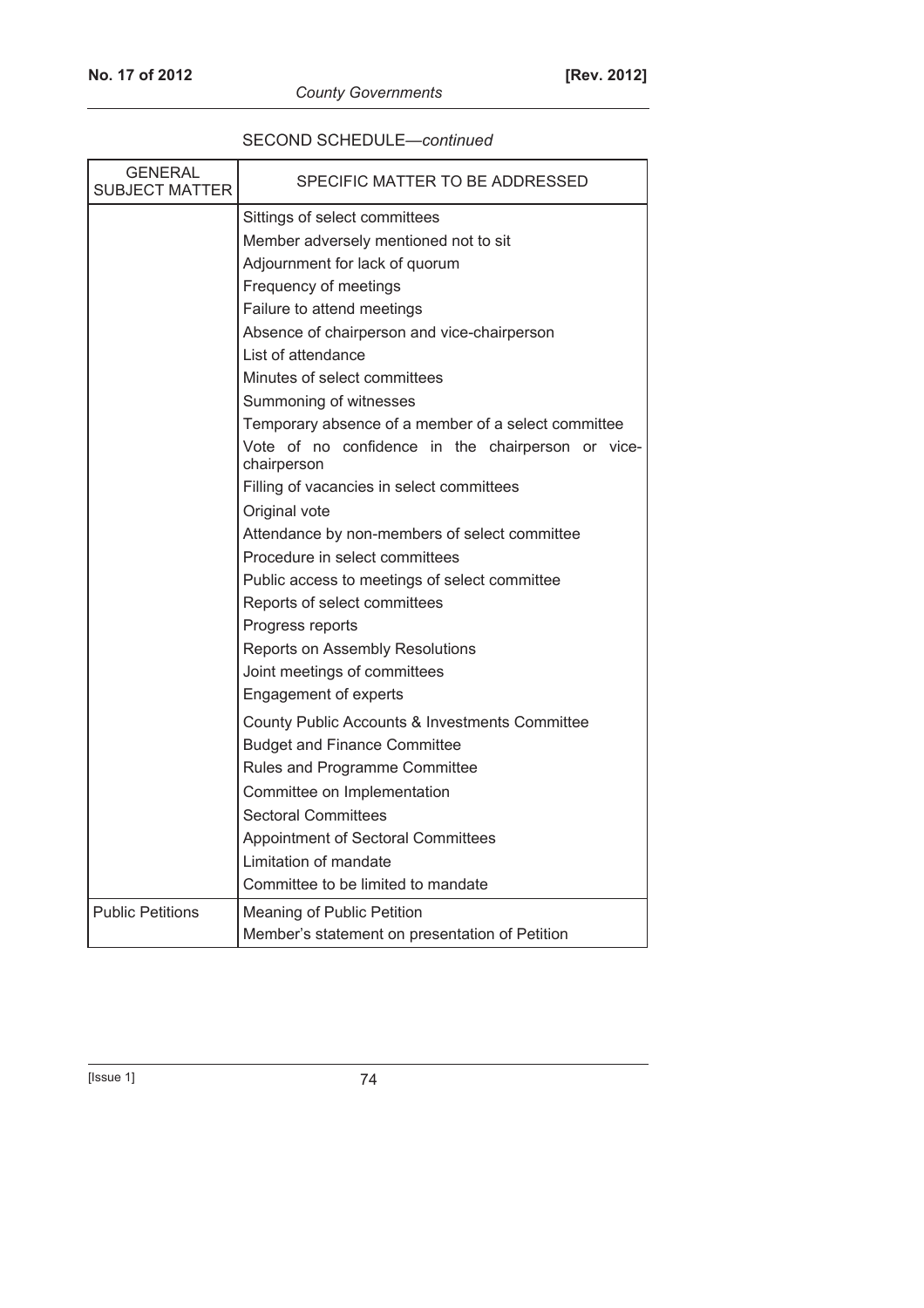## SECOND SCHEDULE—*continued*

| <b>GENERAL</b><br><b>SUBJECT MATTER</b>              | SPECIFIC MATTER TO BE ADDRESSED                                                                                                                                                                                                                                                   |
|------------------------------------------------------|-----------------------------------------------------------------------------------------------------------------------------------------------------------------------------------------------------------------------------------------------------------------------------------|
|                                                      | Petition on Private Bill<br>Notice of intention to present Petition<br>Form of Petition<br><b>Presentation of Petition</b><br>Comments on petitions<br><b>Printing of Petitions</b>                                                                                               |
|                                                      | <b>Committal of Petitions</b>                                                                                                                                                                                                                                                     |
| Financial<br>Procedures                              | General<br>Restrictions with regard to certain financial measures<br>Presentation of Budget Policy Paper in liaison with<br>commission for revenue allocation.<br>Presentation of Annual Estimates and<br>committal to<br>Committees Committee of Ways and<br><b>Means</b><br>and |
|                                                      | Committee of Supply Procedure in Committee of Supply<br>Procedure on Supplementary Estimates<br><b>Consideration of Supply Resolutions</b><br>Order of Votes                                                                                                                      |
| Journals, Records<br>and Broadcast of<br>Proceedings | Journals of the Assembly<br>Custody of Journals and Record<br>Hansard reports<br>Secret or personal matters<br><b>Broadcast of Assembly Proceedings</b>                                                                                                                           |
| Communication with<br>the Senate                     | Messages to and from the Senate<br>Procedure for presentation of reports and other matters<br>from the Senate                                                                                                                                                                     |
| <b>The Public</b>                                    | Places to which members of public are not admitted<br>Exclusion of the public<br>Press representatives infringing Standing Orders or the<br>Speaker's Rules                                                                                                                       |
| General                                              | In cases not provided for, the Speaker to decide<br>Exemption of business from Standing Orders<br>Seating in the Chamber<br>Members travelling outside the County or outside Kenya<br><b>Expenses of witnesses</b>                                                                |